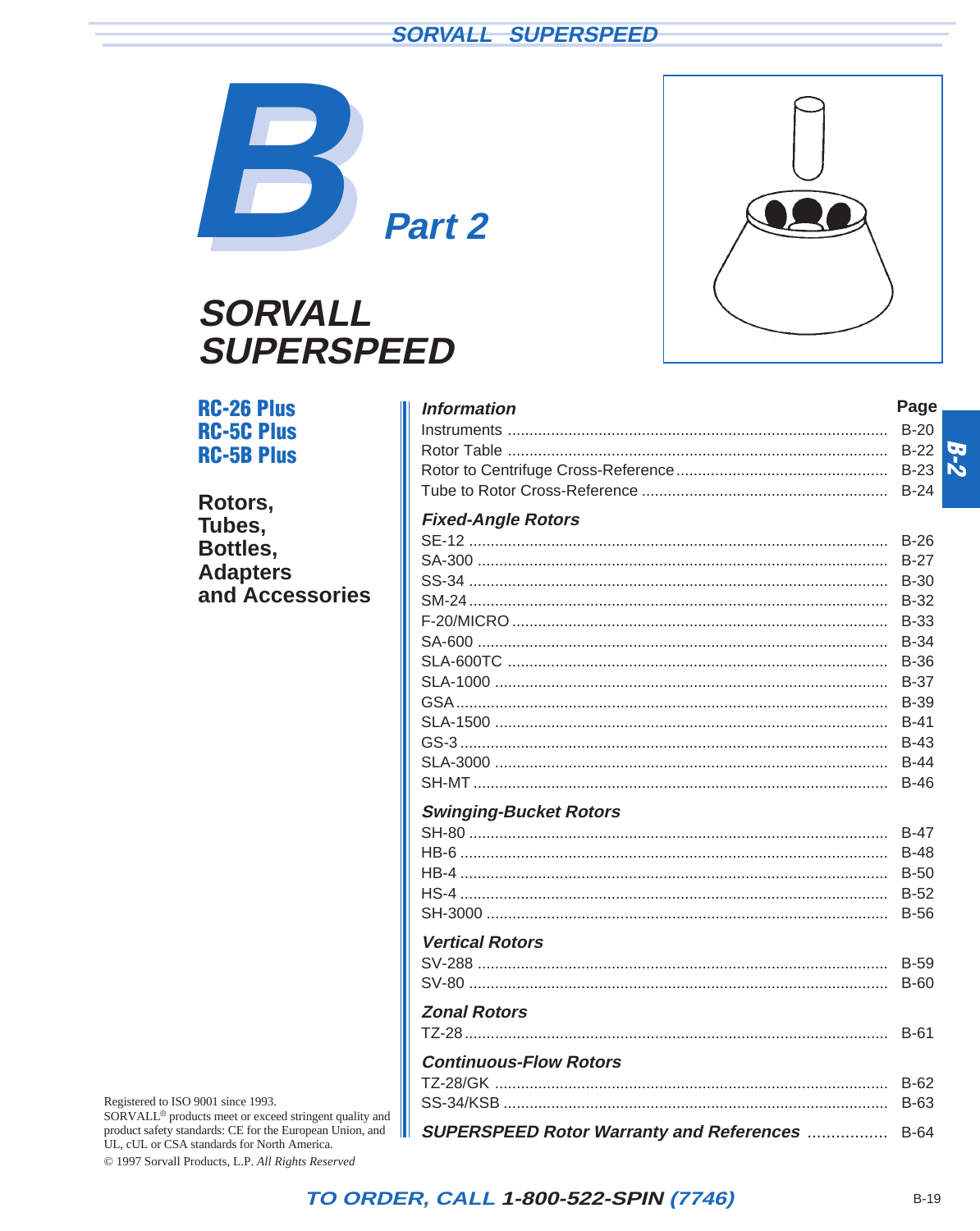<span id="page-1-0"></span>

#### **B-2 Features and Benefits**

#### **• Easy to use**

- Digital display
- Menu driven options
- Easy to clean chamber

#### **• Safe, reliable operation**

- CFC-free
- Programmable with keypad lock option
- $-\int$   $\omega^2$ dt for run-to-run reproducibility
- RCF entered directly or calculated automatically
- Optional panel lock prevents parameter changes during operation
- Slow-start, slow-stop options
- **• High performance**
	- Brushless DC drive
	- $-$  Delivers speeds to 26,000 rpm, RCF of 70,450  $q$
	- Precise temperature control

#### **• Versatile operation**

- Accepts 29 rotors
- Accommodates all SORVALL® superspeed, SUPRAspeed® and SUPER-LITE® rotors
- Allows for a variety of sample volumes

## Rotor Compatibility

#### **Superspeed rotors:**

**Fixed-angle:** SE-12, SA-300, SS-34, SM-24, SH-MT, F-20/MICRO, SA-600, SLA-1000, SLA-1500, SLA-3000, GSA, GS-3, SLA-600TC **Swinging-bucket:** SH-80, HB-6, SH-3000, HS-4 **Vertical:** SV-80, SV-288 **Zonal:** TZ-28 **Continuous-flow:** SS34/KSB, TZ-28/GK **SUPRAspeed® rotors:**

**Fixed-angle:** F-28/13, F-28/36, F-28/50, F-16/250 **Swinging-bucket:** S-20/17, S-20/20, S-20/36

# **SORVALL® RC-26 PLUS Superspeed Refrigerated Centrifuge**

Extended Superspeed Capability from SORVALL®

The SORVALL® RC-26 PLUS Superspeed refrigerated centrifuge expands the range of superspeed instruments to 26,000 rpm and 70,450 g. It provides maximum versatility, rotor selection and sample volumes.

#### Instrument Specifications

| Max. speed $\ldots \ldots \ldots \ldots 26,000$ rpm<br>Max. RCF 70,450 g<br>Max. capacity $\dots \dots \dots \dots 6 \times 500$ ml (GS-3 or SLA 3000 rotor)    |
|-----------------------------------------------------------------------------------------------------------------------------------------------------------------|
| Drive system high torque, cogless, brushless DC<br>direct drive; 2.2 kw (3hp), utilizes<br>the SORVALL <sup>®</sup> Gyro-Action self-<br>centering drive system |
| Braking system  positive action brake to 0 rpm                                                                                                                  |
| Refrigeration system  heavy duty hermetically sealed<br>compressor, 1.49 kw (2 hp)                                                                              |
| Speed range 100 to 26,000 rpm, increments of 10 rpm                                                                                                             |
| Speed control accuracy  ±10 rpm, 0-2,000 rpm; ±0.5% beyond<br>$2,000$ rpm                                                                                       |
| Temperature set range $\dots \dots -20$ °C to 40°C ( $\pm$ 1°C from 2°C to 40°C)                                                                                |
|                                                                                                                                                                 |
| Display simultaneous digital readout of set and<br>actual parameters                                                                                            |

## Electrical Requirements

| 208 V, 60 Hz, 30 A, single phase Catalog #71300           |
|-----------------------------------------------------------|
| 230 V, 60 Hz, 30 A, single phase Catalog #71301           |
| 200 V, 60 Hz, 30 A, single phase, export  Catalog # 71304 |
| 208 V, 60 Hz, 30 A, single phase, export  Catalog # 71302 |
| 230 V, 60 Hz, 30 A, single phase, export Catalog #71303   |
| 200 V, 50 Hz, 30 A, single phase, export  Catalog # 71307 |
| 220 V, 50 Hz, 30 A, single phase, export  Catalog # 71305 |
| 240 V, 50 Hz, 30 A, single phase, export  Catalog # 71306 |
| 220 V, 50 Hz, 30 A, polyphase, export  Catalog # 71308    |

## Dimensions and Weight

| Height, top of deck $\ldots \ldots \ldots \ldots \ldots$ 93 cm (36.5 in) |  |
|--------------------------------------------------------------------------|--|
| Height, top of panel $\dots\dots\dots\dots\dots$ 123 cm (48.5 in)        |  |
|                                                                          |  |
|                                                                          |  |
|                                                                          |  |
|                                                                          |  |

Registered to ISO 9001 since 1993.

SORVALL® products meet or exceed stringent quality and product safety standards: CE for the European Union, and UL, cUL or CSA standards for North America.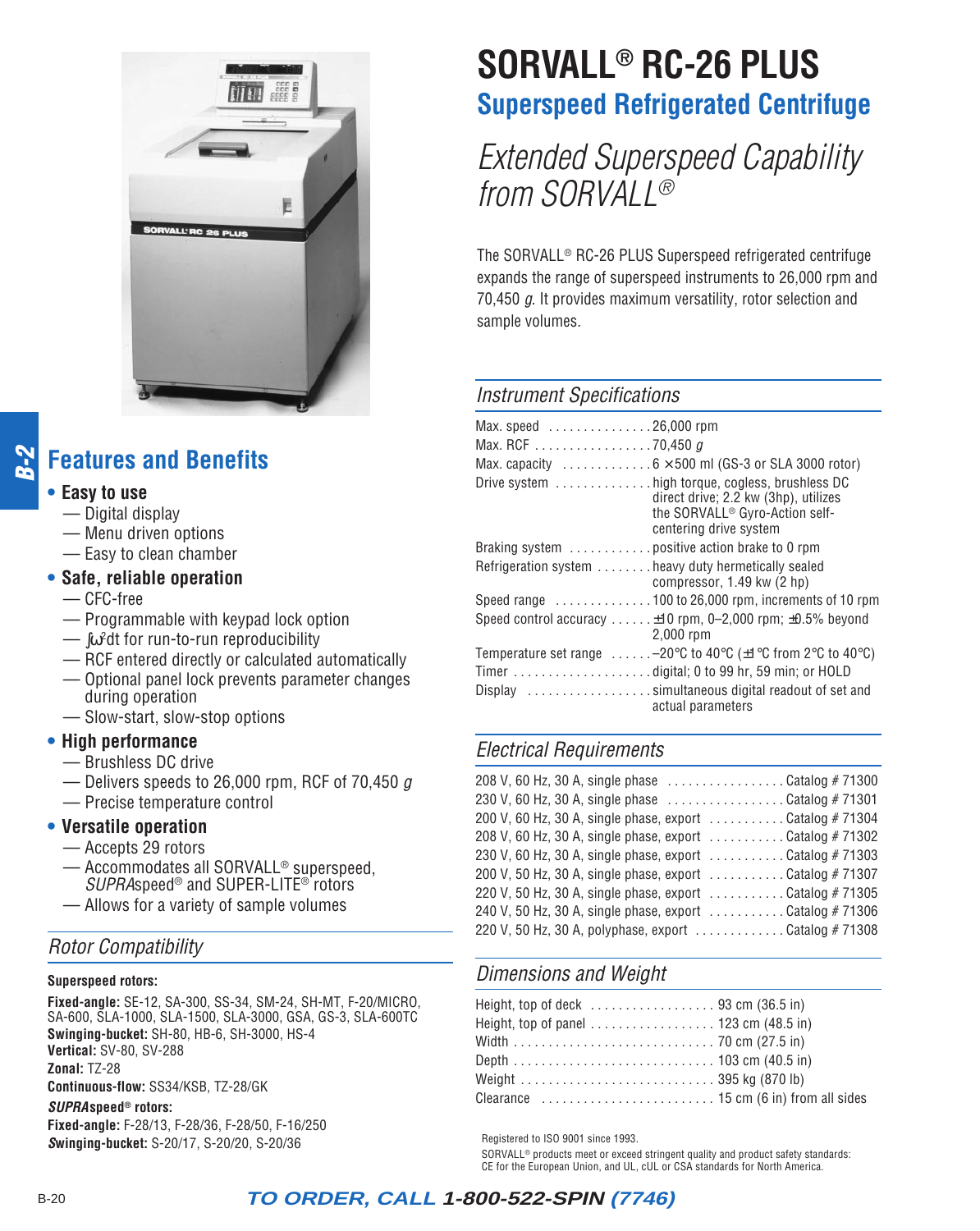

The SORVALL® RC-5C Plus superspeed refrigerated centrifuge is the fully-featured, microprocessor-controlled, 21,000 rpm model in the family of SORVALL<sup>®</sup> centrifuges. It combines the flexibility of microprocessor control and digital displays with the reliability, durability and convenience of a heavy-duty, direct-drive motor system.

The SORVALL® RC-5B Plus superspeed refrigerated centrifuge is the economical, easy-to-operate basic 21,000 rpm centrifuge. It couples simplicity of operation with proven, practical performance, making this rugged system the favorite of researchers around the world for more than 30 years.

## **Features and Benefits**

#### **• Safe and reliable operation**

- CFC-free refrigeration
- Designed without belts or vacuum to minimize maintenance and ensure reliability
- Rotor imbalance detection system

#### **• Versatile**

- Can be used with all inventories of superspeed and high performance SUPRAspeed® rotors.
- Performance enhanced by use of lightweight SORVALL® SUPER-LITE® rotors.

#### **• Easy to use**

- Easy to use controls for programming run conditions
- Simultaneous display of set and operating conditions
- Automatic RCF for calculation and display of  $q$ -force
- Automatic rate control system controls acceleration and deceleration
- Visible, easy to understand analog displays and lamp indicators

#### **• High performance**

- Improved noise suppression—50% quieter than other models
- Efficient refrigeration and drive design, 20% less heat output

# **SORVALL® RC-5C Plus and RC-5B Plus Superspeed Refrigerated Centrifuges**

Set the Standard for Superspeed Performance and Reliability

#### Instrument Specifications

| Max. rotor capacity  3 liters                                                                       |                                                                                                             |
|-----------------------------------------------------------------------------------------------------|-------------------------------------------------------------------------------------------------------------|
| Drive system  high torque, direct-drive DC                                                          | motor 1.86 kw (2.5 hp)                                                                                      |
| Braking system  dynamic, electric brake                                                             |                                                                                                             |
| Refrigeration system  heavy-duty sealed                                                             | compressor 1.49 kw (2 hp)                                                                                   |
| Speed control range (RC-5C Plus)  50 rpm to 21,000 rpm                                              |                                                                                                             |
| Speed control range (RC-5B Plus)  500 rpm to 21,000 rpm                                             |                                                                                                             |
| Speed control accuracy  ±100 rpm or 1%, whichever                                                   |                                                                                                             |
|                                                                                                     | is greater                                                                                                  |
| Temperature set range $\dots\dots\dots\dots -20$ to 40 °C                                           |                                                                                                             |
| Temperature control range (RC-5C Plus) 2°C to 40°C at max. rotor speed                              |                                                                                                             |
| Temperature control range (RC-5B Plus) $\ldots$ 2 $\degree$ C to 37 $\degree$ C at max. rotor speed |                                                                                                             |
| Temperature control accuracy $\dots \dots$ $\pm 1^{\circ}$ C of set temperature                     | (after stabilization)                                                                                       |
| Automatic rate control (RC-5C Plus)  acceleration control to 500                                    | rpm; deceleration control<br>from 700 rpm                                                                   |
| Timer (RC-5C Plus)  digital LED: 0 to 99 hr,                                                        | 59 min for TIMED RUNS<br>(displays remaining time);                                                         |
| Timer (RC-5B $Plus$ )                                                                               | HOLD (displays elapsed time)<br>synchronous motor driven,<br>$0$ to 120 min in 1-min<br>increments, or HOLD |

#### Electrical Requirements

#### **RC-5C Plus:**

|                     | 208 V, 60 Hz, 30 A  Catalog # 74500 |
|---------------------|-------------------------------------|
|                     | 220 V, 50 Hz, 30 A Catalog # 74501  |
|                     | 230 V, 60 Hz, 30 A Catalog # 74502  |
| RC-5B <i>Plus</i> : |                                     |
|                     | 208 V, 60 Hz, 30 A Catalog # 74000  |
|                     | 220 V, 50 Hz, 30 A Catalog # 74001  |
|                     | 230 V, 60 Hz, 30 A Catalog # 74002  |
|                     |                                     |

Registered to ISO 9001 since 1993.

SORVALL® products meet or exceed stringent quality and product safety standards: CE for the European Union, and UL, cUL or CSA standards for North America.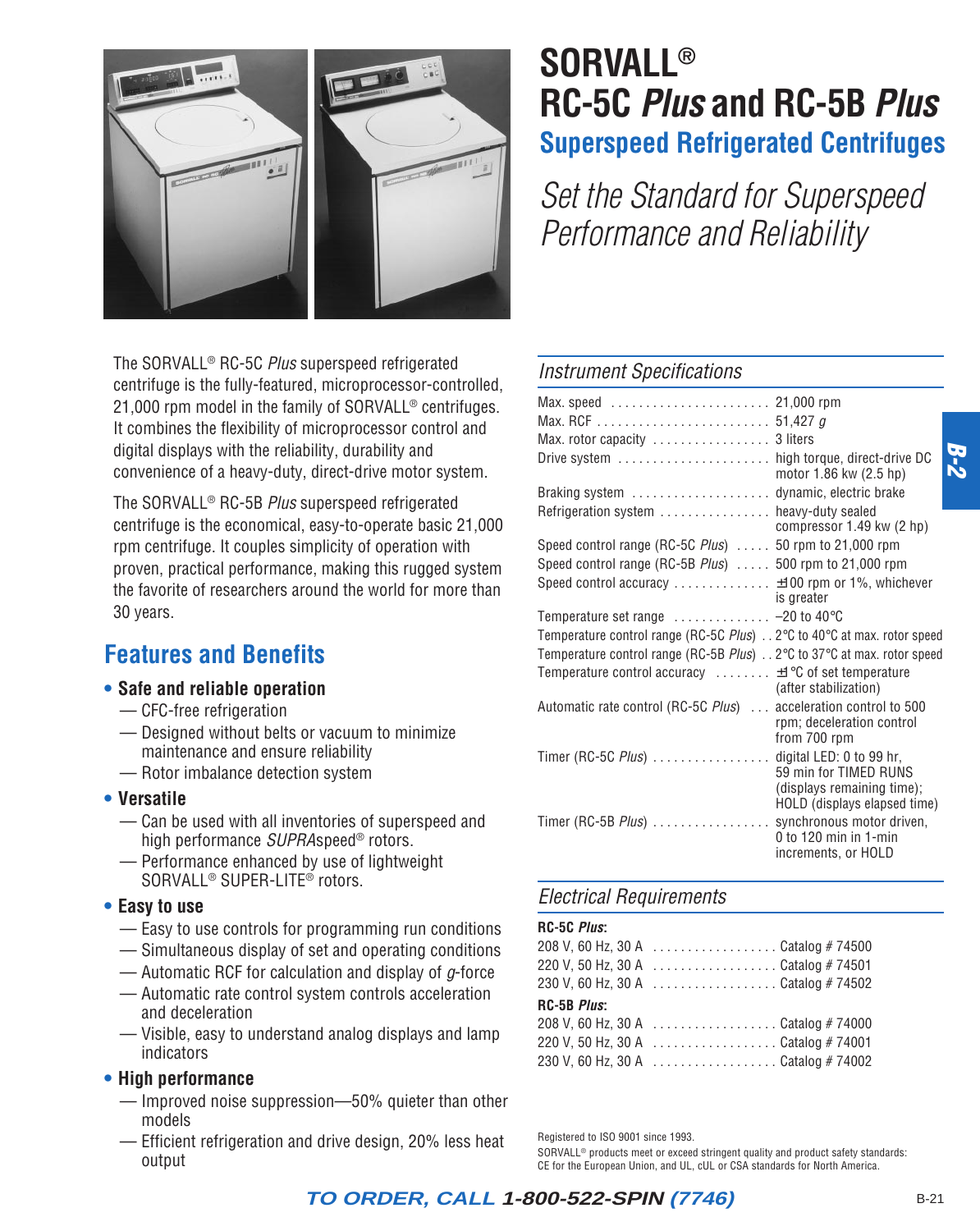## **SORVALL SUPERSPEED ROTORS**

<span id="page-3-0"></span>

|                        | <b>MAXIMUM</b>        |                                    |                          | <b>MAXIMUM</b>              |                                         | <b>CAPACITY (ml)</b> |                             |                                                                                                               |             |
|------------------------|-----------------------|------------------------------------|--------------------------|-----------------------------|-----------------------------------------|----------------------|-----------------------------|---------------------------------------------------------------------------------------------------------------|-------------|
| <b>ROTOR</b>           | <b>SPEED</b><br>(rpm) | <b>MAXIMUM</b><br>RCF <sup>1</sup> | K<br>FACTOR <sup>2</sup> | <b>RADIUS</b><br>(cm)       | <b>PLACES</b> $\times$<br><b>VOLUME</b> | <b>TOTAL</b>         | <b>TUBE</b><br><b>ANGLE</b> | <b>APPLICATION NOTES4</b>                                                                                     | PAGE<br>NO. |
| <b>FIXED-ANGLE</b>     |                       |                                    |                          |                             |                                         |                      |                             |                                                                                                               |             |
| <b>SE-12</b>           | 26,000                | 70,450                             | 335                      | 9.33                        | $12 \times 14$                          | 168                  | $40^{\circ}$                | Small volume; general preparative<br>applications.                                                            | $B-26$      |
| SA-300                 | 25,000                | 67,509                             | 573                      | 9.67                        | $6 \times 50$                           | 300                  | $34^{\circ}$                | General preparative; high g force.                                                                            | $B-27$      |
| SS-34                  | 20,500                | 50,228                             | 714                      | 10.70                       | $8\times50$                             | 400                  | $34^{\circ}$                | General preparative application;<br>protein precipitation.                                                    | $B-30$      |
| <b>SM-24</b>           | 20,500<br>20,500      | 51,965/<br>42,7173                 | 434/<br>5913             | 11.07/<br>9.10 <sup>3</sup> | $24 \times 16$                          | 384                  | $28^{\circ}$                | Multiple sample preparation.                                                                                  | $B-32$      |
| F-20/MICRO             | 20,000                | 51,427                             | 187                      | 11.51                       | $32 \times 1.5$                         | 48                   | $45^{\circ}$                | Pelleting in microtubes.                                                                                      | <b>B-33</b> |
| SA-600                 | 17,000                | 41,837                             | 747                      | 12.96                       | $12 \times 50$                          | 600                  | $34^\circ$                  | General preparative application;<br>protein precipitation.                                                    | $B-34$      |
| SLA-600TC              | 13,000                | 27,750                             | 913                      | 14.70                       | $12 \times 50$                          | 600                  | $34^\circ$                  | General research, tissue culture;<br>sample concentration, purification in<br>centrifugal filtration devices. | $B-36$      |
| SLA-1000               | 16,500                | 35,793                             | 1,725                    | 11.77                       | $4 \times 250$                          | 1,000                | $23^\circ$                  | General research; large volume.                                                                               | $B-37$      |
| GSA                    | 13,000                | 27,485                             | 2,023                    | 14.56                       | $6 \times 250$                          | 1,500                | $28^\circ$                  | General research; large volume.                                                                               | <b>B-39</b> |
| <b>SLA-1500</b>        | 15,000                | 34,155                             | 1,475                    | 13.59                       | $6 \times 250$                          | 1,500                | $23^\circ$                  | General research; large volume.                                                                               | $B-41$      |
| $GS-3$                 | 9,000                 | 13,689                             | 4,203                    | 15.13                       | $6 \times 500$                          | 3,000                | $20^{\circ}$                | Large volume preparative applications;<br>cell harvesting.                                                    | $B-43$      |
| SLA-3000               | 12,000                | 24,336                             | 2,364                    | 15.13                       | $6 \times 500$                          | 3,000                | $20^{\circ}$                | Large volume preparative applications;<br>cell harvesting.                                                    | $B-44$      |
| SH-MT                  | 20,000                |                                    | Varies with tube size    |                             | $60 \times 1.8$                         | 108                  | $90^\circ$                  | Pelleting in microtubes; high speed.                                                                          | $B-46$      |
| SWINGING-BUCKET        |                       |                                    |                          |                             |                                         |                      |                             |                                                                                                               |             |
| <b>SH-80</b>           | 20,000                | 45,395                             | 400                      | 10.16                       | $8 \times 10$                           | 80                   |                             | Pelleting of large subcellular particles<br>and viruses; rate zonal density gradient.                         | $B-47$      |
| HB-6                   | 13,000                | 27,617                             | 1,765                    | 14.63                       | $6\times50$                             | 300                  |                             | Pelleting of protein precipitates and<br>cellular debris; rate zonal isolation<br>of cells.                   | $B-48$      |
| HS-4 (1 PI)            | 7,500                 | 10,826                             | 3,912                    | 17.23                       | $4 \times 250$                          | 1,000                | $\qquad \qquad -$           | General research; RIA.                                                                                        | $B-52$      |
| SH-3000                | 4,700                 | 4,575                              | 8,138                    | 18.54                       | $4 \times 750$                          | 3,000                |                             | General use, clinical and research;<br>microplate capacity, sealed buckets<br>available for pathogens.        | $B-56$      |
| <b>VERTICAL</b>        |                       |                                    |                          |                             |                                         |                      |                             |                                                                                                               |             |
| <b>SV-288</b>          | 20,000                | 40,301                             | 210                      | 9.02                        | $8 \times 36$                           | 288                  | $0^{\circ}$                 | Density gradient isolation; large virus.                                                                      | $B-59$      |
| <b>SV-80</b>           | 19,000                | 40,969                             | 98                       | 10.16                       | $16 \times 5$                           | 80                   | $0^{\circ}$                 | Density gradient isolation; large virus.                                                                      | $B-60$      |
| <b>ZONAL</b>           |                       |                                    |                          |                             |                                         |                      |                             |                                                                                                               |             |
| TZ-28                  | 20,000                | 42,580                             | 612                      | 9.53                        | $1 \times 1,350$                        | 1,350                | $\overline{\phantom{0}}$    | Density gradient isolation; whole cell.                                                                       | $B-61$      |
| <b>CONTINUOUS-FLOW</b> |                       |                                    |                          |                             |                                         |                      |                             |                                                                                                               |             |
| TZ-28/GK               | 19,000                | 38,428                             | 678                      | 9.53                        | —                                       | 1,350                |                             | Large volume pelleting; dilute<br>suspensions.                                                                | $B-62$      |
| SS-34/KSB              | 20,000                | 47,808                             | 750                      | 10.70                       |                                         | 400                  |                             | Large volume pelleting; dilute<br>suspensions.                                                                | $B-63$      |

(1)RCF calculated for maximum rotor radius.

 $(2)K$  Factor calculated assuming maximum allowable volume in a sealed tube.

(3) Outer row value/inner row value.

(4)Listed are examples of popular applications. In practice, other rotors may be selected depending on individual requirements.

## B-22 **TO ORDER, CALL 1-800-522-SPIN (7746)**

**B-2**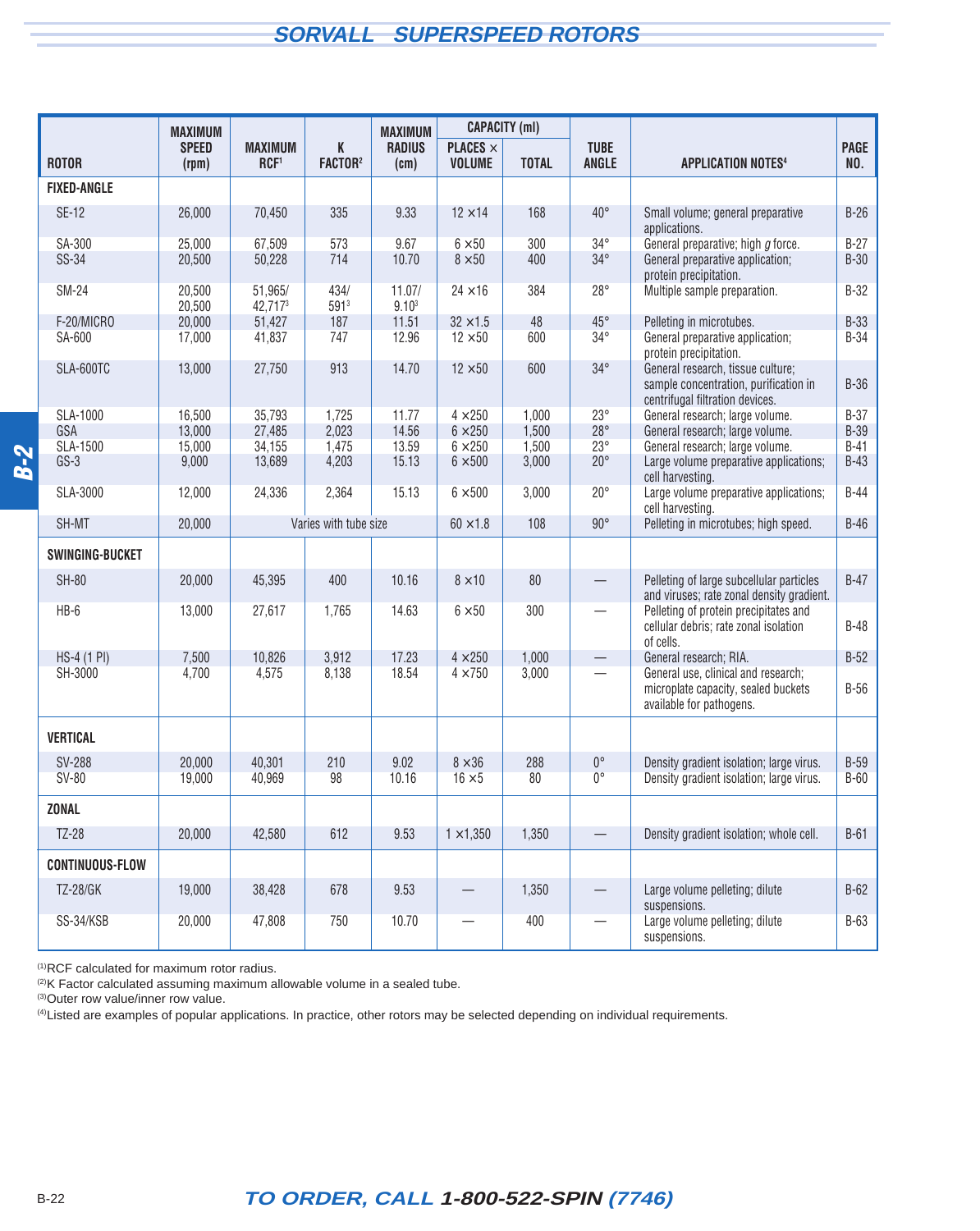## <span id="page-4-0"></span>**SORVALL SUPERSPEED ROTOR TO CENTRIFUGE CROSS-REFERENCE**

|                                    |                            |                   |                           | <b>CENTRIFUGES</b>            |                                          |                          |                                   |                                                                       |  |  |  |  |  |  |
|------------------------------------|----------------------------|-------------------|---------------------------|-------------------------------|------------------------------------------|--------------------------|-----------------------------------|-----------------------------------------------------------------------|--|--|--|--|--|--|
|                                    | <b>MAXIMUM SPEED (rpm)</b> |                   |                           |                               |                                          |                          |                                   |                                                                       |  |  |  |  |  |  |
| <b>SUPERSPEED</b><br><b>ROTORS</b> | <b>RC-28S</b>              | <b>RC-26 Plus</b> | <b>RC-24</b> <sup>3</sup> | <b>RC-5C Plus</b><br>$RC-5C3$ | <b>RC-5B Plus</b><br>$RC-53$<br>$RC-5B3$ | $RC-23$<br>$RC-2B3$      | $SS-33$<br>$SS-4^3$               | $RC-3B3$<br><b>RC-3B PLUS,</b><br><b>RC-3C,3</b><br><b>RC-3C PLUS</b> |  |  |  |  |  |  |
| <b>SE-12</b>                       | 21,000                     | 26,000            | 24,000                    | 21,000                        | 21,000                                   | 21,000                   | 16,000                            | $6,000^2$                                                             |  |  |  |  |  |  |
| SA-300                             |                            | 25,0001           | 24,000                    | 20,5001                       | 20,500                                   |                          |                                   |                                                                       |  |  |  |  |  |  |
| SS-34                              | 20,000                     | 20,500            | 20,500                    | 20,000                        | 20,000                                   | 20,000                   | 17,000                            | $6,000^2$                                                             |  |  |  |  |  |  |
| <b>SM-24</b>                       | 20,000                     | 20,500            | 20,500                    | 20,000                        | 20,000                                   | 20,000                   | 16,000                            | $6,000^2$                                                             |  |  |  |  |  |  |
| F-20/MICRO                         |                            | 20,000            | 20,000                    | 20,0001                       | 20,000                                   | 20,000                   |                                   |                                                                       |  |  |  |  |  |  |
| SA-600                             | 16,500                     | 17,000            | 17,000                    | 16,500                        | 16,500                                   | 16,500                   | 13,400                            | $6,000^2$                                                             |  |  |  |  |  |  |
| SLA-600TC                          |                            | 13,0001           | 13,0001                   | 12,5001                       | 12,500                                   | 12,500                   |                                   |                                                                       |  |  |  |  |  |  |
| <b>SLA-1000</b>                    |                            | 16,5001           | 16,5001                   | 16,5001                       | 16,500                                   | 16,500                   | $\qquad \qquad -$                 |                                                                       |  |  |  |  |  |  |
| SLA-1500                           |                            | 15,000            | 15,0001                   | 14,5001                       | 14,500                                   | 14,500                   |                                   |                                                                       |  |  |  |  |  |  |
| <b>SLA-3000</b>                    |                            | 12,000            | 12,0001                   | 11,0001                       | 11,000                                   | 11,000                   | $\overline{\phantom{0}}$          | —                                                                     |  |  |  |  |  |  |
| GSA                                | 13,000                     | 13,000            | 13,000                    | 13,000                        | 13,000                                   | 13,000                   | 9,000                             |                                                                       |  |  |  |  |  |  |
| $GS-3$                             | 9,000                      | 9,000             | 9,000                     | 9,000                         | 9,000                                    | 9,000                    |                                   | —                                                                     |  |  |  |  |  |  |
| SH-MT                              | 20,000                     | 20,000            | 20,000                    | 20,0001                       | 20,000                                   | 20,000                   | $\overbrace{\phantom{123221111}}$ | $\overline{\phantom{0}}$                                              |  |  |  |  |  |  |
| <b>SH-80</b>                       | 20,000                     | 20,000            | 20,000                    | 20,0001                       | 20,000                                   | 20,000                   |                                   |                                                                       |  |  |  |  |  |  |
| SH-3000/Buckets                    |                            | 4,700             | 4,7001                    | 4,3001                        | 4,300                                    |                          |                                   |                                                                       |  |  |  |  |  |  |
| SH-3000/Microplate Carriers        |                            | 4,700             | 4,7001                    | 4,3501                        | 4,350                                    |                          | $\overline{\phantom{0}}$          | $\overline{\phantom{0}}$                                              |  |  |  |  |  |  |
| $HB-6$                             | 13,000                     | 13,000            | 13,000                    | 13,0001                       | 13,000                                   | 13,000                   |                                   |                                                                       |  |  |  |  |  |  |
| $HB-45$                            | 13,000                     | 13,000            | 13,000                    | 13,000                        | 13,000                                   | 13,000                   | 9,000                             | $6,000^2$                                                             |  |  |  |  |  |  |
| $HS-4$                             | 7,000                      | 7,500             | 7,500                     | 7,000                         | 7,000                                    | 7,0004                   |                                   | $6,000^2$                                                             |  |  |  |  |  |  |
| <b>SV-288</b>                      | 20,000                     | 20,000            | 20,000                    | 20,000                        | 20,000                                   |                          | $\overline{\phantom{0}}$          |                                                                       |  |  |  |  |  |  |
| SV-80                              | 19,000                     | 19,000            | 19,000                    | 19,000                        | 19,000                                   | $\overline{\phantom{0}}$ |                                   | $\overline{\phantom{0}}$                                              |  |  |  |  |  |  |
| <b>TZ-28</b>                       | 20,000                     | 20,000            | 20,000                    | 20,000                        | 20,000                                   |                          |                                   |                                                                       |  |  |  |  |  |  |
| <b>TZ-28/GK</b>                    | 19,000                     | 19,000            | 19,000                    | 19,000                        | 19,000                                   |                          |                                   |                                                                       |  |  |  |  |  |  |
| SS-34/KSB                          | 20,000                     | 20,000            | 20,000                    | 20,000                        | 20,000                                   | 20,000                   |                                   |                                                                       |  |  |  |  |  |  |

(1)May require software update kit.

(2)Requires adapter **55222**.

(3)Instrument no longer available.

(4)For RC-2B only.

(5)Rotor no longer available.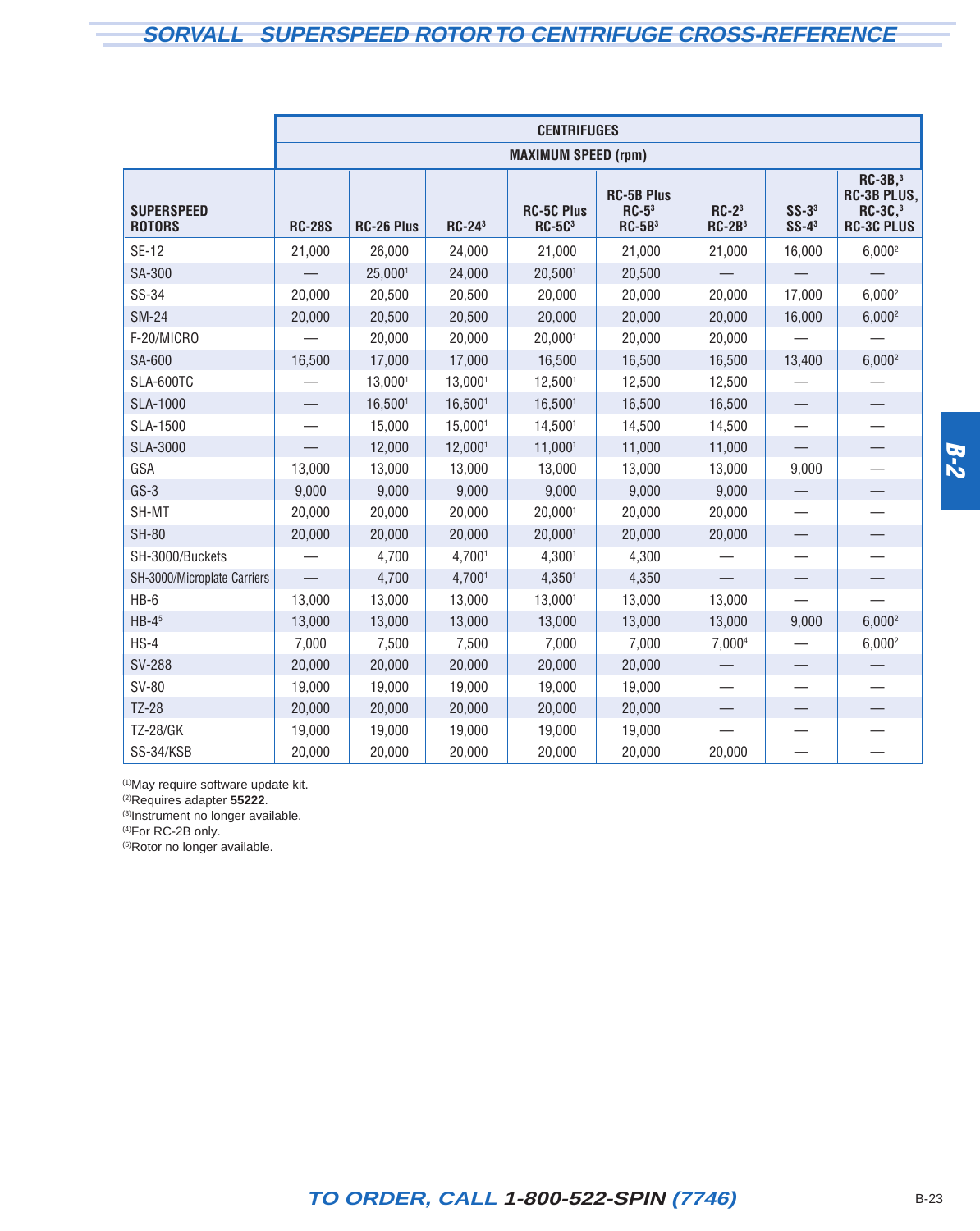## <span id="page-5-0"></span>**SORVALL SUPERSPEED TUBE TO ROTOR CROSS-REFERENCE**

#### **TUBES, BOTTLES**

#### **ROTORS (Number Represents Number of Tubes per Rotor)**

|                          | 100L0, 0011L0            |                    |                                                                               |                                |          |                |       |       |            |        |          |               |                |       |       |                | . <i>.</i>        |             |         |        |          |           |
|--------------------------|--------------------------|--------------------|-------------------------------------------------------------------------------|--------------------------------|----------|----------------|-------|-------|------------|--------|----------|---------------|----------------|-------|-------|----------------|-------------------|-------------|---------|--------|----------|-----------|
| NOMINAL<br>CAPACITY (ml) | <b>MATERIAL</b>          | STYLE <sup>2</sup> | $\begin{array}{c} \text{DIMENSIONS} \\ \text{(0.0. \times L mm)} \end{array}$ | CATALOG<br>NUMBER <sup>3</sup> | SE-12    | SA-300         | SS-34 | SM-24 | F-20/MICRO | SA-600 | SLA-1000 | GSA, SLA-1500 | GS-3, SLA-3000 | SH-MT | SH-80 | HB-6           | HB-4 <sup>4</sup> | <b>HS-4</b> | $8V-80$ | SV-288 | SH-3000  | SLA-600TC |
| 0.25                     |                          | <b>MICROTUBE</b>   |                                                                               |                                |          |                |       |       | 32         |        |          |               |                | 120   |       |                |                   |             |         |        |          |           |
| 0.4                      |                          | <b>MICROTUBE</b>   |                                                                               |                                |          |                |       |       | 32         |        |          |               |                | 120   |       |                |                   |             |         |        |          |           |
| 0.5                      |                          | <b>MICROTUBE</b>   |                                                                               |                                |          |                |       |       | 32         |        |          |               |                | 80    |       |                |                   |             |         |        |          |           |
| $\mathbf{1}$             | CAB                      | T                  | $7 \times 50$                                                                 | 03103                          |          | 24             | 32    |       |            | 48     |          |               |                |       |       | 24             | 16                | 64          |         |        |          |           |
| 1.5                      |                          | <b>MICROTUBE</b>   |                                                                               |                                | 12       | 12             | 16    | 24    | 32         | 24     |          |               |                | 60    |       | 12             | 8                 | 32          |         |        | 132      |           |
| $\overline{2}$           | CAB                      | Τ                  | $7 \times 75$                                                                 | 03235                          |          | 24             | 32    |       |            | 48     |          |               |                |       |       | 24             | 16                | 64          |         |        |          |           |
| 3                        | PY                       | T                  | $10 \times 75$                                                                | 03100                          |          | 12             | 16    | 24    |            | 24     | 20       | 30            | 30             |       |       | 12             | 8                 | 20          |         |        | 132      |           |
| $\overline{4}$           | PC                       | <b>FL</b>          | $11 \times 75$                                                                | 03104                          |          | 12             | 16    |       |            | 24     | 48       | 72            | 72             |       |       | 12             | $\,8\,$           | 48          |         |        | 132      |           |
| 4                        | PP                       | FL                 | $11 \times 75$                                                                | 03105                          |          | 12             | 16    |       |            | 24     | 48       | 72            | 72             |       |       | 12             | 8                 | 48          |         |        | 132      |           |
| $\overline{4}$           |                          | SG                 | $10 \times 75$                                                                |                                |          |                |       |       |            |        | 48       | 72            | 72             |       |       |                |                   | 48          |         |        | 132      |           |
| 5                        | PY                       | T                  | $12 \times 75$                                                                | 03102                          | 12       |                |       | 24    |            |        | 48       | 72            | 72             |       |       |                |                   | 96          |         |        | 132      |           |
| 5                        | PA                       | <b>TW</b>          | $13 \times 51$                                                                | 03127                          |          |                |       |       |            |        |          |               |                |       |       |                |                   |             | 16      |        |          |           |
| 5                        | PA                       | UC                 | $13 \times 56$                                                                | 03898                          |          |                |       |       |            |        |          |               |                |       |       |                |                   |             | 16      |        |          |           |
| 5                        |                          | SG                 | $12 \times 75$                                                                |                                |          |                |       |       |            |        | 48       | 72            | 72             |       |       |                |                   | 96          |         |        | 132      |           |
| 7                        | PP                       | FL                 | $13 \times 100$                                                               | 03121                          |          | 6              | 8     | 24    |            | 12     |          |               |                |       |       | 6              | 4                 | 16          |         |        | 88       |           |
| $\overline{7}$           | PC                       | <b>FL</b>          | $13 \times 100$                                                               | 03120                          |          | 6              | 8     | 24    |            | 12     |          |               |                |       |       | 6              | 4                 | 16          |         |        | 88       |           |
| $\overline{7}$           |                          | $\vee$             | $13 \times 100$                                                               |                                |          |                |       |       |            |        |          |               |                |       |       |                |                   |             |         |        | 88       |           |
| 10                       | PA                       | <b>TW</b>          | $18 \times 50$                                                                | 03968                          |          |                |       |       |            |        |          |               |                |       | 8     |                |                   |             |         |        |          |           |
| 10                       | PA                       | TW,FL              | $13 \times 100$                                                               | 03124                          |          | 6              | 8     | 24    |            | 12     |          |               |                |       |       | 6              | 4                 | 16          |         |        | 88       |           |
| 10                       | PC                       | OR                 | $16 \times 83$                                                                | 03020                          |          | 6              | 8     |       |            | 12     |          |               |                |       |       | 6              | 4                 | 16          |         |        | 20       |           |
| 10                       | PP                       | <b>OR</b>          | $16 \times 83$                                                                | 03929                          |          | 6              | 8     |       |            | 12     |          |               |                |       |       | 6              | 4                 | 16          |         |        | 20       |           |
| 10                       | PY                       | CN,G               | $18 \times 100$                                                               |                                |          | 6              | 8     |       |            | 12     |          |               |                |       |       | 6              | 4                 | 16          |         |        | 20       |           |
| 10                       | PY                       | Τ                  | $13 \times 100$                                                               | $\overline{\phantom{0}}$       |          | 6              | 8     | 24    |            | 12     |          | 30            | 30             |       |       | 6              | 4                 | 48          |         |        | 88       |           |
| 10                       | $\overline{\phantom{0}}$ | V                  | $16 \times 100$                                                               | $\overline{\phantom{0}}$       |          |                |       |       |            |        |          |               |                |       |       |                |                   |             |         |        | 72       |           |
| 12                       | PC                       | FL                 | $16 \times 100$                                                               | 03115                          |          | 6              | 8     |       |            | 12     | 28       | 42            | 42             |       |       | 6              | 4                 | 28          |         |        | 72       |           |
| 12                       | PP                       | <b>FL</b>          | $16 \times 100$                                                               | 03116                          |          | 6              | 8     |       |            | 12     | 28       | 42            | 42             |       |       | 6              | 4                 | 28          |         |        | 72       |           |
| 12<br>14                 | PY<br>PC                 | Τ<br><b>FL</b>     | $18 \times 102$<br>$18 \times 75$                                             | 03109                          |          | 6              | 8     |       |            | 12     |          |               |                |       |       | 6              | 4                 | 16          |         |        | 20       |           |
| 14                       | PP                       | FL                 | $18 \times 75$                                                                | 03246<br>03247                 | 12<br>12 |                |       |       |            |        | 20<br>20 |               |                |       |       |                |                   |             |         |        | 20<br>20 |           |
| 14                       | PY                       | T                  | $18 \times 120$                                                               | 03111                          |          |                |       |       |            |        | 20       | 30            | 30             |       |       |                |                   | 20          |         |        | 20       |           |
| 15                       |                          | TC,CN              | $17 \times 120$                                                               |                                |          |                |       |       |            |        | 20       | 30            | 30             |       |       |                |                   | 20          |         |        | 32       | 12        |
| $15\,$                   | CO                       | $\top$             | $18\times102$                                                                 | 03286                          |          | $6\,$          | 8     | 24    |            | 12     |          |               |                |       |       | $\,6\,$        | $\overline{4}$    | 16          |         |        | 48       |           |
| 15                       |                          | UR                 | $17 \times 120$                                                               | $\qquad \qquad -$              |          |                |       |       |            |        |          |               |                |       |       |                |                   |             |         |        | 32       |           |
| 15                       |                          | $\vee$             | $16\times127$                                                                 | $\overline{\phantom{0}}$       |          |                |       |       |            |        |          |               |                |       |       |                |                   |             |         |        | 72       |           |
| 16                       | PC                       | FL                 | $18\times100$                                                                 | 03243                          |          | 6              | 8     | 24    |            | 12     |          |               |                |       |       | 6              | 4                 | 16          |         |        | 48       |           |
| 16                       | PP                       | <b>FL</b>          | $18\times100$                                                                 | 03244                          |          | $6\phantom{1}$ | 8     | 24    |            | 12     |          |               |                |       |       | $6\phantom{1}$ | 4                 | 16          |         |        | 48       |           |
| 20                       | PA                       | <b>TW</b>          | $25\times51$                                                                  | 03288                          |          |                |       |       |            |        |          |               |                |       |       |                |                   |             |         | 8      |          |           |
| 30                       | CO                       | $\top$             | $24\times105$                                                                 | 03163                          |          | 6              | 8     |       |            | 12     | 12       | 18            | 18             |       |       | 6              | $\overline{4}$    | 16          |         |        | 12       |           |
| 30                       | PC                       | OR                 | $25\times94$                                                                  | 03719                          |          | 6              | 8     |       |            | 12     |          |               |                |       |       |                |                   | 16          |         |        |          |           |
| $30\,$                   | PP                       | <b>OR</b>          | $25\times94$                                                                  | 03718                          |          | 6              | 8     |       |            | 12     |          |               |                |       |       |                |                   | 16          |         |        |          |           |
| 30                       | $\overline{\phantom{0}}$ | TC,FS              | $25\times100$                                                                 | $\overline{\phantom{0}}$       |          |                |       |       |            |        |          |               |                |       |       |                |                   |             |         |        | 20       |           |

## **(1) MATERIAL CODES (2)STYLE CODES**

Butyrate PS—Polysulfone FL—Flanged CN—Conical PY—Pyrex® Glass PA—Polyallomer TW—Thin-Walled G—Graduated PC—Polycarbonate CO—Corex® Glass UC—ULTRACRIMP® TC—Tissue Culture PY—Pyrex Glass PA—Polyallomer TW—Thin-Walled G—Graduated PC—Polycarbonate CO—Corex Glass UC—ULTRACRIMP® TC—Tissue Culture DS-DRY-SPIN Bottle B-Bottle<br>V-Vacutainer UR-Urina SG—Standard Glass

CAB—Cellulose Acetate PP—Polypropylene T—Thick-Walled OR—Oak Ridge Bottle<br>Butyrate PS—Polysulfone FL—Flanged CN—Conical UR—Urinalysis

(3) If Catalog Number is not supplied, tube/bottle is not available from SORVALL. (4)Rotor no longer available.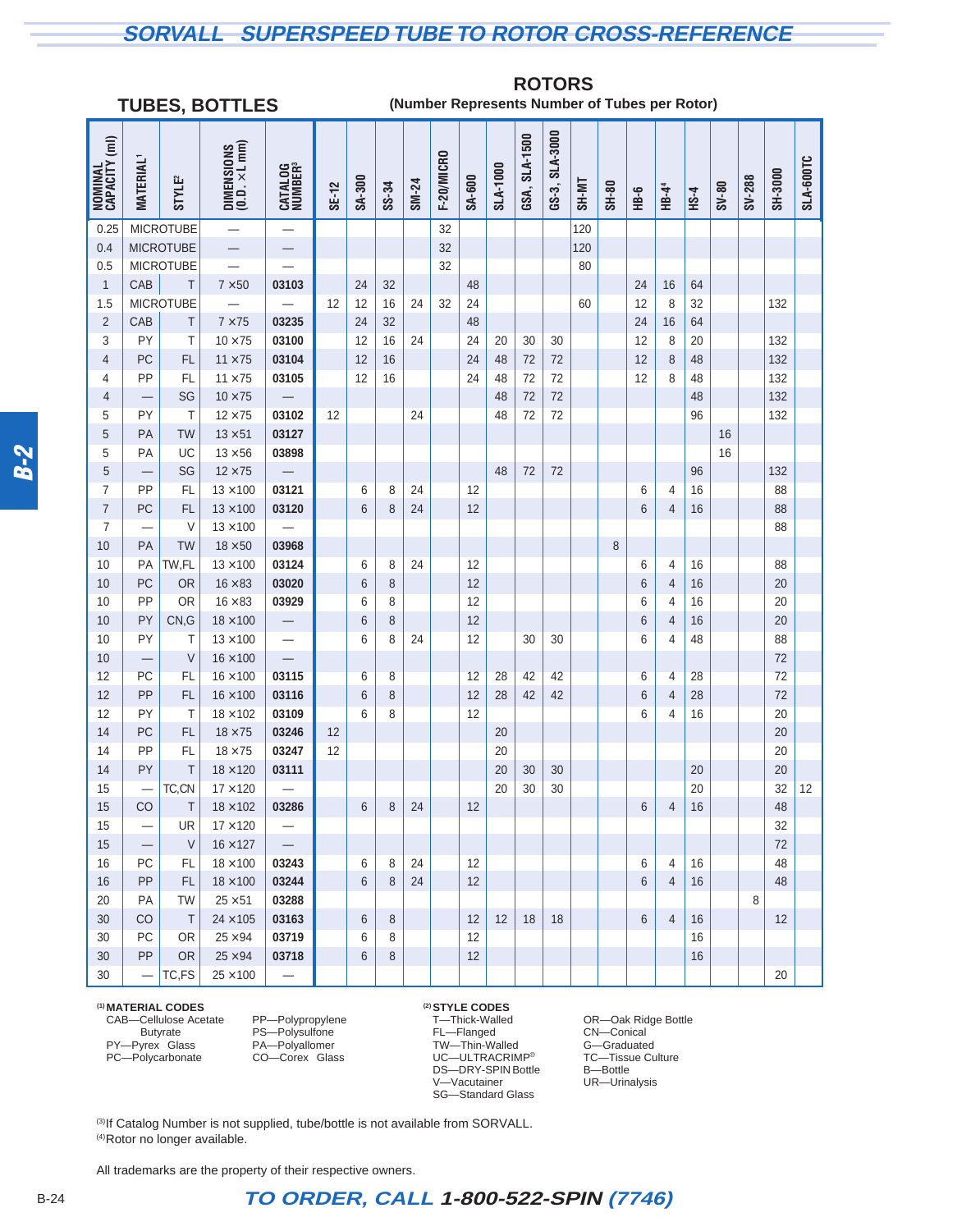## **SORVALL SUPERSPEED TUBE TO ROTOR CROSS-REFERENCE**

**ROTORS**

|                          | <b>TUBES, BOTTLES</b><br>(Number Represents Number of Tubes per Rotor) |                               |                                                                              |                                |       |                |       |       |            |                            |                |                |                |               |       |      |                   |                |         |        |                |           |
|--------------------------|------------------------------------------------------------------------|-------------------------------|------------------------------------------------------------------------------|--------------------------------|-------|----------------|-------|-------|------------|----------------------------|----------------|----------------|----------------|---------------|-------|------|-------------------|----------------|---------|--------|----------------|-----------|
| NOMINAL<br>CAPACITY (ml) | <b>MATERIAL</b> <sup>1</sup>                                           | <b>STYLE<sup>2</sup></b>      | $\begin{array}{c} \text{DIMENSONS} \\ (0.0. \times \text{L mm}) \end{array}$ | CATALOG<br>NUMBER <sup>3</sup> | SE-12 | SA-300         | SS-34 | SM-24 | F-20/MICRO | SA-600                     | SLA-1000       | GSA/SLA-1500   | GS-3/SLA-3000  | <b>TIN-HS</b> | SH-80 | HB-6 | HB-4 <sup>4</sup> | <b>HS-4</b>    | $08-NS$ | SV-288 | SH-3000        | SLA-600TC |
| 33                       | PA                                                                     | UC                            | $25 \times 90$                                                               | 03899                          |       |                |       |       |            |                            |                |                |                |               |       |      |                   |                |         | 8      |                |           |
| 35                       | PA                                                                     | CN,OR                         | $29 \times 105$                                                              |                                |       | 6              | 8     |       |            | 12                         | $\overline{4}$ | 6              | 6              |               |       | 6    | $\overline{4}$    | 16             |         |        | 20             | 12        |
| 35                       | PC                                                                     | CN,OR                         | $29\times105$                                                                |                                |       | 6              | 8     |       |            | 12                         | $\overline{4}$ | 6              | 6              |               |       | 6    | $\overline{4}$    | 16             |         |        | 20             | 12        |
| 36                       | PA                                                                     | <b>TW</b>                     | $25 \times 87$                                                               | 03141                          |       |                |       |       |            |                            |                |                |                |               |       |      |                   |                |         | 8      |                |           |
| 50                       |                                                                        | TC,CN                         | $30 \times 115$                                                              |                                |       |                |       |       |            |                            | $\overline{4}$ | 6              | 6              |               |       |      |                   | 12             |         |        | 20             | 12        |
| 50                       |                                                                        | TC,FS                         | $30 \times 115$                                                              |                                |       |                |       |       |            |                            |                |                |                |               |       |      |                   |                |         |        |                | 12        |
| 50                       | SS                                                                     | T                             | $28 \times 101$                                                              | 00579                          |       | 6              | 8     |       |            | 12                         |                |                |                |               |       | 6    | 4                 | 16             |         |        | 20             |           |
| 50                       | SS                                                                     | FL                            | $28 \times 101$                                                              | 00517                          |       | 6              | 8     |       |            | 12                         |                |                |                |               |       |      |                   | 16             |         |        | 20             |           |
| 50                       | PC                                                                     | <b>OR</b>                     | $28 \times 103$                                                              | 03480                          |       | 6              | 8     |       |            | 12                         |                |                |                |               |       | 6    | 4                 | 16             |         |        | 20             |           |
| 50                       | PP                                                                     | <b>OR</b>                     | $28 \times 103$                                                              | 03530                          |       | $6\phantom{1}$ | 8     |       |            | 12                         |                |                |                |               |       | 6    | $\overline{4}$    | 16             |         |        | 20             |           |
| 50                       | PA                                                                     | <b>TW</b>                     | $28 \times 104$                                                              | 03139                          |       | 6              | 8     |       |            | 12                         |                |                |                |               |       | 6    | $\overline{4}$    | 16             |         |        | 20             |           |
| 50                       | PC                                                                     | <b>FL</b>                     | $29 \times 102$                                                              | 03146                          |       | 6              | 8     |       |            | 12                         |                |                |                |               |       | 6    | $\overline{4}$    | 16             |         |        | 20             |           |
| 50                       | PP                                                                     | FL                            | $29 \times 102$                                                              | 03147                          |       | 6              | 8     |       |            | 12                         |                |                |                |               |       | 6    | $\overline{4}$    | 16             |         |        | 20             |           |
| 50                       | PA                                                                     | UC                            | $29 \times 108$                                                              | 03528                          |       | 6              | 8     |       |            | 12                         |                |                |                |               |       |      |                   |                |         |        |                |           |
| 100                      | PY                                                                     | B                             | $44 \times 137$                                                              | 03230                          |       |                |       |       |            |                            | 4              | 6              | 6              |               |       |      |                   |                |         |        | 4              |           |
| 125                      | CO                                                                     | B                             | $53 \times 118$                                                              | 03231                          |       |                |       |       |            |                            | 4              | 6              | 6              |               |       |      |                   | $\overline{4}$ |         |        | 4              |           |
| 150                      | CO                                                                     | B                             | $53 \times 132$                                                              | 03229                          |       |                |       |       |            |                            | 4              | 6              | 6              |               |       |      |                   |                |         |        | 4              |           |
| 150                      | PC                                                                     | $\top$                        | $45 \times 132$                                                              | 03143                          |       |                |       |       |            |                            | $\overline{4}$ | 6              | 6              |               |       |      |                   |                |         |        | $\overline{4}$ |           |
| 200                      | SS                                                                     | T                             | $61 \times 124$                                                              | 00521                          |       |                |       |       |            |                            |                | 6 <sup>5</sup> | 6 <sup>6</sup> |               |       |      |                   |                |         |        |                |           |
| 200                      | PP                                                                     | CN                            | $60 \times 135$                                                              | 03094                          |       |                |       |       |            |                            |                |                |                |               |       |      |                   |                |         |        | 4              |           |
| 250                      | PA                                                                     | <b>OR</b>                     | $60 \times 120$                                                              | 54477                          |       |                |       |       |            |                            | 4              | 6              | 6              |               |       |      |                   | 4              |         |        | 4              |           |
| 250                      | PC                                                                     | <b>OR</b>                     | $61 \times 124$                                                              | 03939                          |       |                |       |       |            |                            | $\overline{4}$ | 6              | 6              |               |       |      |                   | $\overline{4}$ |         |        | 4              |           |
| 250                      | PP                                                                     | <b>OR</b>                     | $61 \times 124$                                                              | 03937                          |       |                |       |       |            |                            | 4              | 6              | 6              |               |       |      |                   | 4              |         |        | 4              |           |
| 250                      | PP<br>PC                                                               | <b>DS</b>                     | $61 \times 146$                                                              | 03069                          |       |                |       |       |            |                            | 4              | 6              | 6              |               |       |      |                   |                |         |        | $\overline{4}$ |           |
| 250                      |                                                                        | DS                            | $61 \times 146$                                                              | 03098                          |       |                |       |       |            |                            | 4              | 6              | 6              |               |       |      |                   |                |         |        | 4              |           |
| 250                      |                                                                        | TC, CN                        | $60 \times 177$                                                              | 00530                          |       |                |       |       |            |                            |                |                | 6 <sup>6</sup> |               |       |      |                   |                |         |        | 4              |           |
| 285                      | SS<br>SS                                                               | B                             | $61 \times 140$                                                              | 00522                          |       |                |       |       |            |                            |                | 6 <sup>5</sup> |                |               |       |      |                   |                |         |        |                |           |
| 315<br>500               | PC                                                                     | B<br><b>OR</b>                | $61 \times 153$<br>$70 \times 160$                                           | 03944                          |       |                |       |       |            |                            |                | 6 <sup>5</sup> | 6 <sup>6</sup> |               |       |      |                   |                |         |        |                |           |
|                          | PP                                                                     | <b>OR</b>                     | $70 \times 160$                                                              | 03943                          |       |                |       |       |            |                            |                |                | 6              |               |       |      |                   |                |         |        |                |           |
| 500<br>500               | PP                                                                     | DS                            | $70 \times 190$                                                              | 06829                          |       |                |       |       |            |                            |                |                | 6              |               |       |      |                   |                |         |        |                |           |
|                          | PP                                                                     | <b>TC</b>                     |                                                                              |                                |       |                |       |       |            |                            |                |                | 6              |               |       |      |                   |                |         |        |                |           |
| 500                      |                                                                        | B                             | $96 \times 146$                                                              |                                |       |                |       |       |            |                            |                |                |                |               |       |      |                   |                |         |        | 4<br>4         |           |
| 750                      |                                                                        |                               | $98 \times 135$                                                              |                                |       |                |       |       |            |                            |                |                |                |               |       |      |                   |                |         |        |                |           |
|                          |                                                                        | <sup>(1)</sup> MATERIAL CODES |                                                                              |                                |       |                |       |       |            | <sup>(2)</sup> STYLE CODES |                |                |                |               |       |      |                   |                |         |        |                |           |

CAB—Cellulose Acetate PP—Polypropylene T—Thick-Walled CN—Conical Butyrate PS—Polysulfone FL—Flanged G—Graduated<br>
PY—Pyrex® Glass PA—Polyallomer TW—Thin-Walled TC—Tissue Culture<br>
PC—Polycarbonate CO—Corex® Glass UC—ULTRACRIMP® B—Bottle PY—Pyrex® Glass PA—Polyallomer TW—Thin-Walled TC—Tissue Culture PC—Polycarbonate CO—Corex® Glass UC—ULTRACRIMP® B—Bottle

SG—Standard Glass OR—Oak Ridge Bottle DS—DRY-SPIN Bottle FS—Free Standing Conical

(3) If Catalog Number is not supplied, tube/bottle is not available from SORVALL.

(4)Rotor no longer available.

(5)Bottles fit GSA rotor only.

(6)Bottles fit GS-3 rotor only.

All trademarks are the property of their respective owners.

## **TO ORDER, CALL 1-800-522-SPIN (7746)** B-25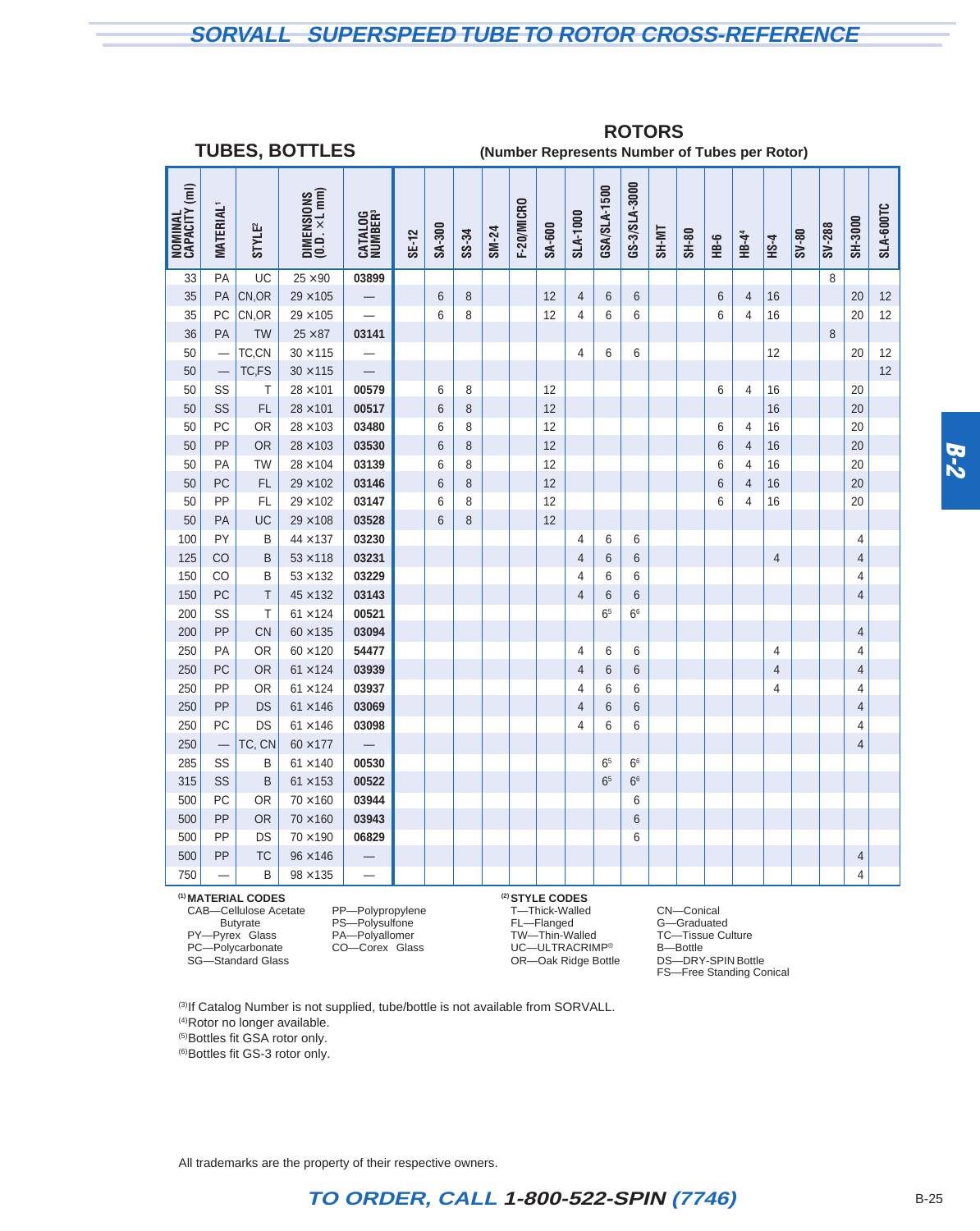<span id="page-7-0"></span>

#### Aluminum Rotor 12-Place, 14 ml Tube Dimensions:  $18 \times 75$  mm Fixed-Angle: 40° Maximum Speed: 26,000 rpm K Factor: 335 Rotor Mass: 4.1 kg Autoclavable: 121°C

**SE-121**

|      | RCF(g) | $R$ (cm) |
|------|--------|----------|
| Max. | 70,450 | 9.33     |
| Min. | 28,769 | 3.81     |

|              |                        | <b>RC-28S</b> | <b>RC-26 Plus</b> | $RC-242$ | <b>RC-5C Plus</b><br>$RC-5C2$ | <b>RC-5B Plus</b><br>$RC-5B2$<br>$RC-52$ | $RC-2B2$<br>$RC-2^2$ | $SS-3^2$<br>$SS-4^2$ | $RC-3B2$<br><b>RC-3B Plus</b><br>$RC-3C2$<br><b>RC-3C Plus</b> |
|--------------|------------------------|---------------|-------------------|----------|-------------------------------|------------------------------------------|----------------------|----------------------|----------------------------------------------------------------|
| <b>SE-12</b> | <b>Max Speed (rpm)</b> | 21.000        | 26,000            | 24.000   | 21,000                        | 21.000                                   | 21.000               | 16.000               | 6,000                                                          |
|              | Max RCF $(g)$          | 45.959        | 70.450            | 60.028   | 45,959                        | 45.959                                   | 45.959               | 26.679               | 3,752                                                          |

#### **Catalog No. 27004**

Includes: SE-12 Rotor Rotor Cover Assembly **27002** Cover O-ring **61720** Rotor Extractor **01031** Instruction Manual **28505**

#### **TUBES**

**B-2**

|                     | CAPACITY (ml) |                                      | <b>MAX</b>            | <b>DIMEN-</b>        | <b>TUBE</b>           |                       | <b>SEALING ASSEMBLY*</b>  | <b>ADAPTER REQ'D</b>  |                                |              |
|---------------------|---------------|--------------------------------------|-----------------------|----------------------|-----------------------|-----------------------|---------------------------|-----------------------|--------------------------------|--------------|
| NOM-<br><b>INAL</b> | <b>FILL</b>   | <b>DESCRIPTION</b>                   | <b>SPEED</b><br>(rpm) | <b>SIONS</b><br>(mm) | CAT. NO.<br>(Qty/Pkg) | CAT. NO.<br>(Qty/Pkg) | <b>DESCRIPTION</b>        | CAT. NO.<br>(Qty/Pkg) | <b>NO. OF</b><br><b>PLACES</b> | <b>NOTES</b> |
| 14                  | 11            | Polypropylene<br><b>Flanged Tube</b> | 24.000                | $18 \times 75$       | 03247<br>(50)         | 03269<br>(50)         | Polypropylene,<br>Snap-on |                       |                                |              |
| 14                  | 11            | Polycarbonate<br><b>Flanged Tube</b> | 24.000                | $18 \times 75$       | 03246<br>(50)         | 03269<br>(50)         | Polypropylene,<br>Snap-on |                       |                                |              |
| 5                   | 5             | Pyrex <sup>®</sup> Tube              | 5,000                 | $12 \times 75$       | 03102<br>(50)         |                       |                           | 00379<br>(1)          |                                |              |
| 1.5                 |               | Microtube                            |                       |                      |                       |                       |                           | 02201<br>(1)          |                                |              |

<sup>(1)</sup>This rotor cover assembly has been tested for microbiological containment (Ref. 1) by PHLS-CAMR, Porton Down.<br>Suitable for use with materials up to ACDP category 3 (Ref. 2). Seal integrity may be affected by improper (2)Instrument no longer available.

\*Sealing Assembly replacement parts may be available. See section E for availablity.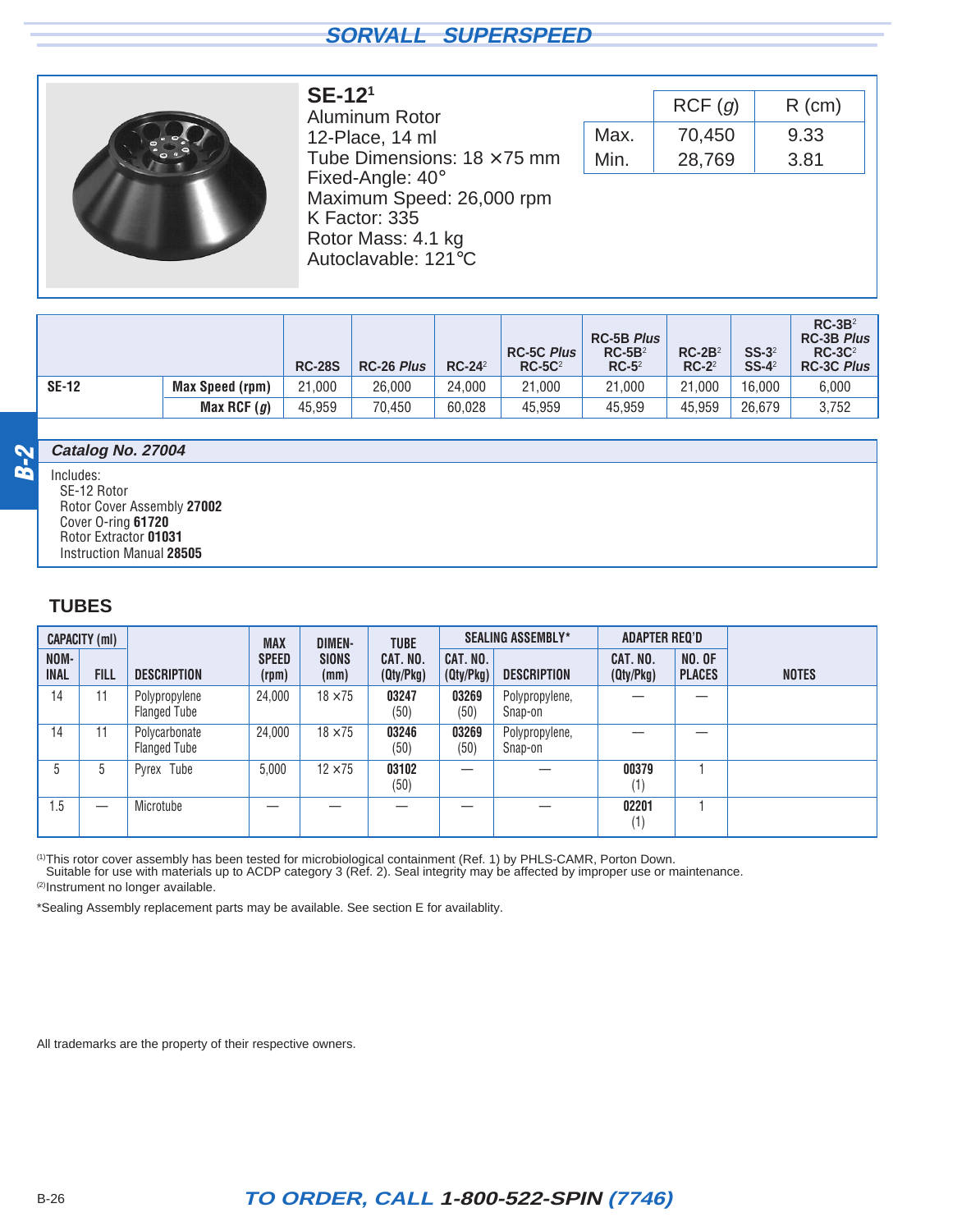<span id="page-8-0"></span>

#### **SA-300**<sup>1</sup>

Aluminum Rotor 6-Place, 50 ml Tube Dimensions:  $29 \times 108$  mm Fixed-Angle: 34° Maximum Speed: 25,000 rpm K Factor: 573 Rotor Mass: 5.58 kg Autoclavable: 121°C

|      | RCF(q) | $R$ (cm) |
|------|--------|----------|
| Max. | 67,509 | 9.67     |
| Min. | 16,406 | 2.35     |

|               |                        | <b>RC-28S</b> | <b>RC-26 Plus</b> | $RC-242$ | <b>RC-5C Plus</b><br>$RC-5C2$ | <b>RC-5B Plus</b><br>$RC-5B2$<br>$RC-52$ | $RC-2B2$<br>$RC-2^2$ | $SS-32$<br>$SS-4^2$ | $RC-3B2$<br><b>RC-3B Plus</b><br>$RC-3C2$<br><b>RC-3C Plus</b> |
|---------------|------------------------|---------------|-------------------|----------|-------------------------------|------------------------------------------|----------------------|---------------------|----------------------------------------------------------------|
| <b>SA-300</b> | <b>Max Speed (rpm)</b> | n/a           | 25.000            | 24,000   | 20.500                        | 20.500                                   | n/a                  | n/a                 | n/a                                                            |
|               | Max RCF $(g)$          | n/a           | 67,509            | 62.216   | 45,393                        | 45.393                                   | n/a                  | n/a                 | n/a                                                            |

| Catalog No. 18100                                                                                                                                                                   | <b>Accessories</b>                                                                                                                                                                                        |                                                                                                             |
|-------------------------------------------------------------------------------------------------------------------------------------------------------------------------------------|-----------------------------------------------------------------------------------------------------------------------------------------------------------------------------------------------------------|-------------------------------------------------------------------------------------------------------------|
| Includes:<br>SA-300 Rotor<br>Rotor Cover Assembly 18122<br>Cover O-ring 91245<br>Rotor Extractor 01031<br>Instruction Manual 28505<br>Lubricant Grease 61556<br>Vacuum Grease 65937 | ULTRACRIMP <sup>®</sup> Sealing Tool and Crimp<br>Gauge 03920<br>Crimp Gauge Replacement 03919<br>ULTRACRIMP <sup>®</sup> Plugs and Caps (25 each/pkg)<br>03999<br>Rotor Cap 03538<br><b>Pliers 65614</b> | Software Update Kit for RC-24 <sup>3</sup> <b>12939</b><br>Software Update Kit for RC-5C <sup>3</sup> 12814 |

#### **TUBES AND BOTTLES**

|                     | <b>CAPACITY (ml)</b> |                                               | <b>MAX</b>            | <b>DIMEN-</b>        | <b>TUBE</b>           |                           | <b>SEALING ASSEMBLY *</b>                |                       | <b>ADAPTER REQ'D</b>           |                                                                                                     |
|---------------------|----------------------|-----------------------------------------------|-----------------------|----------------------|-----------------------|---------------------------|------------------------------------------|-----------------------|--------------------------------|-----------------------------------------------------------------------------------------------------|
| NOM-<br><b>INAL</b> | <b>FILL</b>          | <b>DESCRIPTION</b>                            | <b>SPEED</b><br>(rpm) | <b>SIONS</b><br>(mm) | CAT. NO.<br>(Qty/Pkg) | CAT. NO.<br>(Qty/Pkg)     | <b>DESCRIPTION</b>                       | CAT. NO.<br>(Qty.Pkg) | <b>NO. OF</b><br><b>PLACES</b> | <b>NOTES</b>                                                                                        |
| 50                  | 50                   | Polyallomer<br><b>ULTRACRIMP®</b><br>Tube     | 24,000                | $29 \times 108$      | 03528<br>(25)         | Included<br>with<br>Tubes | Plug and<br>Aluminum Cap                 |                       | $\overline{\phantom{0}}$       | Requires Rotor Cap 03538<br>Tube Racks 03529, and<br>ULTRACRIMP <sup>®</sup> Sealing<br>Tool 03920. |
| 50                  | 41                   | Polypropylene<br>Oak Ridge Bottle             | 24,000                | $29 \times 99$       | 03530<br>(25)         | 03535<br>(25)             | Polypropylene,<br>Sealing                |                       |                                | Nonsealing Cap 03926<br>(25/pkg) available.                                                         |
| 50                  | 38                   | Polycarbonate<br>Oak Ridge Bottle             | 24,000                | $28 \times 103$      | 03480<br>(25)         | 03535<br>(25)             | Polypropylene,<br>Sealing                |                       |                                | Nonsealing Cap 03926<br>(25/pkg) available.                                                         |
| 50                  | 37                   | Polypropylene<br><b>Flanged Tube</b>          | 24,000                | 29 x 102             | 03147<br>(25)         | 03268<br>(25)             | Polypropylene,<br>Snap-on                |                       |                                |                                                                                                     |
| 50                  | 39                   | Polycarbonate<br><b>Flanged Tube</b>          | 24,000                | 29 x 102             | 03146<br>(25)         | 03268<br>(25)             | Polypropylene,<br>Snap-on                |                       |                                |                                                                                                     |
| 50                  | 46                   | Polyallomer<br>Thin-Walled Tube               | 24,000                | 28 x 104             | 03139<br>(25)         |                           |                                          |                       |                                |                                                                                                     |
| 50                  | 50                   | <b>Stainless Steel</b><br><b>Flanged Tube</b> | 24,000                | 28 x 101             | 00517<br>(1)          | 00518<br>(1)              | <b>Stainless</b><br><b>Steel Sealing</b> |                       | $\overline{\phantom{0}}$       | Requires Wrench 01014<br>for tube sealing.                                                          |
| 50                  | 50                   | <b>Stainless Steel</b><br>Tube                | 24,000                | 28 x 101             | 00579<br>(1)          | 00518<br>(1)              | <b>Stainless</b><br><b>Steel Sealing</b> |                       |                                | Requires Wrench 01014<br>for tube sealing.                                                          |

(continued on next page)

(1)This rotor cover assembly has been tested for microbiological containment (Ref. 1) by PHLS-CAMR, Porton Down.

Suitable for use with materials up to ACDP category 3 (Ref. 2). Seal integrity may be affected by improper use or maintenance.

(2)Instrument no longer available.

(3) Contact your SORVALL<sup>®</sup> representative to determine your need for a Software Update Kit.

\*Sealing Assembly replacement parts may be available. See section E for availablity.

**B-2**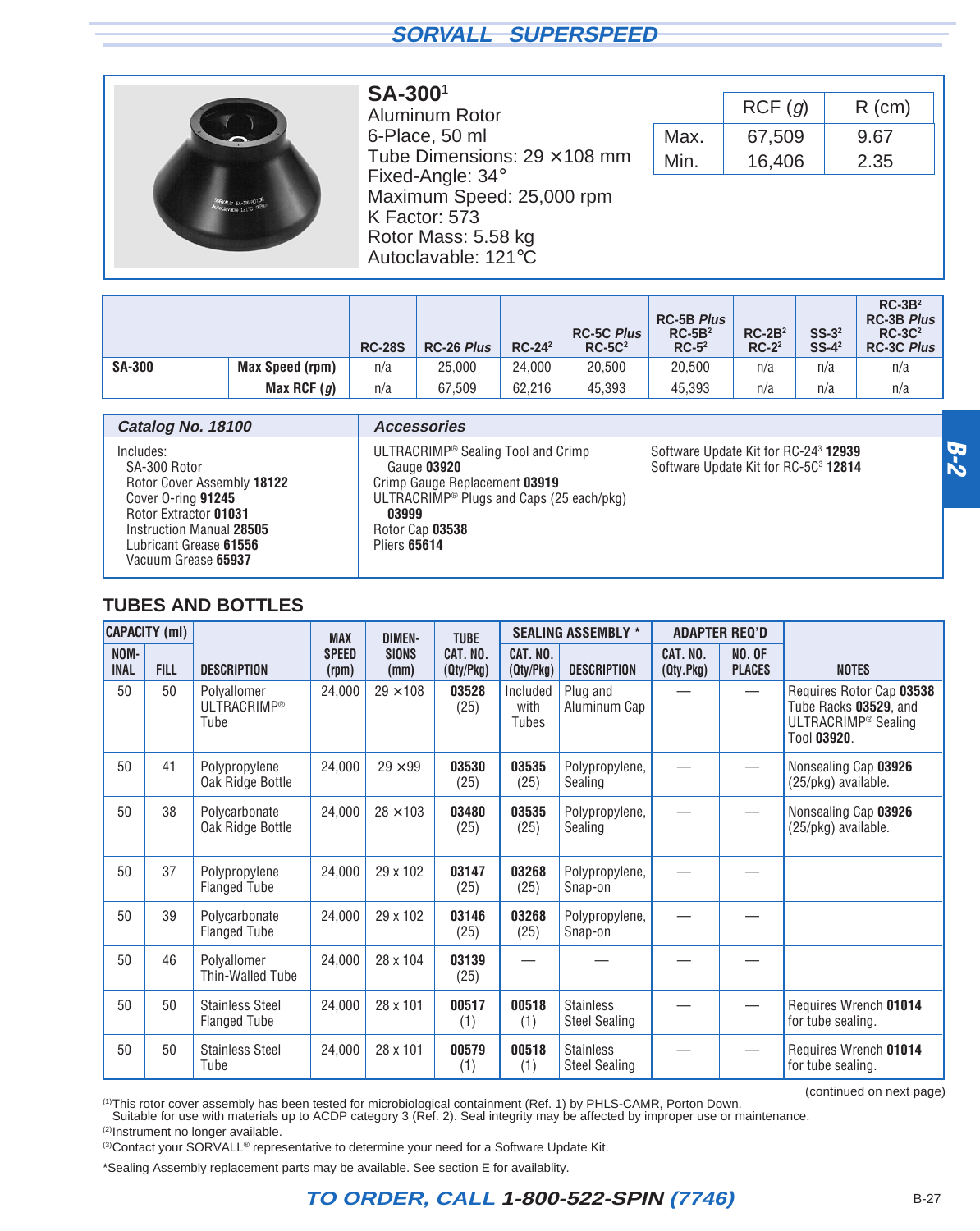#### **TUBES AND BOTTLES FOR SA-300** (continued)

|            |                     | <b>CAPACITY (ml)</b>             |                                                                 | <b>MAX</b>               | <b>DIMEN-</b>        | <b>TUBE</b>           |                       | <b>SEALING ASSEMBLY*</b>  |                       | <b>ADAPTER REQ'D</b>           |                                                     |
|------------|---------------------|----------------------------------|-----------------------------------------------------------------|--------------------------|----------------------|-----------------------|-----------------------|---------------------------|-----------------------|--------------------------------|-----------------------------------------------------|
|            | NOM-<br><b>INAL</b> | <b>FILL</b>                      | <b>DESCRIPTION</b>                                              | <b>SPEED</b><br>(rpm)    | <b>SIONS</b><br>(mm) | CAT. NO.<br>(Qty/Pkg) | CAT. NO.<br>(Qty/Pkg) | <b>DESCRIPTION</b>        | CAT. NO.<br>(Qty.Pkg) | <b>NO. OF</b><br><b>PLACES</b> | <b>NOTES</b>                                        |
|            | 35                  | $\overline{\phantom{0}}$         | Polyallomer<br>Nalgene <sup>®</sup> Conical<br>Oak Ridge Tube   |                          | 29 x 105             |                       |                       |                           | See<br><b>Notes</b>   | 1                              | Requires Nalgene <sup>®</sup><br>adapter 3147-0050. |
|            | 35                  | $\overline{\phantom{0}}$         | Polycarbonate<br>Nalgene <sup>®</sup> Conical<br>Oak Ridge Tube | $\overline{\phantom{0}}$ | 29 x 105             |                       |                       |                           | See<br><b>Notes</b>   | 1                              | Requires Nalgene <sup>®</sup><br>adapter 3147-0050. |
|            | 30                  | 28                               | Polycarbonate,<br>Oak Ridge Bottle                              | 20,500                   | $25 \times 94$       | 03719<br>(25)         | 03276<br>(25)         | Polypropylene,<br>Sealing | 00419<br>(1)          | 1                              | Nonsealing Cap 03925<br>(25/pkg) available.         |
|            | 30                  | 28                               | Polypropylene<br>Oak Ridge Bottle                               | 20,500                   | 25 x 94              | 03718<br>(25)         | 03276<br>(25)         | Polypropylene,<br>Sealing | 00419<br>(1)          | $\mathbf{1}$                   | Nonsealing Cap 03925<br>(25/pkg) available.         |
|            | 30                  | 31                               | Corex <sup>®</sup> Tube                                         | 10,000                   | $24 \times 105$      | 03163<br>(10)         |                       |                           | 00368<br>(1)          | 1                              |                                                     |
| <b>B-2</b> | 16                  | 13                               | Polypropylene<br><b>Flanged Tube</b>                            | 20,500                   | 18 x 100             | 03244<br>(50)         | 03299<br>(50)         | Polypropylene,<br>Snap-on | 00382<br>(1)          | 1                              |                                                     |
|            | 16                  | 14                               | Polycarbonate<br><b>Flanged Tube</b>                            | 24,000                   | 18 x 100             | 03243<br>(50)         | 03269<br>(50)         | Polypropylene,<br>Snap-on | 00382<br>(1)          | 1                              |                                                     |
|            | 15                  | 12                               | Corex <sup>®</sup> Tube                                         | 10,000                   | 18 x 102             | 03286<br>(25)         |                       |                           | 00363<br>(1)          | 1                              |                                                     |
|            | 12                  | 12                               | Pyrex <sup>®</sup> Tube                                         | 5,000                    | 18 x 102             | 03109<br>(50)         |                       |                           | 00363<br>(1)          | 1                              |                                                     |
|            | 12                  | 10                               | Polypropylene<br><b>Flanged Tube</b>                            | 20,500                   | 16 x 100             | 03116<br>(50)         | 03266<br>(50)         | Polypropylene,<br>Snap-on | 00402<br>(1)          | 1                              |                                                     |
|            | 12                  | 11                               | Polycarbonate<br><b>Flanged Tube</b>                            | 24,000                   | 16 x 100             | 03115<br>(50)         | 03266<br>(50)         | Polypropylene,<br>Snap-on | 00402<br>(1)          | 1                              |                                                     |
|            | 10                  |                                  | Pyrex <sup>®</sup> Graduated<br>Tube, Conical                   |                          | 18 x 100             |                       |                       |                           | 00367<br>(1)          | 1                              |                                                     |
|            | 10                  | 10                               | Polypropylene<br>Oak Ridge Bottle                               | 20,500                   | 16 x 83              | 03929<br>(50)         | 03279<br>(25)         | Polypropylene,<br>Sealing | 00425<br>(1)          | $\mathbf{1}$                   | Nonsealing Cap 03924<br>(25/pkg) available.         |
|            | 10                  | 9.7                              | Polycarbonate<br>Oak Ridge Bottle                               | 24,000                   | 16 x 83              | 03020<br>(25)         | 03279<br>(25)         | Polypropylene,<br>Sealing | 00425<br>(1)          | 1                              | Nonsealing Cap 03924<br>(25/pkg) available.         |
|            | 10                  | 9                                | Polyallomer<br>Thin-Walled<br>Flanged-Tube                      | 24,000                   | 13 x 100             | 03124<br>(50)         |                       |                           | 00473<br>(1)          | $\mathbf{1}$                   |                                                     |
|            | 10                  | $\overbrace{\phantom{12322111}}$ | Pyrex <sup>®</sup> Tube                                         |                          | 13 x 100             |                       |                       |                           | 00366<br>(1)          | 1                              |                                                     |

(continued on next page) \*Sealing Assembly replacement parts may be available. See section E for availablity.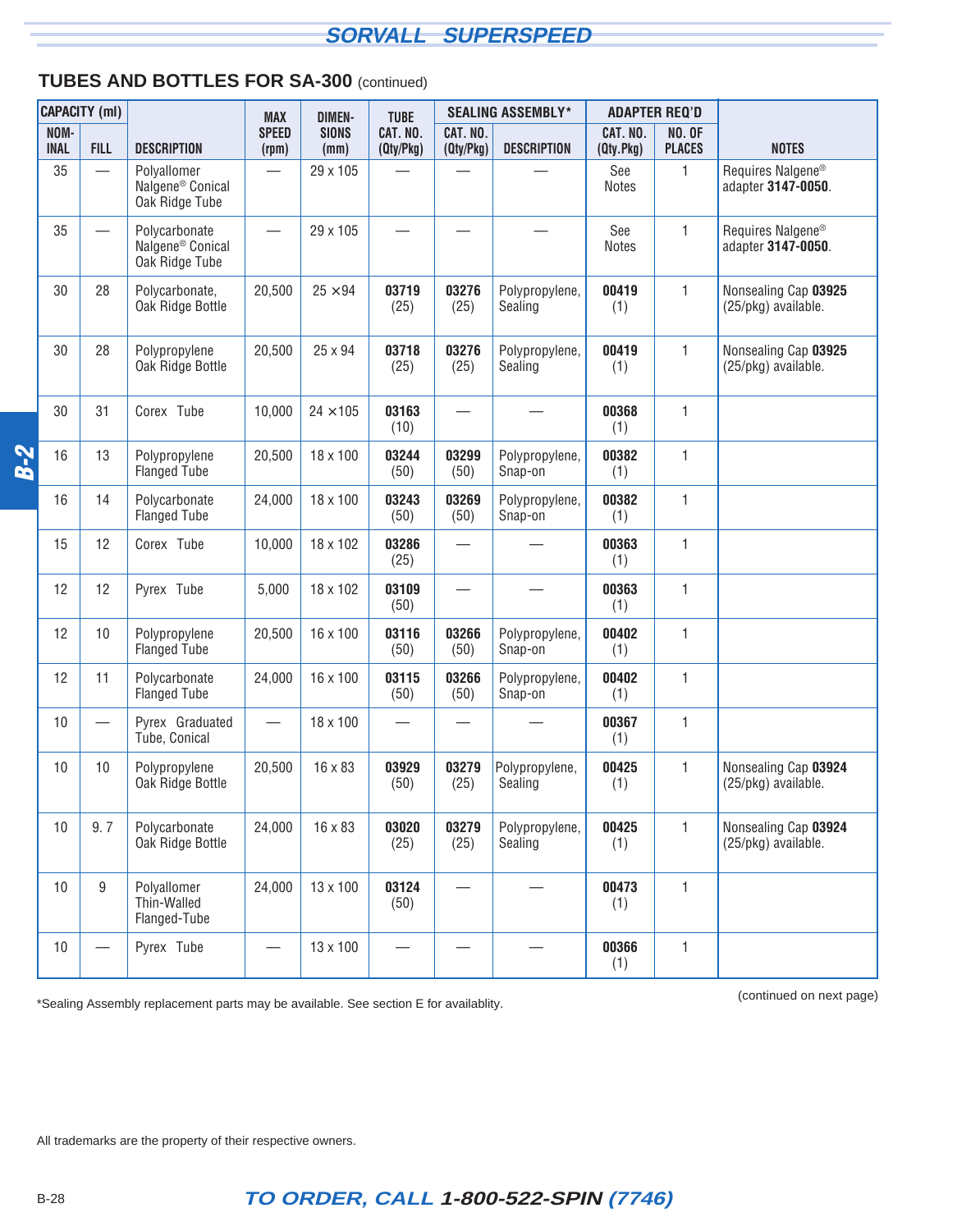|                     | <b>CAPACITY</b> (ml) |                                                  | <b>MAX</b>            | <b>DIMEN-</b>        | <b>TUBE</b>           |                       | <b>SEALING ASSEMBLY*</b>  |                       | <b>ADAPTER REQ'D</b>           |              |            |
|---------------------|----------------------|--------------------------------------------------|-----------------------|----------------------|-----------------------|-----------------------|---------------------------|-----------------------|--------------------------------|--------------|------------|
| NOM-<br><b>INAL</b> | <b>FILL</b>          | <b>DESCRIPTION</b>                               | <b>SPEED</b><br>(rpm) | <b>SIONS</b><br>(mm) | CAT. NO.<br>(Qty/Pkg) | CAT. NO.<br>(Qty/Pkg) | <b>DESCRIPTION</b>        | CAT. NO.<br>(Qty.Pkg) | <b>NO. OF</b><br><b>PLACES</b> | <b>NOTES</b> |            |
|                     | 6                    | Polycarbonate<br><b>Flanged Tube</b>             | 24,000                | 13 x 100             | 03120<br>(50)         | 03265<br>(50)         | Polypropylene,<br>Snap-on | 00473<br>(1)          |                                |              |            |
| $\overline{7}$      | 6                    | Polypropylene<br><b>Flanged Tube</b>             | 20,500                | $13 \times 100$      | 03121<br>(50)         | 03265<br>(50)         | Polypropylene,<br>Snap-on | 00473<br>(1)          | 1                              |              |            |
| 4                   | 3                    | Polypropylene<br><b>Flanged Tube</b>             | 20,500                | 11 x 75              | 03105<br>(50)         | 03264<br>(50)         | Polypropylene,<br>Snap-on | 00381<br>(1)          | $\overline{2}$                 |              |            |
| 4                   | 3                    | Polycarbonate<br><b>Flanged Tube</b>             | 24,000                | 11 x 75              | 03104<br>(50)         | 03264<br>(50)         | Polypropylene,<br>Snap-on | 00381<br>(1)          | $\overline{2}$                 |              |            |
| 3                   | 3                    | Pyrex <sup>®</sup> Tube                          | 5,000                 | $10 \times 75$       | 03100<br>(50)         |                       |                           | 00364<br>(1)          | $\overline{2}$                 |              |            |
| $\overline{2}$      | 3                    | Cellulose Acetate<br><b>Butyrate Tube</b>        | 24,000                | 7 x 75               | 03235<br>(50)         |                       |                           | 00410<br>(1)          | 4                              |              |            |
| 1.5                 |                      | Microtube                                        |                       |                      |                       |                       |                           | 00381<br>(1)          | $\overline{2}$                 |              | <b>B-2</b> |
|                     | 1                    | <b>Cellulose Acetate</b><br><b>Butyrate Tube</b> | 24,000                | $7 \times 50$        | 03103<br>(50)         |                       |                           | 00408<br>(1)          | 4                              |              |            |

#### **TUBES AND BOTTLES FOR SA-300** (continued)

\*Sealing Assembly replacement parts may be available. See section E for availablity.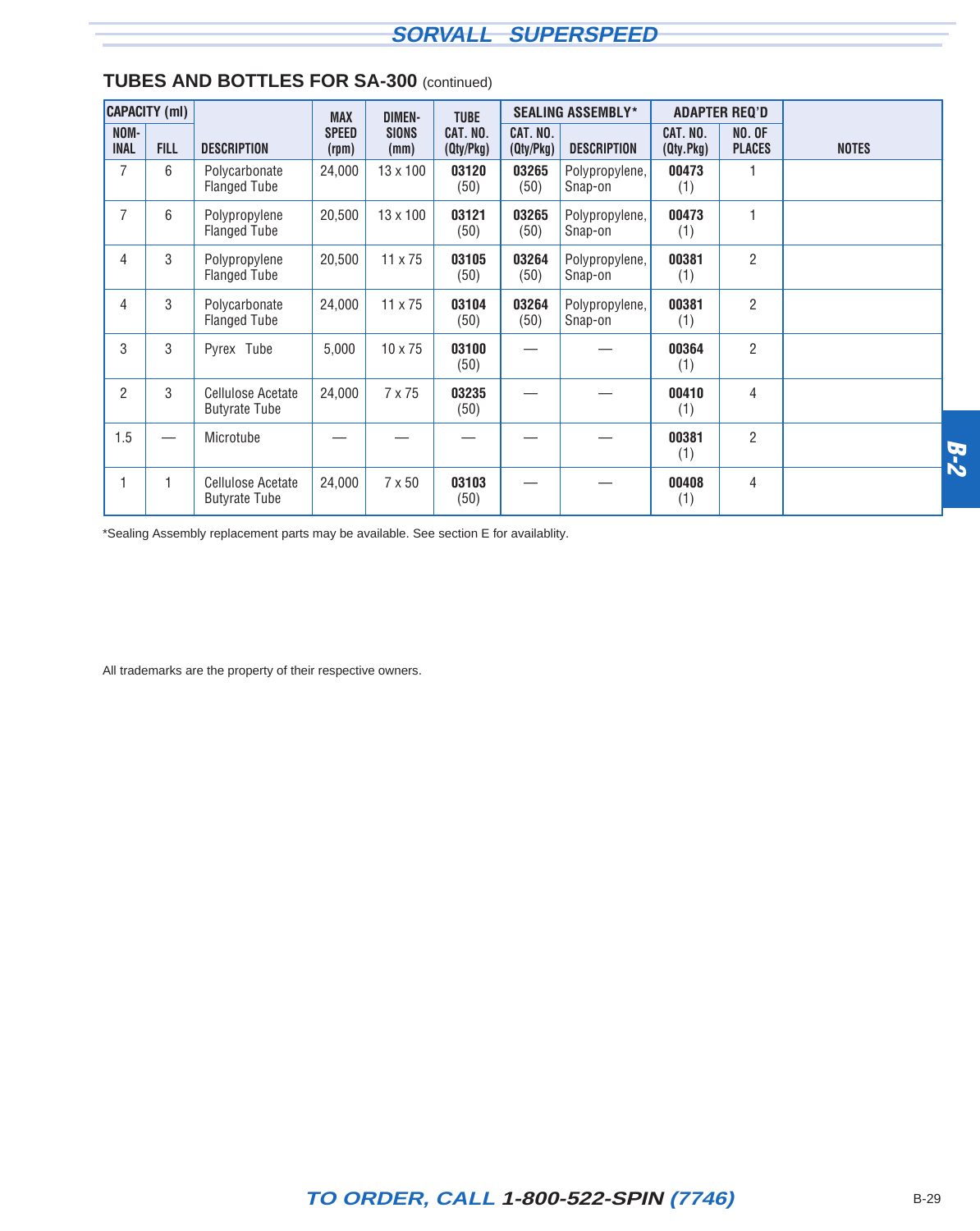<span id="page-11-0"></span>

#### **SS-341** Aluminum Rotor 8-Place, 50 ml Tube Dimensions:  $29 \times 108$  mm Fixed-Angle: 34° Maximum Speed: 20,500 rpm K Factor: 714 Rotor Mass: 6.8 kg Autoclavable: 121°C

|      | RCF(g) | $R$ (cm) |
|------|--------|----------|
| Max. | 50,228 | 10.70    |
| Min. | 15,350 | 3.27     |

|              |                        | <b>RC-28S</b> | RC-26 Plus | $RC-242$ | <b>RC-5C Plus</b><br>$RC-5C2$ | <b>RC-5B Plus</b><br>$RC-5B2$<br>$RC-5^2$ | $RC-2B2$<br>$RC-2^2$ | $SS-32$<br>$SS-4^2$ | $RC-3B2$<br><b>RC-3B Plus</b><br>$RC-3C2$<br><b>RC-3C Plus</b> |
|--------------|------------------------|---------------|------------|----------|-------------------------------|-------------------------------------------|----------------------|---------------------|----------------------------------------------------------------|
| <b>SS-34</b> | <b>Max Speed (rpm)</b> | 20.000        | 20.500     | 20.500   | 20,000                        | 20,000                                    | 20,000               | 17.000              | 6.000                                                          |
|              | Max RCF $(g)$          | 47.808        | 50.228     | 50.228   | 47.808                        | 47.808                                    | 47.808               | 34.541              | 4,303                                                          |

| N   | Catalog No. 28020                                                                                                                 | <b>Accessories</b>                                                                                                                                                                     |
|-----|-----------------------------------------------------------------------------------------------------------------------------------|----------------------------------------------------------------------------------------------------------------------------------------------------------------------------------------|
| ВŘ. | Includes:<br>SS-34 Rotor<br>Rotor Cover Assembly 28018<br>Cover O-ring 60188<br>Rotor Extractor 01031<br>Instruction Manual 28505 | ULTRACRIMP <sup>®</sup> Sealing Tool and Crimp Gauge 03920<br>Crimp Gauge Replacement 03919<br>ULTRACRIMP <sup>®</sup> Plugs and Caps, $(25$ each/pkg) <b>03999</b><br>Rotor Cap 03538 |

## **TUBES, BOTTLES**

|                     | <b>CAPACITY (ml)</b>     |                                                                 | <b>MAX</b>            | <b>DIMEN-</b>        | <b>TUBE</b>           |                           | <b>SEALING ASSEMBLY*</b>          | <b>ADAPTER REQ'D</b>  |                                |                                                                                                      |
|---------------------|--------------------------|-----------------------------------------------------------------|-----------------------|----------------------|-----------------------|---------------------------|-----------------------------------|-----------------------|--------------------------------|------------------------------------------------------------------------------------------------------|
| NOM-<br><b>INAL</b> | <b>FILL</b>              | <b>DESCRIPTION</b>                                              | <b>SPEED</b><br>(rpm) | <b>SIONS</b><br>(mm) | CAT. NO.<br>(Qty/Pkg) | CAT. NO.<br>(Qty/Pkg)     | <b>DESCRIPTION</b>                | CAT. NO.<br>(Qty/Pkg) | <b>NO. OF</b><br><b>PLACES</b> | <b>NOTES</b>                                                                                         |
| 50                  | 50                       | Polvallomer<br><b>ULTRACRIMP®</b><br>Tube                       | 20,500                | $29 \times 108$      | 03528<br>(25)         | Included<br>with<br>Tubes | Plug and<br>Aluminum Cap          |                       |                                | Requires Rotor Cap 03538,<br>Tube Racks 03529, and<br>ULTRACRIMP <sup>®</sup> Sealing<br>Tool 03920. |
| 50                  | 37                       | Polypropylene<br><b>Flanged Tube</b>                            | 20,500                | $29 \times 102$      | 03147<br>(25)         | 03268<br>(25)             | Polypropylene,<br>Snap-on         |                       |                                |                                                                                                      |
| 50                  | 39                       | Polycarbonate<br><b>Flanged Tube</b>                            | 20,500                | $29 \times 102$      | 03146<br>(25)         | 03268<br>(25)             | Polypropylene,<br>Snap-on         |                       |                                |                                                                                                      |
| 50                  | 46                       | Polyallomer<br>Thin-Walled Tube                                 | 20,500                | $28 \times 104$      | 03139<br>(25)         |                           |                                   |                       |                                |                                                                                                      |
| 50                  | 41                       | Polypropylene<br>Oak Ridge Bottle                               | 20,500                | $28 \times 103$      | 03530<br>(25)         | 03535<br>(25)             | Polypropylene,<br>Sealing         |                       |                                | Nonsealing Cap 03926 (25/pkg)<br>available.                                                          |
| 50                  | 38                       | Polycarbonate<br>Oak Ridge Bottle                               | 20,500                | $28 \times 103$      | 03480<br>(25)         | 03535<br>(25)             | Polypropylene,<br>Sealing         |                       |                                | Nonsealing Cap 03926 (25/pkg)<br>available.                                                          |
| 50                  | 50                       | <b>Stainless Steel</b><br><b>Flanged Tube</b>                   | 20,500                | $28 \times 101$      | 00517<br>(1)          | 00518<br>(1)              | <b>Stainless Steel</b><br>Sealing |                       |                                | Requires Wrench 01014<br>for tube sealing.                                                           |
| 50                  | 50                       | <b>Stainless Steel</b><br>Tube                                  | 20,500                | $28 \times 101$      | 00579<br>(1)          | 00518<br>(1)              | <b>Stainless Steel</b><br>Sealing |                       |                                | Requires Wrench 01014<br>for tube sealing.                                                           |
| 35                  |                          | Polyallomer Nalgene®<br>Conical Oak Ridge<br>Tube               |                       | $29 \times 105$      |                       |                           |                                   | See Notes             | $\mathbf{1}$                   | Requires Nalgene <sup>®</sup> adapter<br>3147-0050                                                   |
| 35                  | $\overline{\phantom{0}}$ | Polycarbonate<br>Nalgene <sup>®</sup> Conical<br>Oak Ridge Tube |                       | $29 \times 105$      |                       |                           |                                   | See Notes             |                                | Requires Nalgene <sup>®</sup> adapter<br>3147-0050.                                                  |

(1)This rotor cover assembly has been tested for microbiological containment (Ref. 1) by PHLS-CAMR, Porton Down.<br>Suitable for use with materials up to ACDP category 3 (Ref. 2). Seal integrity may be affected by improper us

(continued on next page)

(2)Instrument no longer available.

\*Sealing Assembly replacement parts may be available. See section E for availablity.

## B-30 **TO ORDER, CALL 1-800-522-SPIN (7746)**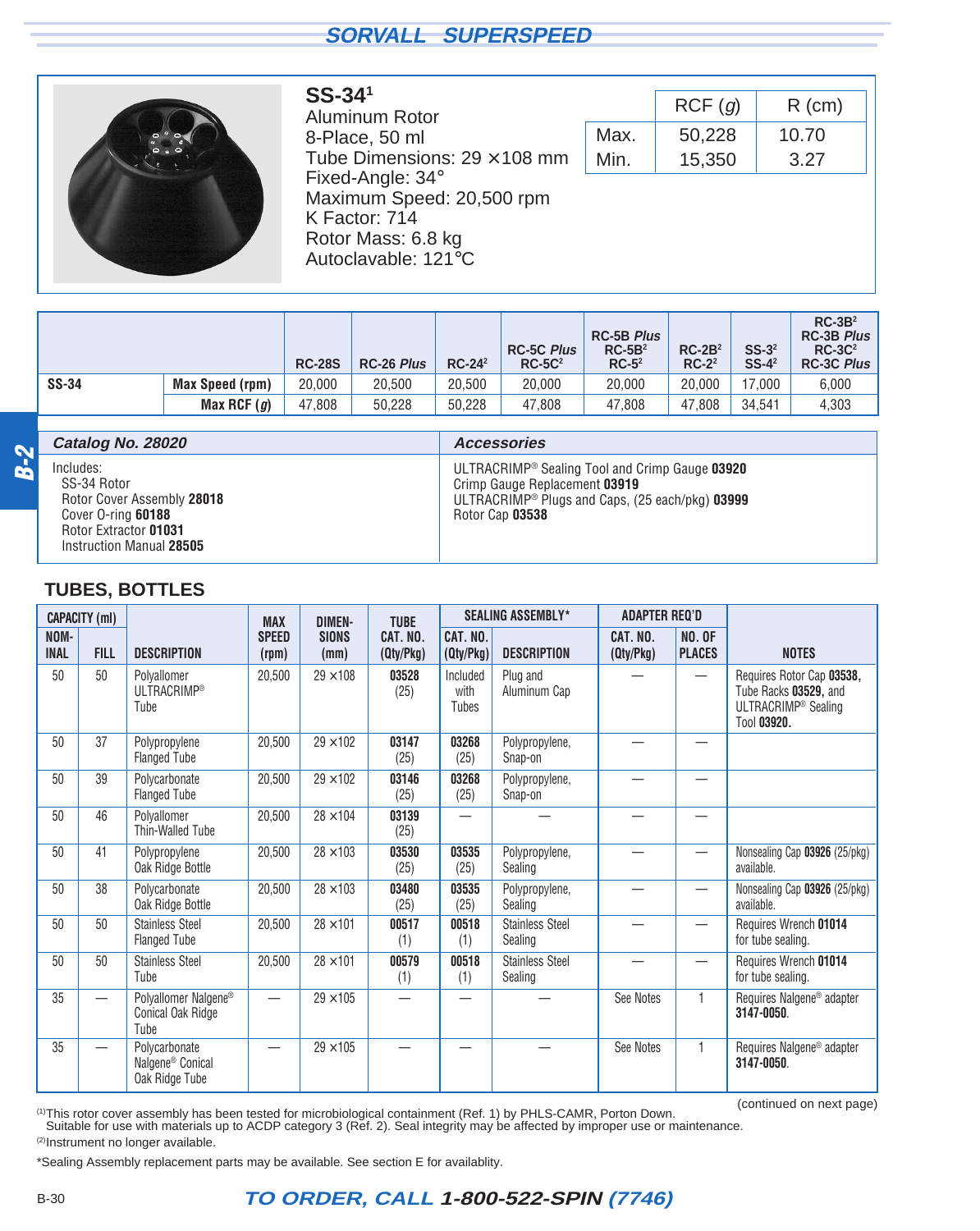### **TUBES, BOTTLES FOR SS-34** (continued)

|                     | <b>CAPACITY (ml)</b>     |                                                   | <b>MAX</b>               | <b>DIMEN-</b>        | <b>TUBE</b>                      |                          | <b>SEALING ASSEMBLY*</b>  | <b>ADAPTER REQ'D</b>  |                                |                                             |       |
|---------------------|--------------------------|---------------------------------------------------|--------------------------|----------------------|----------------------------------|--------------------------|---------------------------|-----------------------|--------------------------------|---------------------------------------------|-------|
| NOM-<br><b>INAL</b> | <b>FILL</b>              | <b>DESCRIPTION</b>                                | <b>SPEED</b><br>(rpm)    | <b>SIONS</b><br>(mm) | CAT. NO.<br>(Qty/Pkg)            | CAT. NO.<br>(Qty/Pkg)    | <b>DESCRIPTION</b>        | CAT. NO.<br>(Qty/Pkg) | <b>NO. OF</b><br><b>PLACES</b> | <b>NOTES</b>                                |       |
| 30                  | 28                       | Polycarbonate<br>Oak Ridge Bottle                 | 20,500                   | $25 \times 94$       | 03719<br>(25)                    | 03614<br>(25)            | Polypropylene,<br>Sealing | 00419<br>(1)          | 1                              | Nonsealing Cap 03925<br>(25/pkg) available. |       |
| 30                  | 28                       | Polypropylene<br>Oak Ridge Bottle                 | 20,500                   | $25 \times 94$       | 03718<br>(25)                    | 03614<br>(25)            | Polypropylene,<br>Sealing | 00419<br>(1)          | 1                              | Nonsealing Cap 03925<br>(25/pkg) available. |       |
| 30                  | 31                       | Corex <sup>®</sup> Tube                           | 10,000                   | $24 \times 105$      | 03163<br>(10)                    |                          |                           | 00368<br>(1)          | 1                              |                                             |       |
| 16                  | 13                       | Polypropylene<br><b>Flanged Tube</b>              | 20,500                   | $18 \times 100$      | 03244<br>(50)                    | 03299<br>(50)            | Polypropylene,<br>Snap-on | 00382<br>(1)          | $\mathbf{1}$                   |                                             |       |
| 16                  | 14                       | Polycarbonate<br><b>Flanged Tube</b>              | 20,500                   | $18 \times 100$      | 03243<br>(50)                    | 03269<br>(50)            | Polypropylene,<br>Snap-on | 00382<br>(1)          | $\mathbf{1}$                   |                                             |       |
| 15                  | 12                       | Corex <sup>®</sup> Tube                           | 10,500                   | $18 \times 102$      | 03286<br>(25)                    | $\overline{\phantom{0}}$ |                           | 00363<br>(1)          | 1                              |                                             |       |
| 12                  | 12                       | Pyrex <sup>®</sup> Tube                           | 5,000                    | $18 \times 102$      | 03109<br>(50)                    | $\overline{\phantom{0}}$ |                           | 00363<br>(1)          | $\mathbf{1}$                   |                                             |       |
| 12                  | 10                       | Polypropylene<br><b>Flanged Tube</b>              | 20,500                   | $16 \times 100$      | 03116<br>(50)                    | 03266<br>(50)            | Polypropylene,<br>Snap-on | 00402<br>(1)          | $\mathbf{1}$                   |                                             |       |
| 12                  | 11                       | Polycarbonate<br><b>Flanged Tube</b>              | 20,500                   | $16 \times 100$      | 03115<br>(50)                    | 03266<br>(50)            | Polypropylene,<br>Snap-on | 00402<br>(1)          | $\mathbf{1}$                   |                                             | $B-2$ |
| 10                  |                          | Pyrex <sup>®</sup> Graduated<br>Tube, Conical     | $\overline{\phantom{0}}$ | $18 \times 100$      |                                  |                          |                           | 00367<br>(1)          | $\mathbf{1}$                   |                                             |       |
| 10                  | 9.1                      | Polypropylene<br>Oak Ridge Bottle                 | 20,500                   | $16 \times 83$       | 03929<br>(50)                    | 03279<br>(25)            | Polypropylene,<br>Sealing | 00425<br>(1)          | $\mathbf{1}$                   | Nonsealing Cap 03924<br>(25/pkg) available. |       |
| 10                  | 9.7                      | Polycarbonate<br>Oak Ridge Bottle                 | 20,500                   | $16 \times 83$       | 03020<br>(25)                    | 03279<br>(25)            | Polypropylene,<br>Sealing | 00425<br>(1)          | 1                              | Nonsealing Cap 03924<br>(25/pkg) available. |       |
| 10                  | 9                        | Polyallomer<br>Thin-Walled<br><b>Flanged Tube</b> | 20,500                   | $13 \times 100$      | 03124<br>(50)                    |                          |                           | 00473<br>(1)          | $\mathbf{1}$                   |                                             |       |
| 10                  | $\overline{\phantom{0}}$ | Pyrex <sup>®</sup> Tube                           |                          | $13 \times 100$      | $\overbrace{\phantom{12322111}}$ | $\overline{\phantom{0}}$ | $\overline{\phantom{0}}$  | 00366<br>(1)          | $\mathbf{1}$                   |                                             |       |
| $\overline{7}$      | 6                        | Polycarbonate<br><b>Flanged Tube</b>              | 20,500                   | $13 \times 100$      | 03120<br>(50)                    | 03265<br>(50)            | Polypropylene,<br>Snap-on | 00473<br>(1)          | $\mathbf{1}$                   |                                             |       |
| $\overline{7}$      | 6                        | Polypropylene<br><b>Flanged Tube</b>              | 20,500                   | $13 \times 100$      | 03121<br>(50)                    | 03265<br>(50)            | Polypropylene,<br>Snap-on | 00473<br>(1)          | 1                              |                                             |       |
| 4                   | 3                        | Polypropylene<br><b>Flanged Tube</b>              | 20,500                   | $11 \times 75$       | 03105<br>(50)                    | 03264<br>(50)            | Polypropylene,<br>Snap-on | 00381<br>(1)          | $\overline{2}$                 |                                             |       |
| 4                   | 3                        | Polycarbonate<br><b>Flanged Tube</b>              | 20,500                   | $11 \times 75$       | 03104<br>(50)                    | 03264<br>(50)            | Polypropylene,<br>Snap-on | 00381<br>(1)          | $\overline{2}$                 |                                             |       |
| 3                   | 3                        | Pyrex <sup>®</sup> Tube                           | 5,000                    | $10 \times 75$       | 03100<br>(50)                    |                          |                           | 00364<br>(1)          | $\overline{2}$                 |                                             |       |
| $\overline{2}$      | 3                        | Cellulose Acetate<br><b>Butyrate Tube</b>         | 20,500                   | $7 \times 75$        | 03235<br>(50)                    |                          |                           | 00410<br>(1)          | $\overline{4}$                 |                                             |       |
| 1.5                 | $\overline{\phantom{0}}$ | Microtube                                         | $\overline{\phantom{0}}$ |                      | $\overline{\phantom{0}}$         | $\overline{\phantom{0}}$ |                           | 00381<br>(1)          | $\overline{2}$                 |                                             |       |
| 1                   | $\mathbf{1}$             | <b>Cellulose Acetate</b><br><b>Butyrate Tube</b>  | 20,500                   | $7 \times 50$        | 03103<br>(50)                    | $\overline{\phantom{0}}$ | $\overline{\phantom{0}}$  | 00408<br>(1)          | 4                              |                                             |       |

\*Sealing Assembly replacement parts may be available. See section E for availablity.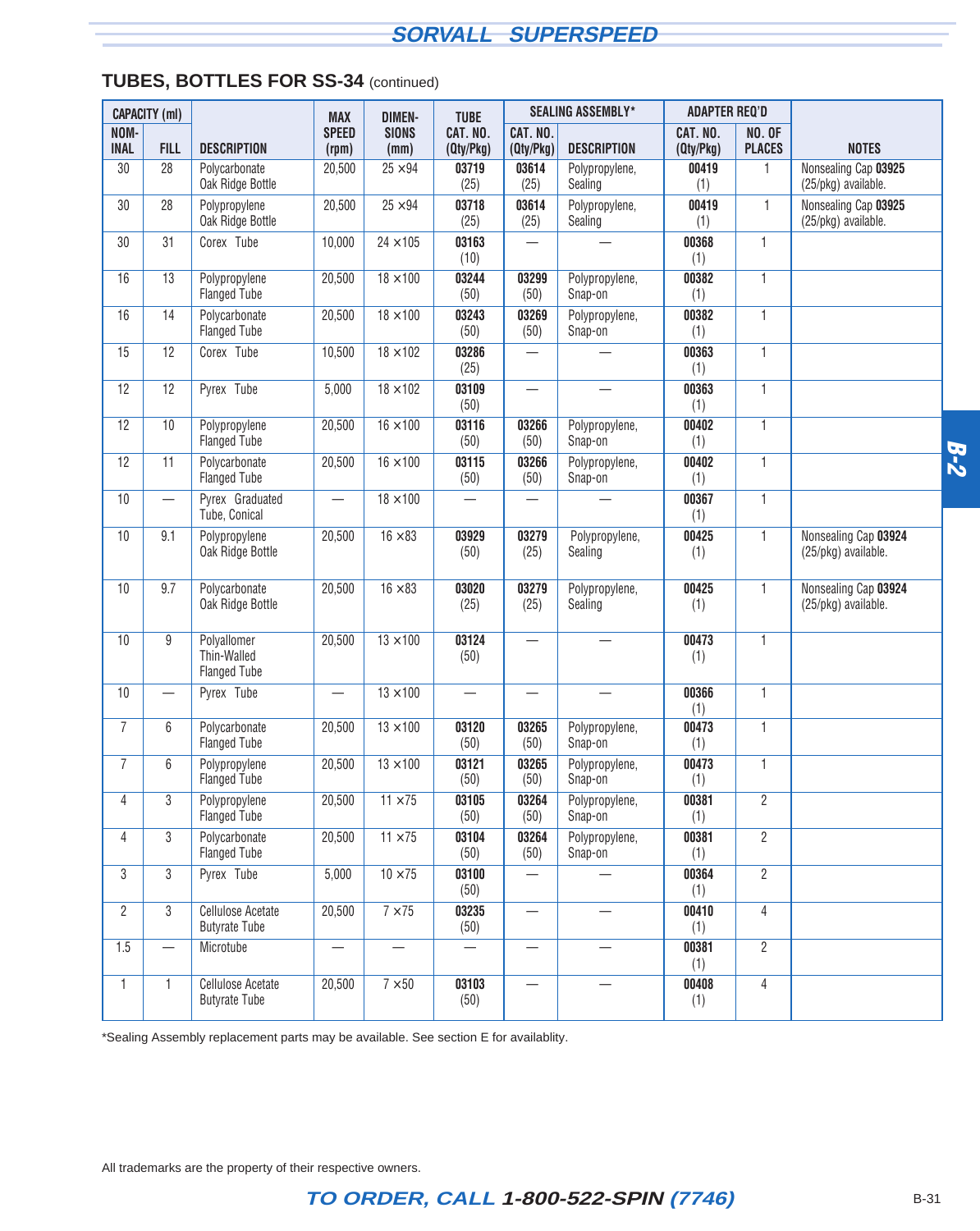<span id="page-13-0"></span>

Aluminum Rotor 24-Place, 16 ml Tube Dimensions:  $18 \times 102$  mm Fixed-Angle: 28° Maximum Speed: 20,500 rpm K Factor: Outer 434, Inner 591. Rotor Mass: 7.7 kg Autoclavable: 121°C

**SM-241**

| <b>Outer Row</b> | RCF(g) | $R$ (cm) |
|------------------|--------|----------|
| Maximum          | 51,965 | 11.07    |
| Minimum          | 25,525 | 5.38     |
| <b>Inner Row</b> | RCF(g) | $R$ (cm) |
| Maximum          | 42,717 | 9.10     |
| Minimum          | 16,007 | 3.41     |

|           |              |                     | <b>RC-28S</b> | <b>RC-26 Plus</b> | $RC-242$ | <b>RC-5C Plus</b><br>$RC-5C2$ | <b>RC-5B Plus</b><br>$RC-5B2$<br>$RC-52$ | $RC-2B2$<br>$RC-22$ | $SS-3^2$<br>$SS-4^2$ | $RC-3B2$<br><b>RC-3B Plus</b><br>$RC-3C2$<br><b>RC-3C Plus</b> |
|-----------|--------------|---------------------|---------------|-------------------|----------|-------------------------------|------------------------------------------|---------------------|----------------------|----------------------------------------------------------------|
|           | <b>SM-24</b> | Max Speed (rpm)     | 20.000        | 20,500            | 20,500   | 20,000                        | 20,000                                   | 20,000              | 16.000               | 6,000                                                          |
|           |              | inner Max RCF $(g)$ | 40.659        | 42.717            | 42.717   | 40,659                        | 40,659                                   | 40,659              | 26,022               | 3,659                                                          |
| M         |              | outer Max RCF $(g)$ | 49.461        | 51.965            | 51.965   | 49.461                        | 49.461                                   | 49,461              | 31,655               | 4,451                                                          |
| <b>BA</b> |              |                     |               |                   |          |                               |                                          |                     |                      |                                                                |

#### **Catalog No. 29017**

Includes: SM-24 Rotor Rotor Cover Assembly **29016** Cover O-ring **60696** Rotor Extractor **01031** Instruction Manual **28505**

#### **TUBES**

|                     | <b>CAPACITY (ml)</b>     |                                                   | <b>MAX</b>            | <b>DIMEN-</b>        | <b>TUBE</b>           |                       | <b>SEALING ASSEMBLY*</b>  | <b>ADAPTER REQ'D</b>  |                                |              |
|---------------------|--------------------------|---------------------------------------------------|-----------------------|----------------------|-----------------------|-----------------------|---------------------------|-----------------------|--------------------------------|--------------|
| NOM-<br><b>INAL</b> | <b>FILL</b>              | <b>DESCRIPTION</b>                                | <b>SPEED</b><br>(rpm) | <b>SIONS</b><br>(mm) | CAT. NO.<br>(Qty/Pkg) | CAT. NO.<br>(Qty/Pkg) | <b>DESCRIPTION</b>        | CAT. NO.<br>(Qty/Pkg) | <b>NO. OF</b><br><b>PLACES</b> | <b>NOTES</b> |
| 16                  | 13                       | Polypropylene<br><b>Flanged Tube</b>              | 20,500                | $18 \times 100$      | 03244<br>(50)         | 03299<br>(50)         | Polypropylene,<br>Snap-on |                       |                                |              |
| 16                  | 14                       | Polycarbonate<br><b>Flanged Tube</b>              | 20,500                | $18 \times 100$      | 03243<br>(50)         | 03269<br>(50)         | Polypropylene,<br>Snap-on |                       | $\overline{\phantom{0}}$       |              |
| 15                  | 12                       | Corex <sup>®</sup> Tube                           | 10,500                | $18 \times 102$      | 03286<br>(25)         |                       |                           | 03667<br>(12)         | $\mathbf{1}$                   |              |
| 10                  | 9                        | Polyallomer<br>Thin-Walled<br><b>Flanged Tube</b> | 20,500                | $13 \times 100$      | 03124<br>(50)         |                       |                           | 00373<br>(1)          | $\mathbf{1}$                   |              |
| 10                  | $\overline{\phantom{0}}$ | Pyrex <sup>®</sup> Tube                           |                       | $13 \times 100$      | —                     |                       |                           | 00373<br>(1)          | $\mathbf{1}$                   |              |
| $\overline{7}$      | 6                        | Polycarbonate<br><b>Flanged Tube</b>              | 20,500                | $13 \times 100$      | 03120<br>(50)         | 03265<br>(50)         | Polypropylene,<br>Snap-on | 00416<br>(1)          | $\mathbf{1}$                   |              |
| $\overline{7}$      | 6                        | Polypropylene<br><b>Flanged Tube</b>              | 20,500                | $13 \times 100$      | 03121<br>(50)         | 03265<br>(50)         | Polypropylene,<br>Snap-on | 00416<br>(1)          | $\mathbf{1}$                   |              |
| 5                   | 5                        | Pyrex <sup>®</sup> Tube                           | 5,000                 | $12 \times 75$       | 03102<br>(50)         |                       |                           | 00376<br>(1)          | $\mathbf{1}$                   |              |
| 3                   | 3                        | Pyrex <sup>®</sup> Tube                           | 5,000                 | $10 \times 75$       | 03100<br>(50)         |                       |                           | 00374<br>(1)          | 1                              |              |
| 1.5                 |                          | Microtube                                         |                       |                      |                       |                       |                           | 00376<br>(1)          | 1                              |              |

(1)This rotor cover assembly has been tested for microbiological containment (Ref. 1) by PHLS-CAMR, Porton Down.

Suitable for use with materials up to ACDP category 3 (Ref. 2). Seal integrity may be affected by improper use or maintenance.

(2)Instrument no longer available.

\*Sealing Assembly replacement parts may be available. See section E for availablity.

All trademarks are the property of their respective owners.

#### B-32 **TO ORDER, CALL 1-800-522-SPIN (7746)**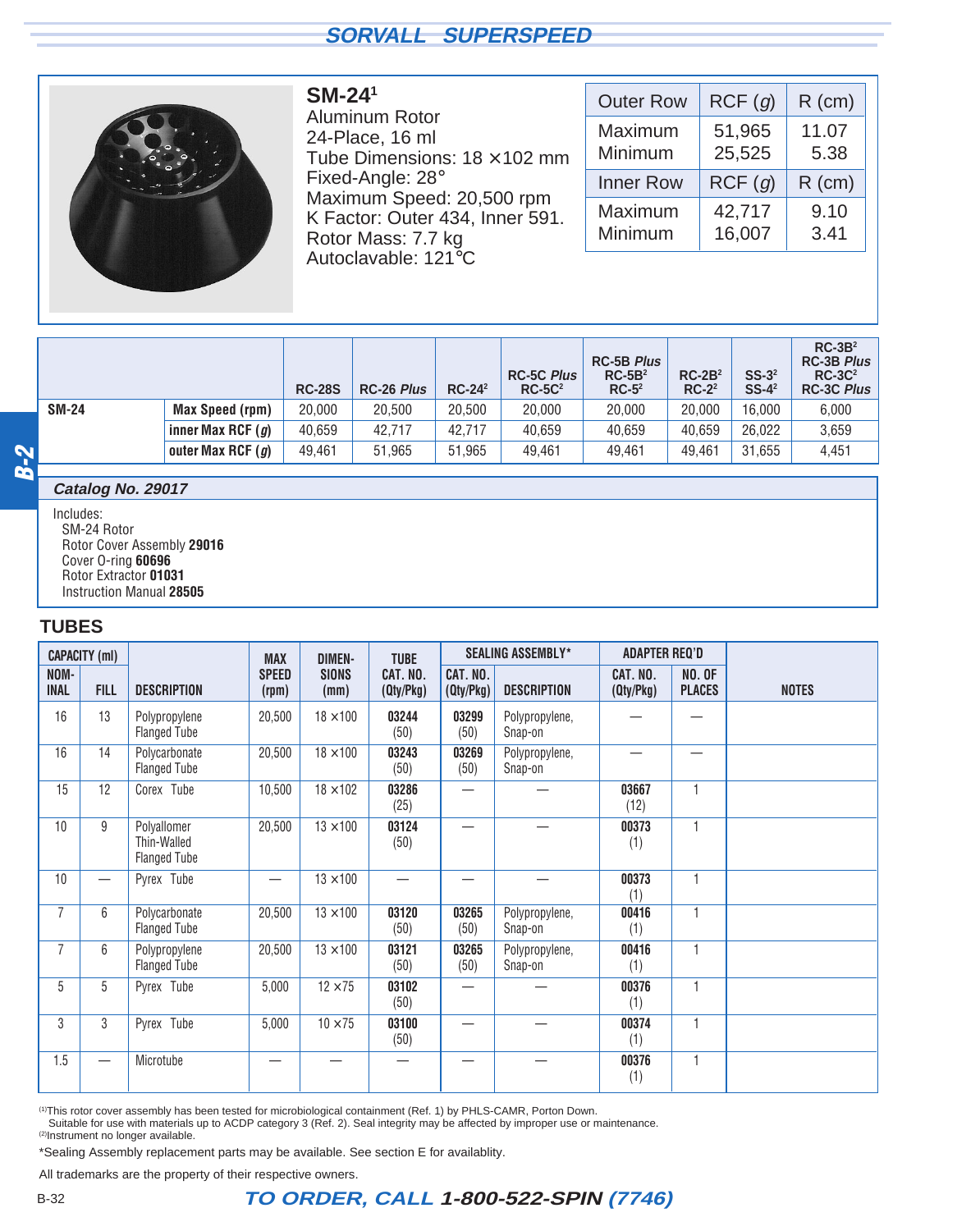<span id="page-14-0"></span>

#### **F-20/MICRO**<sup>1</sup>

Aluminum Rotor 32-Place, 1.5 ml Tube Dimensions:  $11 \times 38$  mm Fixed-Angle: 45° Maximum Speed: 20,000 rpm K Factor: 187 Rotor Mass: 4.8 kg Autoclavable: 121°C

|      | RCF(g) | $R$ (cm) |
|------|--------|----------|
| Max. | 51,427 | 11.51    |
| Min. | 38,291 | 8.57     |

|            |                 | <b>RC-28S</b> | <b>RC-26 Plus</b> | $RC-242$ | <b>RC-5C Plus</b><br>$RC-5C2$ | <b>RC-5B Plus</b><br>$RC-5B2$<br>$RC-52$ | $RC-2B2$<br>$RC-2^2$ | $SS-3^2$<br>$SS-4^2$ | $RC-3B2$<br>RC-3B Plus<br>$RC-3C2$<br>RC-3C Plus |
|------------|-----------------|---------------|-------------------|----------|-------------------------------|------------------------------------------|----------------------|----------------------|--------------------------------------------------|
| F-20/MICRO | Max Speed (rpm) | n/a           | 20,000            | 20,000   | 20,000                        | 20,000                                   | 20,000               | n/a                  | n/a                                              |
|            | Max RCF $(g)$   | n/a           | 51.427            | 51.427   | 51.427                        | 51.427                                   | 51.427               | n/a                  | n/a                                              |

| Catalog No. 27038                                                                                                                                                                                                                                                                                                    | <b>Accessories</b>                                                                                          |  |
|----------------------------------------------------------------------------------------------------------------------------------------------------------------------------------------------------------------------------------------------------------------------------------------------------------------------|-------------------------------------------------------------------------------------------------------------|--|
| Includes:<br>F-20/MICRO Rotor<br>Vacuum Grease 65937<br>Lubricant 61556<br>Rotor Cover Assembly 27042<br>Rotor Cover O-ring (6 supplied) 90840<br>Locking Knob O-ring (6 supplied) 67745<br>Centerhole O-ring (6 supplied) 67908<br>Retaining Ring Pliers 65614<br>Rotor Extractor 01031<br>Instruction Manual 27037 | Software Update Kit for RC-24 <sup>3</sup> <b>12939</b><br>Software Update Kit for RC-5C <sup>3</sup> 12814 |  |

#### **TUBES**

| <b>CAPACITY (ml)</b> |                          |                    | <b>MAX</b>            |                    | <b>DIMEN-</b>        |                       | <b>ADAPTER REQ'D</b>           |                                                   |
|----------------------|--------------------------|--------------------|-----------------------|--------------------|----------------------|-----------------------|--------------------------------|---------------------------------------------------|
| NOM-<br><b>INAL</b>  | <b>FILL</b>              | <b>DESCRIPTION</b> | <b>SPEED</b><br>(rpm) | MAX.<br><b>RCF</b> | <b>SIONS</b><br>(mm) | CAT. NO.<br>(Qty/Pkg) | <b>NO. OF</b><br><b>PLACES</b> | <b>NOTES</b>                                      |
| 1.5                  | $\overline{\phantom{0}}$ | Microtube          |                       | See Notes          |                      |                       |                                | Performance depends upon tube brand. <sup>4</sup> |
| 0.5                  | $\overline{\phantom{0}}$ | Microtube          |                       | See Notes          |                      | 27055<br>(6)          |                                | Performance depends upon tube brand. <sup>4</sup> |
| 0.4                  |                          | Microtube          |                       | See Notes          |                      | 27057<br>(6)          |                                | Performance depends upon tube brand. <sup>4</sup> |
| 0.25                 |                          | Microtube          |                       | See Notes          |                      | 27056<br>(6)          |                                | Performance depends upon tube brand. <sup>4</sup> |

<sup>(1)</sup>This rotor cover assembly has been tested for microbiological containment (Ref. 1) by PHLS-CAMR, Porton Down.<br>Suitable for use with materials up to ACDP category 3 (Ref. 2). Seal integrity may be affected by improper

(2)Instrument no longer available.

<sup>(3)</sup>Contact your SORVALL<sup>®</sup> representative to determine your need for a Software Update Kit.

(4)Contact your SORVALL® representative for recommended tube manufacturers.

## **TO ORDER, CALL 1-800-522-SPIN (7746)** B-33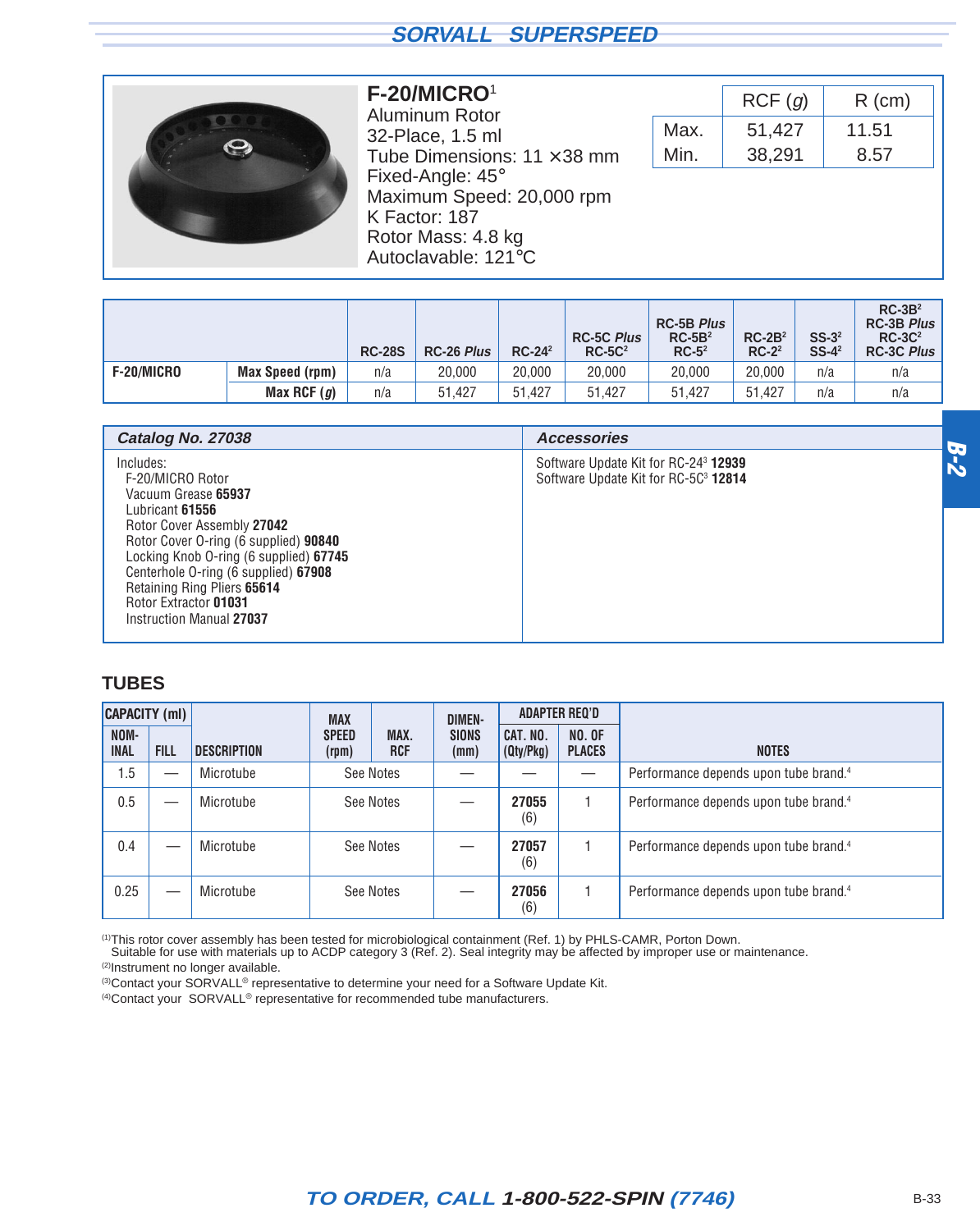<span id="page-15-0"></span>

#### **SA-6001** Aluminum Rotor 12-Place, 50 ml Tube Dimensions:  $29 \times 108$  mm Fixed-Angle: 34° Maximum Speed: 17,000 rpm K Factor: 747 Rotor Mass: 10.1 kg Autoclavable: 121°C

|      | RCF(g) | $R$ (cm) |  |  |  |
|------|--------|----------|--|--|--|
| Max. | 41,837 | 12.96    |  |  |  |
| Min. | 17,819 | 5.52     |  |  |  |

|               |                 | <b>RC-28S</b> | RC-26 Plus | $RC-242$ | <b>RC-5C Plus</b><br>$RC-5C2$ | <b>RC-5B Plus</b><br>$RC-5B2$<br>$RC-52$ | $RC-2B2$<br>$RC-22$ | $SS-32$<br>$SS-4^2$ | $RC-3B2$<br><b>RC-3B Plus</b><br>$RC-3C2$<br><b>RC-3C Plus</b> |
|---------------|-----------------|---------------|------------|----------|-------------------------------|------------------------------------------|---------------------|---------------------|----------------------------------------------------------------|
| <b>SA-600</b> | Max Speed (rpm) | 16.500        | 17,000     | 17.000   | 16.500                        | 16.500                                   | 16.500              | 13.400              | 6,000                                                          |
|               | Max RCF $(g)$   | 39,412        | 41.837     | 41.837   | 39.412                        | 39.412                                   | 39.412              | 25.994              | 5,211                                                          |

|       | Catalog No. 28500                                                                                                                  | <b>Accessories</b>                                                                                                                                                             |
|-------|------------------------------------------------------------------------------------------------------------------------------------|--------------------------------------------------------------------------------------------------------------------------------------------------------------------------------|
| $B-2$ | Includes:<br>SA-600 Rotor<br>Rotor Cover Assembly 12291<br>Cover O-ring 60810<br>Rotor Extractor 01031<br>Instruction Manual 28505 | ULTRACRIMP <sup>®</sup> Sealing Tool and Crimp Gauge 03920<br>Crimp Gauge Replacement 03919<br>ULTRACRIMP <sup>®</sup> Plugs and Caps (25 each/pkg) $03999$<br>Rotor Cap 03538 |

#### **TUBES, BOTTLES**

|                     | <b>CAPACITY (ml)</b>     |                                                                 | <b>MAX</b>               | <b>DIMEN-</b>        | <b>TUBE</b>           |                           | <b>SEALING ASSEMBLY*</b>          | <b>ADAPTER REQ'D</b>  |                                |                                                                                                     |
|---------------------|--------------------------|-----------------------------------------------------------------|--------------------------|----------------------|-----------------------|---------------------------|-----------------------------------|-----------------------|--------------------------------|-----------------------------------------------------------------------------------------------------|
| NOM-<br><b>INAL</b> | <b>FILL</b>              | <b>DESCRIPTION</b>                                              | <b>SPEED</b><br>(rpm)    | <b>SIONS</b><br>(mm) | CAT. NO.<br>(Qty/Pkg) | CAT. NO.<br>(Qty/Pkg)     | <b>DESCRIPTION</b>                | CAT. NO.<br>(Qty/Pkg) | <b>NO. OF</b><br><b>PLACES</b> | <b>NOTES</b>                                                                                        |
| 50                  | 50                       | Polvallomer<br>ULTRACRIMP®<br>Tube                              | 17,000                   | $29 \times 108$      | 03528<br>(25)         | Included<br>with<br>Tubes | Plug and<br>Aluminum Cap          |                       |                                | Requires Rotor Cap 03538,<br>Tube Racks 03529 and<br>ULTRACRIMP <sup>®</sup> Sealing<br>Tool 03920. |
| 50                  | 37                       | Polypropylene<br><b>Flanged Tube</b>                            | 17,000                   | $29 \times 102$      | 03147<br>(25)         | 03268<br>(25)             | Polypropylene,<br>Snap-on         |                       |                                |                                                                                                     |
| 50                  | 39                       | Polycarbonate<br><b>Flanged Tube</b>                            | 17,000                   | $29 \times 102$      | 03146<br>(25)         | 03268<br>(25)             | Polypropylene,<br>Snap-on         |                       |                                |                                                                                                     |
| 50                  | 46                       | Polyallomer<br>Thin-Walled Tube                                 | 17,000                   | $28 \times 104$      | 03139<br>(25)         | $\overline{\phantom{0}}$  |                                   |                       |                                |                                                                                                     |
| 50                  | 41                       | Polypropylene<br>Oak Ridge Bottle                               | 17,000                   | $28 \times 103$      | 03530<br>(25)         | 03535<br>(25)             | Polypropylene,<br>Sealing         |                       |                                | Nonsealing Cap 03926<br>(25/pkg) available.                                                         |
| 50                  | 38                       | Polycarbonate<br>Oak Ridge Bottle                               | 17,000                   | $28 \times 103$      | 03480<br>(25)         | 03535<br>(25)             | Polypropylene,<br>Sealing         |                       |                                | Nonsealing Cap 03926<br>(25/pkg) available.                                                         |
| 50                  | 50                       | <b>Stainless Steel</b><br><b>Flanged Tube</b>                   | 17,000                   | $28 \times 101$      | 00517<br>(1)          | 00518<br>(1)              | <b>Stainless Steel</b><br>Sealing |                       |                                | Requires Wrench 01014<br>for tube sealing.                                                          |
| 50                  | 50                       | <b>Stainless Steel</b><br>Tube                                  | 17,000                   | $28 \times 101$      | 00579<br>(1)          | 00518<br>(1)              | <b>Stainless Steel</b><br>Sealing |                       |                                | Requires Wrench 01014<br>for tube sealing.                                                          |
| 35                  |                          | Polyallomer Nalgene®<br>Conical Oak Ridge<br>Tube               | $\overline{\phantom{0}}$ | $29 \times 105$      |                       | —                         |                                   | See Notes             | 1                              | Requires Nalgene <sup>®</sup> adapter<br>3147-0050.                                                 |
| 35                  | $\overline{\phantom{0}}$ | Polycarbonate<br>Nalgene <sup>®</sup> Conical<br>Oak Ridge Tube |                          | $29 \times 105$      |                       |                           |                                   | See Notes             | 1                              | Requires Nalgene <sup>®</sup> adapter<br>3147-0050.                                                 |

(1)This rotor cover assembly has been tested for microbiological containment (Ref. 1) by PHLS-CAMR, Porton Down. Suitable for use with materials up to ACDP category 3 (Ref. 2). Seal integrity may be affected by improper use or maintenance. (2)Instrument no longer available.

(continued on next page)

\*Sealing Assembly replacement parts may be available. See section E for availablity.

All trademarks are the property of their respective owners.

B-34 **TO ORDER, CALL 1-800-522-SPIN (7746)**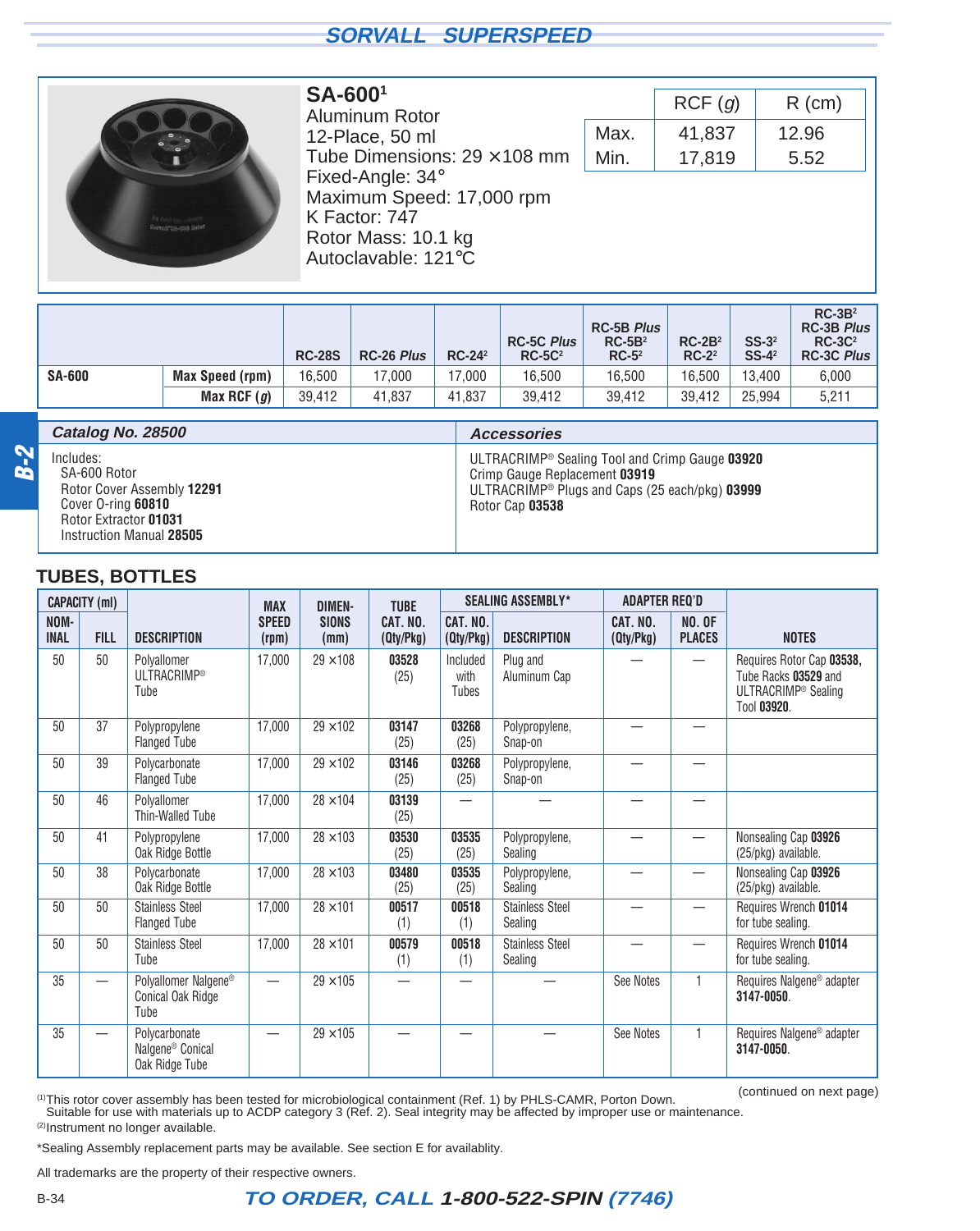#### **TUBES, BOTTLES FOR SA-600** (continued)

|                     | <b>CAPACITY (ml)</b> |                                                   | <b>MAX</b>               | <b>DIMEN-</b>           | <b>TUBE</b>           |                                  | <b>SEALING ASSEMBLY*</b>  | <b>ADAPTER REQ'D</b>  |                                |                                             |       |
|---------------------|----------------------|---------------------------------------------------|--------------------------|-------------------------|-----------------------|----------------------------------|---------------------------|-----------------------|--------------------------------|---------------------------------------------|-------|
| NOM-<br><b>INAL</b> | <b>FILL</b>          | <b>DESCRIPTION</b>                                | <b>SPEED</b><br>(rpm)    | <b>SIONS</b><br>(mm)    | CAT. NO.<br>(Qty/Pkg) | CAT. NO.<br>(Qty/Pkg)            | <b>DESCRIPTION</b>        | CAT. NO.<br>(Qty/Pkg) | <b>NO. OF</b><br><b>PLACES</b> | <b>NOTES</b>                                |       |
| 30                  | 28                   | Polycarbonate<br>Oak Ridge Bottle                 | 17,000                   | $25 \times 94$          | 03719<br>(25)         | 03614<br>(25)                    | Polypropylene,<br>Sealing | 00419<br>(1)          | $\mathbf{1}$                   | Nonsealing Cap 03925<br>(25/pkg) available. |       |
| 30                  | 28                   | Polypropylene<br>Oak Ridge Bottle                 | 17,000                   | $25 \times 94$          | 03718<br>(25)         | 03614<br>(25)                    | Polypropylene,<br>Sealing | 00419<br>(1)          | $\mathbf{1}$                   | Nonsealing Cap 03925<br>(25/pkg) available. |       |
| 30                  | 31                   | Corex <sup>®</sup> Tube                           | 10,000                   | $24 \times 105$         | 03163<br>(10)         | $\overline{\phantom{0}}$         |                           | 00368<br>(1)          | $\mathbf{1}$                   |                                             |       |
| 16                  | 13                   | Polypropylene<br><b>Flanged Tube</b>              | 17,000                   | $18 \times 100$         | 03244<br>(50)         | 03299<br>(50)                    | Polypropylene,<br>Snap-on | 00382<br>(1)          | $\mathbf{1}$                   |                                             |       |
| 16                  | 14                   | Polycarbonate<br><b>Flanged Tube</b>              | 17,000                   | $18 \times 100$         | 03243<br>(50)         | 03269<br>(50)                    | Polypropylene,<br>Snap-on | 00382<br>(1)          | $\mathbf{1}$                   |                                             |       |
| 15                  | 12                   | Corex <sup>®</sup> Tube                           | 10,000                   | $18 \times 102$         | 03286<br>(25)         |                                  |                           | 00363<br>(1)          | $\mathbf{1}$                   |                                             |       |
| 12                  | 12                   | Pyrex <sup>®</sup> Tube                           | 5,000                    | $18 \times 102$         | 03109<br>(50)         |                                  |                           | 00363<br>(1)          | $\mathbf{1}$                   |                                             |       |
| 12                  | 10                   | Polypropylene<br><b>Flanged Tube</b>              | 17,000                   | $16 \times 100$         | 03116<br>(50)         | 03266<br>(50)                    | Polypropylene,<br>Snap-on | 00402<br>(1)          | $\mathbf{1}$                   |                                             | $B-2$ |
| 12                  | 11                   | Polycarbonate<br><b>Flanged Tube</b>              | 17,000                   | $16 \times 100$         | 03115<br>(50)         | 03266<br>(50)                    | Polypropylene,<br>Snap-on | 00402<br>(1)          | $\mathbf{1}$                   |                                             |       |
| 10                  |                      | Pyrex <sup>®</sup> Graduated<br>Tube, Conical     | $\overline{\phantom{0}}$ | $18 \times 100$         |                       |                                  |                           | 00367<br>(1)          | 1                              |                                             |       |
| 10                  | 9.1                  | Polypropylene<br>Oak Ridge Bottle                 | 17,000                   | $16 \times 83$          | 03929<br>(50)         | 03279<br>(25)                    | Polypropylene,<br>Sealing | 00425<br>(1)          | 1                              | Nonsealing Cap 03924<br>(25/pkg) available. |       |
| 10                  | 9.7                  | Polycarbonate<br>Oak Ridge Bottle                 | 17,000                   | $16 \times 83$          | 03020<br>(25)         | 03279<br>(25)                    | Polypropylene,<br>Sealing | 00425<br>(1)          | $\mathbf{1}$                   | Nonsealing Cap 03924<br>(25/pkg) available. |       |
| 10                  | 9                    | Polyallomer<br>Thin-Walled<br><b>Flanged Tube</b> | 17,000                   | $13 \times 100$         | 03124<br>(50)         | $\overline{\phantom{0}}$         |                           | 00473<br>(1)          | 1                              |                                             |       |
| 10                  |                      | Pyrex <sup>®</sup> Tube                           |                          | $13 \times 100$         |                       |                                  |                           | 00366<br>(1)          | $\mathbf{1}$                   |                                             |       |
| 7                   | 6                    | Polycarbonate<br><b>Flanged Tube</b>              | 17,000                   | $13 \times 100$         | 03120<br>(50)         | 03265<br>(50)                    | Polypropylene,<br>Snap-on | 00473<br>(1)          | $\mathbf{1}$                   |                                             |       |
| 7                   | 6                    | Polypropylene<br><b>Flanged Tube</b>              | 17,000                   | $13 \times 100$         | 03121<br>(50)         | 03265<br>(50)                    | Polypropylene,<br>Snap-on | 00473<br>(1)          | $\mathbf{1}$                   |                                             |       |
| 4                   | 3                    | Polypropylene<br><b>Flanged Tube</b>              | 17,000                   | $11 \times 75$          | 03105<br>(50)         | 03264<br>(50)                    | Polypropylene,<br>Snap-on | 00381<br>(1)          | $\overline{2}$                 |                                             |       |
| 4                   | 3                    | Polycarbonate<br><b>Flanged Tube</b>              | 17,000                   | $11 \times 75$          | 03104<br>(50)         | 03264<br>(50)                    | Polypropylene,<br>Snap-on | 00381<br>(1)          | $\overline{2}$                 |                                             |       |
| 3                   | $3\phantom{.0}$      | Pyrex <sup>®</sup> Tube                           | 5,000                    | $10 \times 75$          | 03100<br>(50)         |                                  |                           | 00364<br>(1)          | $\overline{2}$                 |                                             |       |
| $\overline{2}$      | $3\phantom{.0}$      | <b>Cellulose Acetate</b><br><b>Butyrate Tube</b>  | 17,000                   | $7 \times 75$           | 03235<br>(50)         | $\overbrace{\phantom{12322111}}$ |                           | 00410<br>(1)          | $\overline{4}$                 |                                             |       |
| 1.5                 | $\qquad \qquad$      | Microtube                                         |                          | $\qquad \qquad -$       |                       |                                  |                           | 00381<br>(1)          | $\overline{2}$                 |                                             |       |
| 1                   | $\mathbf{1}$         | <b>Cellulose Acetate</b><br><b>Butyrate Tube</b>  | 17,000                   | $\frac{1}{7} \times 50$ | 03103<br>(50)         | $\overbrace{\phantom{12322111}}$ |                           | 00408<br>(1)          | 4                              |                                             |       |

\*Sealing Assembly replacement parts may be available. See section E for availablity.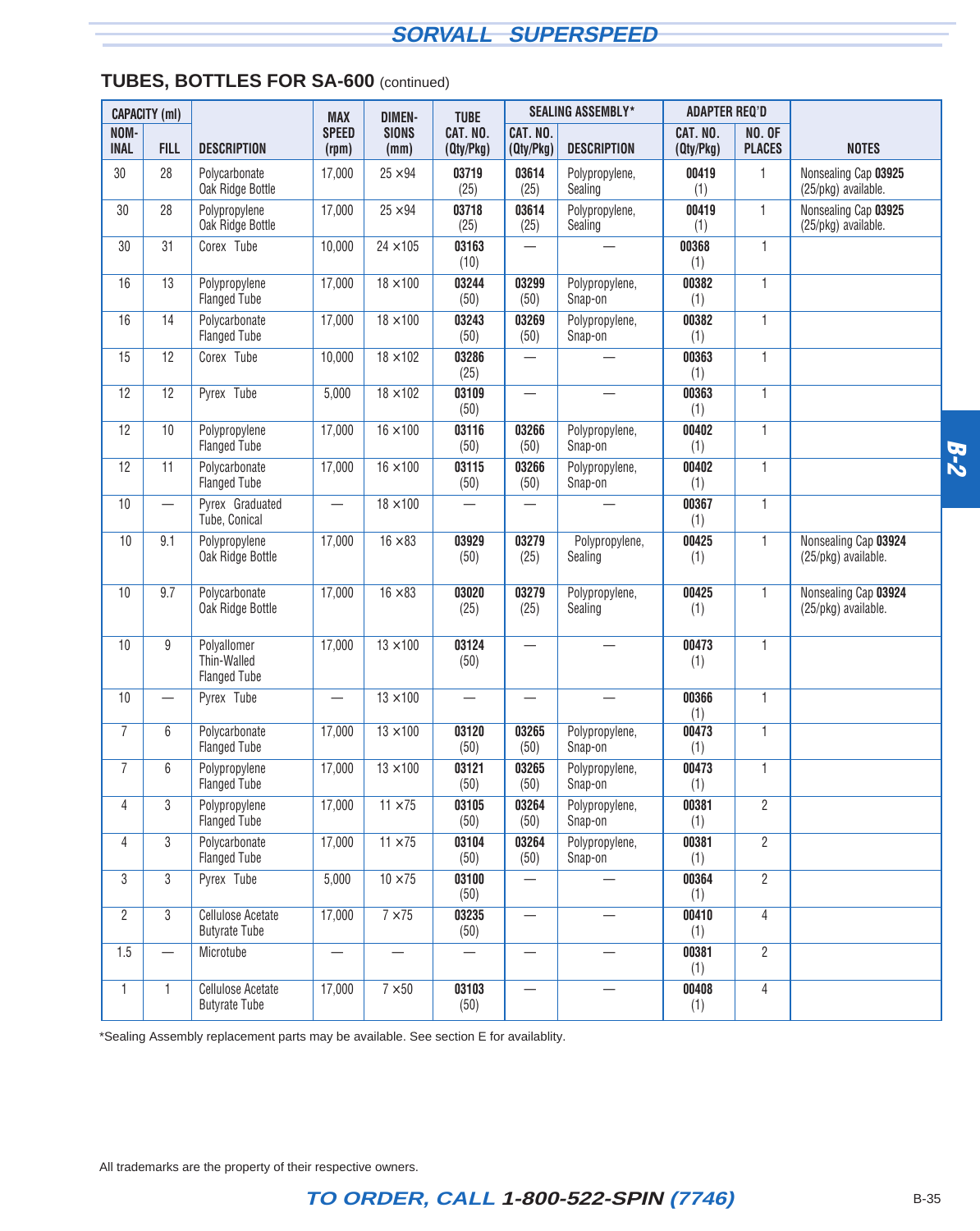<span id="page-17-0"></span>

#### **SLA-600TC**

SUPER-LITE<sup>™</sup> Tissue Culture Aluminum Rotor 12-Place, 50 ml Tube Dimensions:  $30 \times 152$  mm Fixed Angle: 34° Maximum Speed: 13,000 rpm K Factor: 913 Rotor Mass: 9.8 kg Autoclavable: 121°C

|      | RCF(g) | $R$ (cm) |  |  |  |
|------|--------|----------|--|--|--|
| Max. | 27,750 | 14.70    |  |  |  |
| Min. | 15,083 | 7.99     |  |  |  |

|           |                       | <b>RC-28S</b> | <b>RC-26 Plus</b> | $RC-241$ | <b>RC-5C Plus</b><br>$RC-5C1$ | <b>RC-5B Plus</b><br>$RC-5B1$<br>$RC-51$ | $RC-2B1$<br>$RC-21$ | $SS-31$<br>$SS-4$ <sup>1</sup> | $RC-3B1$<br><b>RC-3B Plus</b><br>$RC-3C1$<br><b>RC-3C Plus</b> |
|-----------|-----------------------|---------------|-------------------|----------|-------------------------------|------------------------------------------|---------------------|--------------------------------|----------------------------------------------------------------|
| SLA-600TC | <b>Max Speed(rpm)</b> | n/a           | 13.000            | 13.000   | 12.500                        | 12.500                                   | 12.500              | n/a                            | n/a                                                            |
|           | Max RCF $(g)$         | n/a           | 27.750            | 27.750   | 25.656                        | 25.656                                   | 25.656              | n/a                            | n/a                                                            |

|                             | Catalog No. 74220                                                                                                             |                                                                                                                                                                                     | <b>Accessories</b>                                                                                                                                                                                                     |
|-----------------------------|-------------------------------------------------------------------------------------------------------------------------------|-------------------------------------------------------------------------------------------------------------------------------------------------------------------------------------|------------------------------------------------------------------------------------------------------------------------------------------------------------------------------------------------------------------------|
| $\boldsymbol{\omega}$<br>61 | Includes:<br>SLA-600TC Rotor<br>Rotor Cover Assembly 74221<br>Vacuum Grease 65937<br>Lubricant 61556<br>Rotor Extractor 76818 | Instruction Manual 11463<br>Rotor Cover O-ring (6 supplied) 92233<br>Retaining Ring Pliers 65614<br>Locking Knob O-ring (6 supplied) 91035<br>Center Hole O-ring (6 supplied) 92231 | Software Update Kit for RC-24 <sup>2</sup> 12939<br>Software Update Kit for RC-5C <sup>2</sup> 12814<br>Software Update Kit for RC-5C Plus <sup>2</sup> 12996<br>Software Update Kit for RC-26 Plus <sup>2</sup> 71366 |

#### **TUBES AND BOTTLES**

| <b>NOMINAL CAPACITY</b><br>(m <sub>l</sub> ) | <b>DESCRIPTION</b>                                        | <b>MAX SPEED</b><br>(rpm) | <b>DIMENSIONS</b><br>(mm)     | <b>ADAPTER CAT. NO.</b><br>(Qty/Pkg) | <b>NO. OF PLACES</b> |
|----------------------------------------------|-----------------------------------------------------------|---------------------------|-------------------------------|--------------------------------------|----------------------|
| 50                                           | <b>Conical Tissue</b><br><b>Culture Tube</b>              | $\star$                   | $30 \times 115$               |                                      |                      |
| 50                                           | <b>Conical Tissue</b><br>Culture Tube (Freestanding)      | $\star$                   | $30 \times 115$               |                                      |                      |
| 35                                           | Nalgene <sup>®</sup> Conical<br>Oak Ridge Tube            | $\star$                   | $29 \times 105$               | 74234 (6)                            |                      |
| 20                                           | <b>Filtron Macrosep</b><br><b>Ultrafiltration Device</b>  | $\star$                   | $29 \times 109$               |                                      |                      |
| 15                                           | <b>Conical Tissue</b><br><b>Culture Tube</b>              | $\star$                   | $17 \times 120$               | 74232 (6)                            | 1                    |
| 15                                           | <b>Amicon Centriplus</b><br><b>Ultrafiltration Device</b> | $\star$                   | $29 \times$ (variable length) |                                      |                      |
| 15                                           | Amicon Centriprep<br><b>Ultrafiltration Device</b>        | $\star$                   | $28 \times 135$               |                                      |                      |
| 3.5                                          | <b>Filtron Microsep</b><br><b>Ultrafiltration Device</b>  | $\star$                   | $17 \times 99$                | 74233 (6)                            | $\mathbf{1}$         |
| $\overline{2}$                               | Amicon Centricon<br><b>Ultrafiltration Device</b>         | $\star$                   | $16 \times$ (variable length) | 74232 (6)                            | $\mathbf{1}$         |
| $\overline{2}$                               | Millipore Ultrafree-CL<br><b>Ultrafiltration Device</b>   | $\star$                   | $17 \times 65$                | 74232 or 74233 (6)                   | 1                    |
| 1                                            | Amicon Centrifree<br><b>Ultrafiltration Device</b>        | $\star$                   | $17 \times 95$                | 74233 (6)                            | 1                    |

(1)Instrument no longer available.

<sup>(2)</sup>Contact your SORVALL<sup>®</sup> representative to determine your need for a Software Update Kit.

\*Maximum g-force ratings of tubes varies by manufacturer. Verify correct maximum speed/g-force before use.

All trademarks are the property of their respective owners.

## B-36 **TO ORDER, CALL 1-800-522-SPIN (7746)**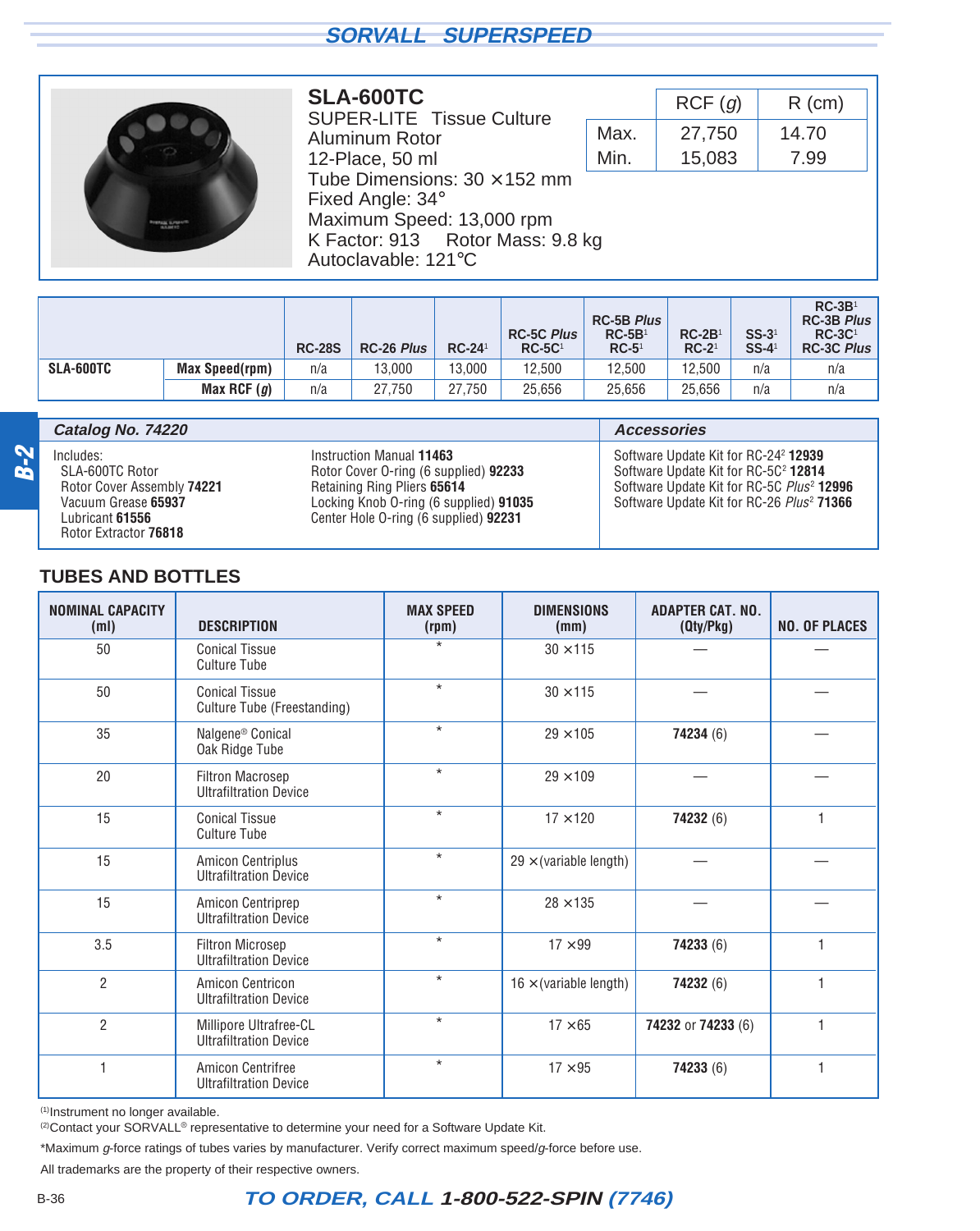<span id="page-18-0"></span>

#### **SLA-1000**<sup>1</sup>

SUPER-LITE® Aluminum Rotor 4-Place, 250 ml Tube Dimensions:  $61 \times 153$  mm Fixed-Angle: 23° Maximum Speed: 16,500 rpm K Factor: 1725 Rotor Mass: 7.48 kg Autoclavable: 121°C

|      | RCF(g) | $R$ (cm) |
|------|--------|----------|
| Max. | 35,793 | 11.77    |
| Min. | 5,595  | 1.84     |

|                 |                 | <b>RC-28S</b> | <b>RC-26 Plus</b> | $RC-24^2$ | <b>RC-5C Plus</b><br>$RC-5C2$ | <b>RC-5B Plus</b><br>$RC-5B2$<br>$RC-52$ | $RC-2B2$<br>$RC-2^2$ | $SS-32$<br>$SS-4^2$ | $RC-3B2$<br>RC-3B Plus<br>$RC-3C2$<br>RC-3C Plus |
|-----------------|-----------------|---------------|-------------------|-----------|-------------------------------|------------------------------------------|----------------------|---------------------|--------------------------------------------------|
| <b>SLA-1000</b> | Max Speed (rpm) | n/a           | 16,500            | 16.500    | 16.500                        | 16.500                                   | 16.500               | n/a                 | n/a                                              |
|                 | Max RCF $(g)$   | n/a           | 35,793            | 35.793    | 35.793                        | 35.793                                   | 35.793               | n/a                 | n/a                                              |

| Catalog No. 74200                                                                                         |                                                                                                         | <b>Accessories</b>                                                                                   |  |  |  |
|-----------------------------------------------------------------------------------------------------------|---------------------------------------------------------------------------------------------------------|------------------------------------------------------------------------------------------------------|--|--|--|
| Includes:<br>SLA-1000 Rotor<br>Vacuum Grease 65937<br>Rotor Cover Assembly 74210<br>Rotor Extractor 76818 | Rotor Cover O-ring<br>$(6$ supplied) $91053$<br>Retaining Ring Pliers 65614<br>Instruction Manual 11463 | Software Update Kit for RC-24 <sup>3</sup> 12939<br>Software Update Kit for RC-5C <sup>3</sup> 12814 |  |  |  |

#### **TUBES AND BOTTLES**

| <b>CAPACITY (ml)</b> |             |                                            | <b>MAX</b><br><b>DIMEN-</b> |                      | <b>TUBE</b>           |                                   | <b>SEALING ASSEMBLY *</b>        |                       | <b>ADAPTER REQ'D</b>           |                                                                                                 |  |
|----------------------|-------------|--------------------------------------------|-----------------------------|----------------------|-----------------------|-----------------------------------|----------------------------------|-----------------------|--------------------------------|-------------------------------------------------------------------------------------------------|--|
| NOM-<br><b>INAL</b>  | <b>FILL</b> | <b>DESCRIPTION</b>                         | <b>SPEED</b><br>(rpm)       | <b>SIONS</b><br>(mm) | CAT. NO.<br>(Qty/Pkg) | CAT. NO.<br>(Qty/Pkg)             | <b>DESCRIPTION</b>               | CAT. NO.<br>(Qty.Pkg) | <b>NO. OF</b><br><b>PLACES</b> | <b>NOTES</b>                                                                                    |  |
| 250                  | 200         | Polyallomer<br>Oak Ridge Bottle            | 16,500                      | $60 \times 120$      | 54477<br>(6)          | 54421<br>(1)                      | Delrin <sup>®</sup><br>Screw Cap | 12002<br>(1)          | 1                              |                                                                                                 |  |
| 250                  | 250         | Polypropylene<br>Oak Ridge Bottle          | 13,000                      | $61 \times 124$      | 03937<br>(12)         | 03278<br>(12)                     | Polypropylene,<br>Sealing        |                       |                                | Nonsealing Cap 03927<br>(12/pkg) available.                                                     |  |
| 250                  | 265         | Polycarbonate<br>Oak Ridge Bottle          | 13,000                      | $61 \times 124$      | 03939<br>(12)         | 03278<br>(12)                     | Polypropylene,<br>Sealing        |                       |                                | Nonsealing Cap 03927<br>(12/pkg) available.                                                     |  |
| 250                  | 280         | Polypropylene<br>DRY-SPIN<br><b>Bottle</b> | 14,000                      | $61 \times 146$      | 03069<br>(12)         | Included<br>with<br><b>Bottle</b> | Polypropylene,<br>Sealing        |                       | $\overbrace{\phantom{13333}}$  | Replacement O-ring sealing<br>assembly 03545 (24/pkg)<br>Replacement Caps 06841<br>$(12$ /pkg). |  |
| 250                  | 270         | Polycarbonate<br>DRY-SPIN                  | 16,500                      | $61 \times 146$      | 03098<br>(12)         | Included<br>with<br><b>Bottle</b> | Polypropylene,<br>Sealing        |                       |                                | Replacement O-ring sealing<br>assembly 03545 (24/pkg)<br>Replacement Caps 06841<br>$(12$ /pkg). |  |
| 150                  | 144         | Polycarbonate<br><b>Thick-Walled Tube</b>  | 13,000                      | $45 \times 132$      | 03143<br>(25)         |                                   |                                  | 00458<br>(1)          | 1                              |                                                                                                 |  |
| 150                  | 120         | Corex <sup>®</sup> Bottle                  | 5,000                       | $53 \times 132$      | 03229<br>(1)          | Included<br>with<br><b>Bottle</b> | Polypropylene,<br>Nonsealing     | 00372<br>(1)          | 1                              |                                                                                                 |  |
| 125                  | 100         | Corex <sup>®</sup> Bottle                  | 5,000                       | $53 \times 118$      | 03231<br>(1)          | Included<br>with<br><b>Bottle</b> | Polypropylene,<br>Nonsealing     | 00372<br>(1)          | $\mathbf{1}$                   |                                                                                                 |  |

(continued on next page)

(1)This rotor/cover assembly has been tested for microbiological containment (Ref.1) by PHLS-CAMR, Porton Down. Suitable for use with materials up to ACDP category 3 (Ref. 2). Seal integrity may be affected by improper use or maintenance.

(2)Instrument no longer available.

(3) Contact your SORVALL<sup>®</sup> representative to determine your need for a Software Update Kit.

\*Sealing Assembly replacement parts may be available. See section E for availablity.

All trademarks are the property of their respective owners.

**B-2**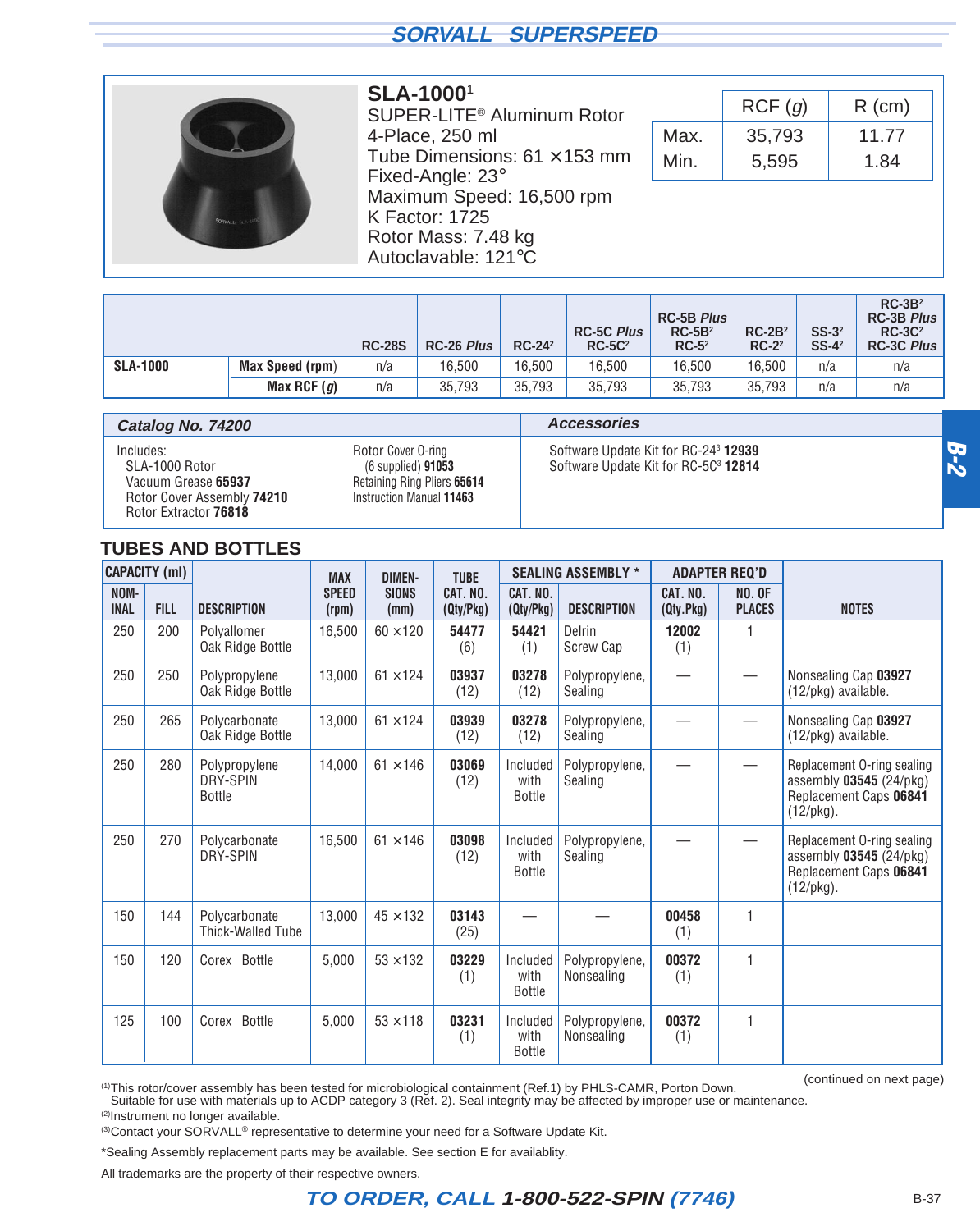#### **TUBES AND BOTTLES FOR SLA-1000** (continued)

|            | <b>CAPACITY</b> (ml) |                          |                                                                 | <b>MAX</b>               | <b>DIMEN-</b>        | <b>TUBE</b>              |                            | <b>SEALING ASSEMBLY*</b>     |                              | <b>ADAPTER REQ'D</b>           |                                                    |
|------------|----------------------|--------------------------|-----------------------------------------------------------------|--------------------------|----------------------|--------------------------|----------------------------|------------------------------|------------------------------|--------------------------------|----------------------------------------------------|
|            | NOM-<br><b>INAL</b>  | <b>FILL</b>              | <b>DESCRIPTION</b>                                              | <b>SPEED</b><br>(rpm)    | <b>SIONS</b><br>(mm) | CAT. NO.<br>(Qty/Pkg)    | CAT. NO.<br>(Qty/Pkg)      | <b>DESCRIPTION</b>           | CAT. NO.<br>(Qty.Pkg)        | <b>NO. OF</b><br><b>PLACES</b> | <b>NOTES</b>                                       |
|            | 100                  | 100                      | Pyrex <sup>®</sup> Bottle                                       | 3,000                    | $44 \times 137$      | 03230<br>(1)             | Included<br>with<br>Bottle | Polypropylene,<br>Nonsealing | 00371<br>(1)                 | 1                              |                                                    |
|            | 50                   |                          | <b>Tissue Culture</b><br>Tube, Conical                          | $\overline{\phantom{0}}$ | $30 \times 115$      |                          |                            |                              | 03072<br>(1)                 | 1                              |                                                    |
|            | 35                   | $\overline{\phantom{0}}$ | Polyallomer<br>Nalgene <sup>®</sup> Conical<br>Oak Ridge Tube   |                          | $29 \times 105$      |                          |                            |                              | 03072<br>(1)                 | 1                              |                                                    |
|            | 35                   |                          | Polycarbonate<br>Nalgene <sup>®</sup> Conical<br>Oak Ridge Tube |                          | $29 \times 105$      |                          |                            |                              | 03072<br>(1)                 | 1                              |                                                    |
|            | 30                   | 31                       | Corex <sup>®</sup> Bottle                                       | 10,000                   | $24 \times 105$      | 03163<br>(10)            |                            |                              | 00449<br>(1)                 | 3                              |                                                    |
| <b>B-2</b> | 15                   | $\overline{\phantom{0}}$ | <b>Tissue Culture</b><br>Tube, Conical                          |                          | $17 \times 120$      | $\overline{\phantom{0}}$ |                            |                              | 00456<br>(1)                 | 5                              |                                                    |
|            | 14                   | 14                       | Pyrex <sup>®</sup> Tube                                         | 5,000                    | $18 \times 120$      | 03111<br>(50)            |                            |                              | 00456<br>(1)                 | 5                              |                                                    |
|            | 14                   | 14                       | Polycarbonate<br><b>Flanged Tube</b>                            | 16,500                   | $18 \times 75$       | 03246<br>(50)            | 03269<br>(50)              | Polypropylene,<br>Snap-on    | 00456<br>(1)                 | 5                              |                                                    |
|            | 14                   | 14                       | Polypropylene<br><b>Flanged Tube</b>                            | 16,500                   | $18 \times 75$       | 03247<br>(50)            | 03269<br>(50)              | Polypropylene,<br>Snap-on    | 00456<br>(1)                 | 5                              |                                                    |
|            | 12                   | 10                       | Polypropylene<br><b>Flanged Tube</b>                            | 16,500                   | $16 \times 100$      | 03116<br>(50)            | 03266<br>(50)              | Polypropylene,<br>Snap-on    | 00389<br>(1)                 | $\overline{7}$                 |                                                    |
|            | 12                   | 11                       | Polycarbonate<br><b>Flanged Tube</b>                            | 16,500                   | $16 \times 100$      | 03115<br>(50)            | 03266<br>(50)              | Polypropylene,<br>Snap-on    | 00389<br>(1)                 | $\overline{7}$                 |                                                    |
|            | 5                    | $\overline{\phantom{0}}$ | <b>Standard Glass</b><br>Tube                                   | 5,000                    | $12 \times 75$       |                          |                            |                              | 00388<br>(1)                 | 12                             |                                                    |
|            | 5                    | 5                        | Pyrex <sup>®</sup> Tube                                         | 5,000                    | $12 \times 75$       | 03102<br>(50)            |                            |                              | 00388<br>(1)                 | 12                             |                                                    |
|            | 4                    |                          | <b>Standard Glass</b><br>Tube                                   | 5,000                    | $10\times75$         |                          |                            |                              | 00388<br>(1)                 | 12                             |                                                    |
|            | $\overline{4}$       | 3                        | Polypropylene<br>Flanged Tube                                   | 16,500                   | $11 \times 75$       | 03105<br>(50)            | 03264<br>(50)              | Polypropylene,<br>Snap-on    | 00388<br>(1)                 | 12                             |                                                    |
|            | $\overline{4}$       | 3                        | Polycarbonate<br><b>Flanged Tube</b>                            | 16,500                   | $11 \times 75$       | 03104<br>(50)            | 03264<br>(50)              | Polypropylene,<br>Snap-on    | 00388<br>(1)                 | 12                             |                                                    |
|            | 3                    | 3                        | Pyrex <sup>®</sup> Tube                                         | 5,000                    | $10 \times 75$       | 03100<br>(50)            |                            |                              | 00370<br>(1)<br>00456<br>(1) | 1<br>5                         | Adapters 00370 and 00456<br>must be used together. |

<sup>(1)</sup>This rotor/cover assembly has been tested for microbiological containment (Ref.1) by PHLS-CAMR, Porton Down.<br>Suitable for use with materials up to ACDP category 3 (Ref. 2). Seal integrity may be affected by improper u

\*Sealing Assembly replacement parts may be available. See section E for availablity.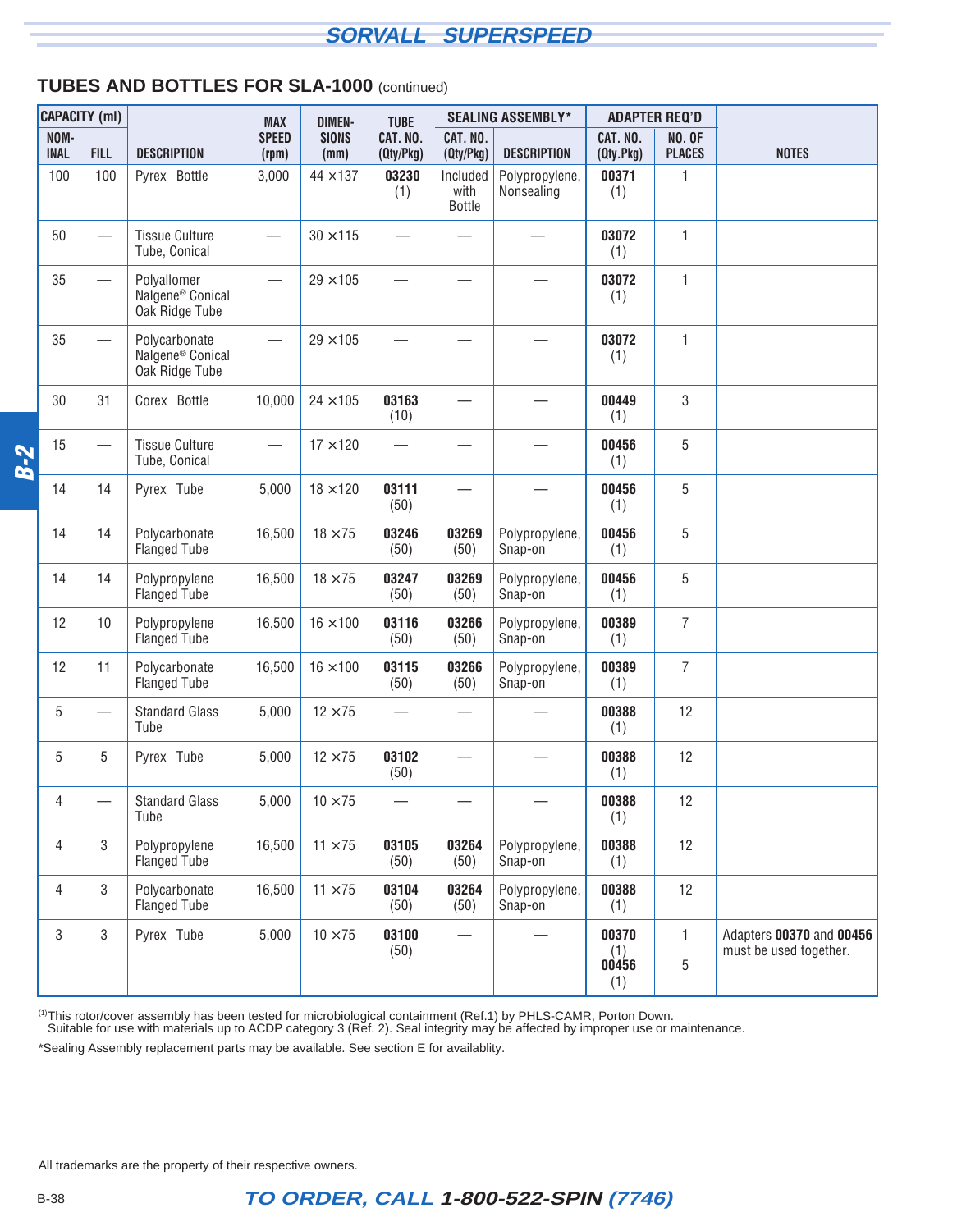<span id="page-20-0"></span>

| GSA                                 |
|-------------------------------------|
| Aluminum Rotor                      |
| 6-Place, 250 ml                     |
| Tube Dimensions: $61 \times 153$ mm |
| Fixed-Angle: $28^\circ$             |
| Maximum Speed: 13,000 rpm           |
| K Factor: 2023                      |
| Rotor Mass: 14.9 kg                 |
| Autoclavable: 121°C                 |
|                                     |

|      | RCF(q) | $R$ (cm) |
|------|--------|----------|
| Max. | 27,485 | 14.56    |
| Min. |        | 3.77     |

|            |                        | <b>RC-28S</b> | <b>RC-26 Plus</b> | $RC-241$ | <b>RC-5C Plus</b><br>$RC-5C1$ | <b>RC-5B Plus</b><br>$RC-5B1$<br>$RC-51$ | $RC-2B1$<br>$RC-21$ | $SS-31$<br>$SS-4$ <sup>1</sup> | $RC-3B1$<br><b>RC-3B Plus</b><br>$RC-3C1$<br><b>RC-3C Plus</b> |
|------------|------------------------|---------------|-------------------|----------|-------------------------------|------------------------------------------|---------------------|--------------------------------|----------------------------------------------------------------|
| <b>GSA</b> | <b>Max Speed (rpm)</b> | 13,000        | 13,000            | 13.000   | 13.000                        | 13.000                                   | 13.000              | 9.000                          |                                                                |
|            | Max RCF $(g)$          | 27.485        | 27.485            | 27.485   | 27.485                        | 27.485                                   | 27.485              | 13.173                         |                                                                |

| Catalog No. 08136                                           |                                                   |  |
|-------------------------------------------------------------|---------------------------------------------------|--|
| Includes:<br><b>GSA Rotor</b><br>Rotor Cover Assembly 08130 | Rotor Extractor 01047<br>Instruction Manual 28505 |  |
| Cover O-ring 60356                                          |                                                   |  |

#### **TUBES, BOTTLES**

|                     | <b>CAPACITY (ml)</b>     |                                         | <b>MAX</b>            | <b>DIMEN-</b>        | <b>TUBE</b>           |                                   | <b>SEALING ASSEMBLY*</b>                | <b>ADAPTER REQ'D</b>     |                                |                                                                                                    |
|---------------------|--------------------------|-----------------------------------------|-----------------------|----------------------|-----------------------|-----------------------------------|-----------------------------------------|--------------------------|--------------------------------|----------------------------------------------------------------------------------------------------|
| NOM-<br><b>INAL</b> | <b>FILL</b>              | <b>DESCRIPTION</b>                      | <b>SPEED</b><br>(rpm) | <b>SIONS</b><br>(mm) | CAT. NO.<br>(Qty/Pkg) | CAT. NO.<br>(Qty/Pkg)             | <b>DESCRIPTION</b>                      | CAT. NO.<br>(Qty/Pkg)    | <b>NO. OF</b><br><b>PLACES</b> | <b>NOTES</b>                                                                                       |
| 315                 | 315                      | <b>Stainless Steel</b><br><b>Bottle</b> | 13,000                | $61 \times 153$      | 00522<br>(1)          | 00518<br>(1)                      | Stainless Steel,<br>Sealing             |                          |                                | Requires Wrench 01014.                                                                             |
| 285                 | 285                      | <b>Stainless Steel</b><br><b>Bottle</b> | 13,000                | $61 \times 140$      | 00530<br>(1)          | Included<br>with<br><b>Bottle</b> | Stainless Steel,<br>Sealing             |                          |                                |                                                                                                    |
| 250                 | 200                      | Polyallomer<br>Oak Ridge Bottle         | 13,000                | $60\times20$         | 54477<br>(6)          | 54421<br>(1)                      | Delrin <sup>®</sup><br><b>Screw Cap</b> | 00516(1)<br>12002(1)     |                                |                                                                                                    |
| 250                 | 250                      | Polypropylene<br>Oak Ridge Bottle       | 13,000                | $61 \times 124$      | 03937<br>(12)         | 03278<br>(12)                     | Polypropylene,<br>Sealing               | 00516<br>(1)             | 1                              | Nonsealing Cap 03927<br>(12/pkg) available.                                                        |
| 250                 | 265                      | Polycarbonate<br>Oak Ridge Bottle       | 13,000                | $61 \times 124$      | 03939<br>(12)         | 03278<br>(12)                     | Polypropylene,<br>Sealing               | 00516<br>(1)             |                                | Nonsealing Cap 03927<br>(12/pkg) available.                                                        |
| 250                 | 280                      | Polypropylene<br>DRY-SPIN               | 13,000                | $61 \times 146$      | 03069<br>(12)         | Included<br>with<br><b>Bottle</b> | Polypropylene,<br>Sealing               | 00516<br>(1)             |                                | Replacement O-rings for<br>sealing assembly 03545<br>(24/pkg). Replacement<br>caps 06841 (12/pkg). |
| 250                 | 270                      | Polycarbonate<br>DRY-SPIN               | 13,000                | $61 \times 146$      | 03098<br>(12)         | Included<br>with<br><b>Bottle</b> | Polypropylene,<br>Sealing               | 00516<br>(1)             | $\overline{1}$                 | Replacement O-rings for<br>sealing assembly 03545<br>(24/pkg). Replacement<br>caps 06841 (12/pkg). |
| 200                 | $\overline{\phantom{0}}$ | <b>Stainless Steel</b><br>Tube          | 13,000                | $61 \times 124$      | 00521<br>(1)          |                                   |                                         | $\overline{\phantom{0}}$ |                                |                                                                                                    |
| 150                 | 144                      | Polycarbonate<br>Thick-Walled Tube      | 13,000                | $45 \times 132$      | 03143<br>(25)         |                                   |                                         | 00458<br>(1)             |                                |                                                                                                    |

(continued on next page) (1)Instrument no longer available.

\*Sealing Assembly replacement parts may be available. See section E for availablity.

All trademarks are the property of their respective owners.

## **TO ORDER, CALL 1-800-522-SPIN (7746)** B-39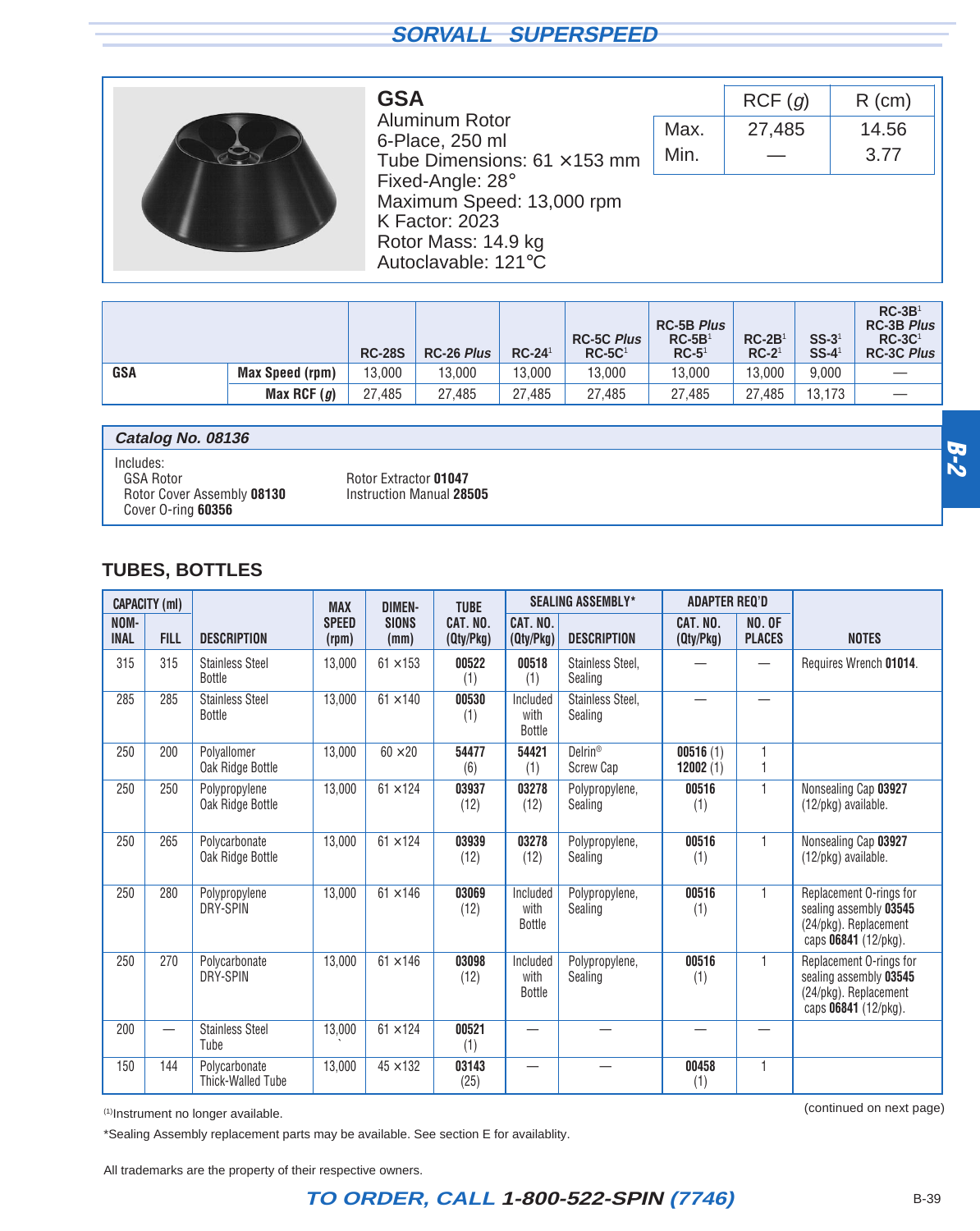## **TUBES, BOTTLES FOR GSA** (continued)

|                     | <b>CAPACITY (ml)</b>     |                                                                 | <b>MAX</b>               | <b>DIMEN-</b>        | <b>TUBE</b>                      |                            | <b>SEALING ASSEMBLY*</b>     | <b>ADAPTER REQ'D</b>      |                                |                                                    |
|---------------------|--------------------------|-----------------------------------------------------------------|--------------------------|----------------------|----------------------------------|----------------------------|------------------------------|---------------------------|--------------------------------|----------------------------------------------------|
| NOM-<br><b>INAL</b> | <b>FILL</b>              | <b>DESCRIPTION</b>                                              | <b>SPEED</b><br>(rpm)    | <b>SIONS</b><br>(mm) | CAT. NO.<br>(Qty/Pkg)            | CAT. NO.<br>(Qty/Pkg)      | <b>DESCRIPTION</b>           | CAT. NO.<br>(Qty/Pkg)     | <b>NO. OF</b><br><b>PLACES</b> | <b>NOTES</b>                                       |
| 150                 | 120                      | Corex <sup>®</sup> Bottle                                       | 5,000                    | $53 \times 132$      | 03229<br>(1)                     | Included<br>with<br>Bottle | Polypropylene,<br>Nonsealing | 00372<br>(1)              | $\mathbf{1}$                   |                                                    |
| 125                 | 100                      | Corex <sup>®</sup> Bottle                                       | 5,000                    | $53 \times 118$      | 03231<br>(1)                     | Included<br>with<br>Bottle | Polypropylene,<br>Nonsealing | 00372<br>(1)              | $\mathbf{1}$                   |                                                    |
| 100                 | 100                      | Pyrex <sup>®</sup> Bottle                                       | 3,000                    | $44 \times 137$      | 03230<br>(1)                     | Included<br>with<br>Bottle | Polypropylene,<br>Nonsealing | 00371<br>(1)              | $\mathbf{1}$                   |                                                    |
| 50                  | $\overline{\phantom{0}}$ | <b>Tissue Culture</b><br>Tube, Conical                          |                          | $30 \times 115$      | $\overline{\phantom{0}}$         |                            |                              | 03072<br>(1)              | $\mathbf{1}$                   |                                                    |
| 35                  |                          | Polyallomer Nalgene <sup>®</sup><br>Conical Oak Ridge<br>Tube   |                          | $29 \times 105$      | $\overline{\phantom{0}}$         | $\overline{\phantom{0}}$   |                              | 03072<br>(1)              | $\overline{1}$                 |                                                    |
| 35                  | $\overline{\phantom{0}}$ | Polycarbonate<br>Nalgene <sup>®</sup> Conical<br>Oak Ridge Tube | $\overline{\phantom{0}}$ | $29 \times 105$      | $\overbrace{\phantom{12321111}}$ | $\overline{\phantom{0}}$   |                              | 03072<br>(1)              | $\mathbf{1}$                   |                                                    |
| 30                  | 31                       | Corex <sup>®</sup> Tube                                         | 10,000                   | $24 \times 105$      | 03163<br>(10)                    |                            |                              | 00449<br>(1)              | $\overline{3}$                 |                                                    |
| 15                  | $\overline{\phantom{0}}$ | <b>Tissue Culture</b><br>Tube, Conical                          | $\overline{\phantom{0}}$ | $17 \times 120$      | $\overline{\phantom{0}}$         |                            |                              | 00456<br>(1)              | $\overline{5}$                 |                                                    |
| 14                  | 14                       | Pyrex <sup>®</sup> Tube                                         | 5,000                    | $18 \times 120$      | 03111<br>(50)                    |                            | $\overline{\phantom{0}}$     | 00456<br>(1)              | 5                              |                                                    |
| 12                  | 10                       | Polypropylene<br>Flanged Tube                                   | 13,000                   | $16 \times 100$      | 03116<br>(50)                    | 03266<br>(50)              | Polypropylene,<br>Snap-on    | 00389<br>(1)              | $\overline{7}$                 |                                                    |
| 12                  | 11                       | Polycarbonate<br>Flanged Tube                                   | 13,000                   | $16 \times 100$      | 03115<br>(50)                    | 03266<br>(50)              | Polypropylene,<br>Snap-on    | 00389<br>(1)              | $\overline{7}$                 |                                                    |
| 10                  | 8                        | Pyrex <sup>®</sup> Tube                                         |                          | $13 \times 100$      | $\overline{\phantom{0}}$         |                            | $\overline{\phantom{0}}$     | 00369(1)<br>in $00456(1)$ | $\mathbf{1}$<br>$\overline{5}$ | Adapters 00369 and 00456<br>must be used together. |
| 5                   | $\overline{\phantom{0}}$ | <b>Standard Glass</b><br>Tube                                   | 5,000                    | $12 \times 75$       |                                  | $\overline{\phantom{0}}$   | $\overline{\phantom{0}}$     | 00388<br>(1)              | $\overline{12}$                |                                                    |
| 5                   | 5                        | Pyrex <sup>®</sup> Tube                                         | 5,000                    | $12 \times 75$       | 03102<br>(50)                    | $\overline{\phantom{0}}$   | $\overline{\phantom{0}}$     | 00388<br>(1)              | $\overline{12}$                |                                                    |
| $\overline{4}$      |                          | <b>Standard Glass</b><br>Tube                                   |                          | $10 \times 75$       |                                  | $\overline{\phantom{0}}$   |                              | 00388<br>(1)              | $\overline{12}$                |                                                    |
| $\overline{4}$      | 3                        | Polypropylene<br><b>Flanged Tube</b>                            | 13,000                   | $11 \times 75$       | 03105<br>(50)                    | 03264<br>(50)              | Polypropylene,<br>Snap-on    | 00388<br>(1)              | 12                             |                                                    |
| 4                   | $\overline{3}$           | Polycarbonate<br>Flanged Tube                                   | 13,000                   | $11 \times 75$       | 03104<br>(50)                    | 03264<br>(50)              | Polypropylene,<br>Snap-on    | 00388<br>(1)              | 12                             |                                                    |
| $\mathbf{3}$        | $\overline{3}$           | Pyrex <sup>®</sup> Tube                                         | 5,000                    | $10 \times 75$       | 03100<br>(50)                    |                            |                              | 00370(1)<br>in $00456(1)$ | $\mathbf{1}$<br>5              | Adapters 00370 and 00456<br>must be used together. |

\*Sealing Assembly replacement parts may be available. See section E for availablity.

All trademarks are the property of their respective owners.

**B-2**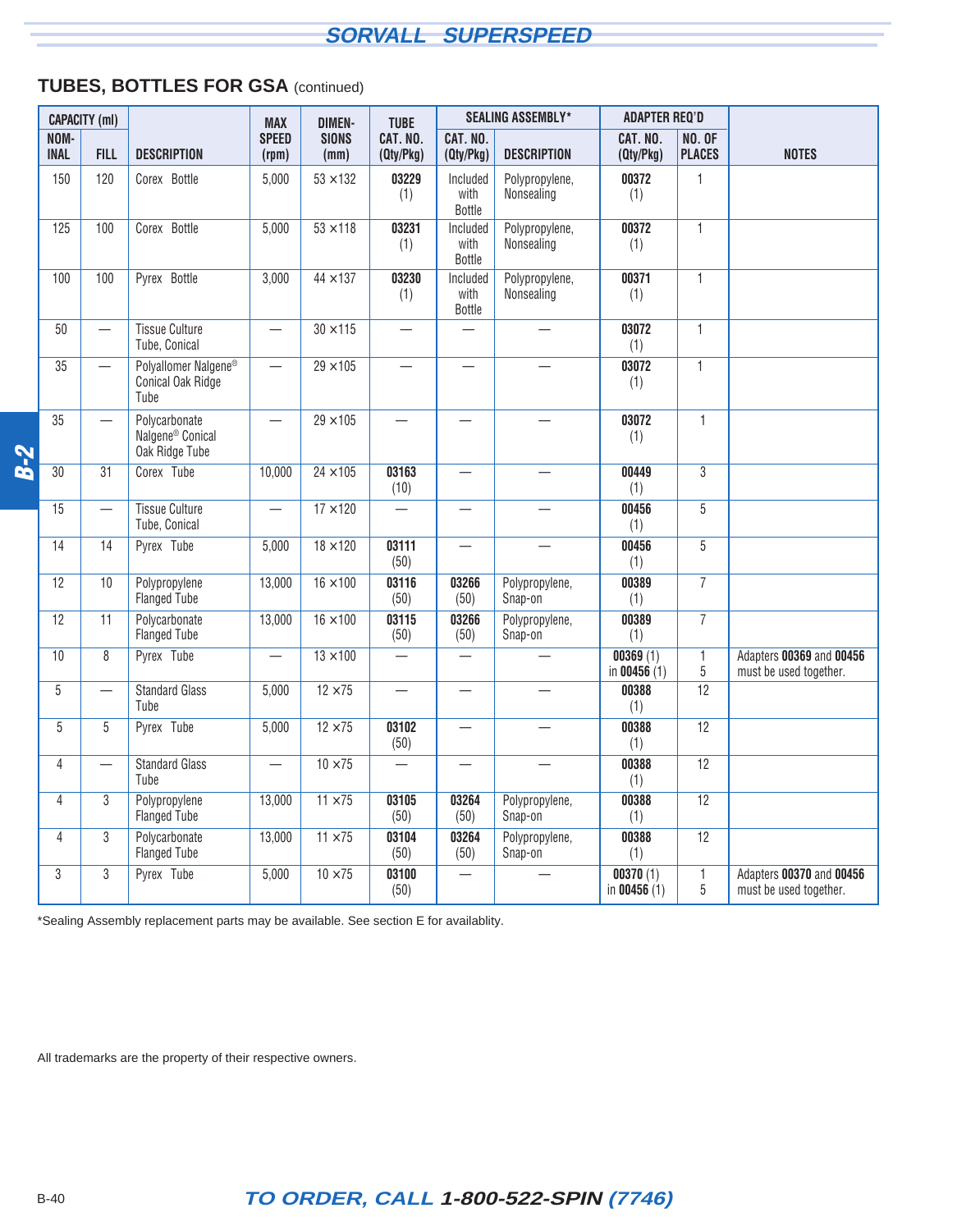<span id="page-22-0"></span>

#### **SLA-15001**

SUPER-LITE® Aluminum Rotor 6-Place, 250 ml Tube Dimensions:  $61 \times 153$  mm Fixed Angle: 23° Maximum Speed: 15,000 rpm K Factor: 1475 Rotor Mass: 9.5 kg Autoclavable: 121°C

|      | RCF(g) | $R$ (cm) |
|------|--------|----------|
| Max. | 34,155 | 13.59    |
| Min. | 9.198  | 3.66     |

|                 |                       | <b>RC-28S</b> | <b>RC-26 Plus</b> | $RC-242$ | <b>RC-5C Plus</b><br>$RC-5C2$ | <b>RC-5B Plus</b><br>$RC-5B2$<br>$RC-52$ | $RC-2B2$<br>$RC-2^2$ | $SS-32$<br>$SS-4^2$ | $RC-3B2$<br><b>RC-3B Plus</b><br>$RC-3C2$<br><b>RC-3C Plus</b> |
|-----------------|-----------------------|---------------|-------------------|----------|-------------------------------|------------------------------------------|----------------------|---------------------|----------------------------------------------------------------|
| <b>SLA-1500</b> | <b>Max Speed(rpm)</b> | n/a           | 15,000            | 15.000   | 14,500                        | 14.500                                   | 14.500               | n/a                 | n/a                                                            |
|                 | Max RCF $(g)$         | n/a           | 34,155            | 34.155   | 31.916                        | 31.916                                   | 31.916               | n/a                 | n/a                                                            |

| Catalog No. 08142                                                                                                                        |                                                                                                                                                                                     | <b>Accessories</b>                                                                                                                                                   |
|------------------------------------------------------------------------------------------------------------------------------------------|-------------------------------------------------------------------------------------------------------------------------------------------------------------------------------------|----------------------------------------------------------------------------------------------------------------------------------------------------------------------|
| Includes:<br>SLA-1500 Rotor<br>Rotor Cover Assembly 11466<br>Vacuum Grease 65937<br>Lubricant <b>61556</b><br>Rotor Extractor Tool 01047 | Instruction Manual 11463<br>Rotor Cover O-ring (6 supplied) 92233<br>Retaining Ring Pliers 65614<br>Locking Knob O-ring (6 supplied) 90442<br>Center Hold O-ring (6 supplied) 92231 | Software Update Kit for RC-24 <sup>3</sup> <b>12939</b><br>Software Update Kit for RC-5C <sup>3</sup> 12814<br>Software Update Kit for RC-5C Plus <sup>3</sup> 12996 |

#### **TUBES AND BOTTLES**

|                     | <b>CAPACITY (ml)</b> |                                            | <b>MAX</b>            | <b>DIMEN-</b>        | <b>TUBE</b>           |                                   | <b>SEALING ASSEMBLY*</b>           | <b>ADAPTER REQ'D</b>  |                                |                                                                                              |
|---------------------|----------------------|--------------------------------------------|-----------------------|----------------------|-----------------------|-----------------------------------|------------------------------------|-----------------------|--------------------------------|----------------------------------------------------------------------------------------------|
| NOM-<br><b>INAL</b> | <b>FILL</b>          | <b>DESCRIPTION</b>                         | <b>SPEED</b><br>(rpm) | <b>SIONS</b><br>(mm) | CAT. NO.<br>(Qty/Pkg) | CAT. NO.<br>(Qty/Pkg)             | <b>DESCRIPTION</b>                 | CAT. NO.<br>(Qty/Pkg) | <b>NO. OF</b><br><b>PLACES</b> | <b>NOTES</b>                                                                                 |
| 250                 | 200                  | Polyallomer<br>Oak Ridge Bottle            | 15,000                | $60 \times 120$      | 54477<br>(6)          | 54421<br>(1)                      | $Delrin$ <sup>®</sup><br>Screw Cap | 12002<br>(1)          | 1                              |                                                                                              |
| 250                 | 250                  | Polypropylene<br>Oak Ridge Bottle          | 13,000                | $61 \times 124$      | 03937<br>(12)         | 03278<br>(12)                     | Polypropylene<br>Sealing           |                       |                                | Nonsealing Cap 03927<br>(12/pkg) available.                                                  |
| 250                 | 265                  | Polycarbonate<br>Oak Ridge Bottle          | 13,000                | $61 \times 124$      | 03939<br>(12)         | 03278<br>(12)                     | Polypropylene<br>Sealing           |                       |                                | Nonsealing Cap 03927<br>(12/pkg) available.                                                  |
| 250                 | 270                  | Polypropylene<br>DRY-SPIN<br><b>Bottle</b> | 13,000                | $61 \times 146$      | 03069<br>(12)         | Included<br>with<br>Bottle        | Polypropylene<br>Sealing           |                       |                                | Replacement O-ring<br>sealing assembly 03545<br>(24/pkg). Replacement<br>cap 06841 (12/pkg). |
| 250                 | 250                  | Polycarbonate<br>DRY-SPIN<br><b>Bottle</b> | 15,000                | $61 \times 146$      | 03098<br>(12)         | Included<br>with<br><b>Bottle</b> | Polypropylene<br>Sealing           |                       |                                | Replacement O-ring<br>sealing assembly 03545<br>(24/pkg). Replacement<br>cap 06841 (12/pkg). |
| 150                 | 144                  | Polycarbonate<br>Thick-Walled Tube         | 13,000                | $45 \times 132$      | 03143<br>(25)         |                                   |                                    | 00458<br>(1)          | 1                              |                                                                                              |
| 150                 | 120                  | Corex <sup>®</sup> Bottle                  | 5,000                 | $53 \times 132$      | 03229<br>(1)          | Included<br>with<br><b>Bottle</b> | Polypropylene<br>Nonsealing        | 00372<br>(1)          | 1                              |                                                                                              |
| 125                 | 100                  | Corex <sup>®</sup> Bottle                  | 5,000                 | $53 \times 118$      | 03231<br>(1)          | Included<br>with<br><b>Bottle</b> | Polypropylene<br>Nonsealing        | 00372<br>(1)          | 1                              |                                                                                              |

(continued on next page) (1)This rotor/cover assembly has been tested for microbiological containment (Ref.1) by PHLS-CAMR, Porton Down. Suitable for use with materials up to ACDP category 3 (Ref. 2). Seal integrity may be affected by improper use or maintenance.

(2) Instrument no longer available.

<sup>(3)</sup>Contact your SORVALL<sup>®</sup> representative to determine your need for a Software Update Kit.

\*Sealing Assembly replacement parts may be available. See section E for availablity.

All trademarks are the property of their respective owners.

**B-2**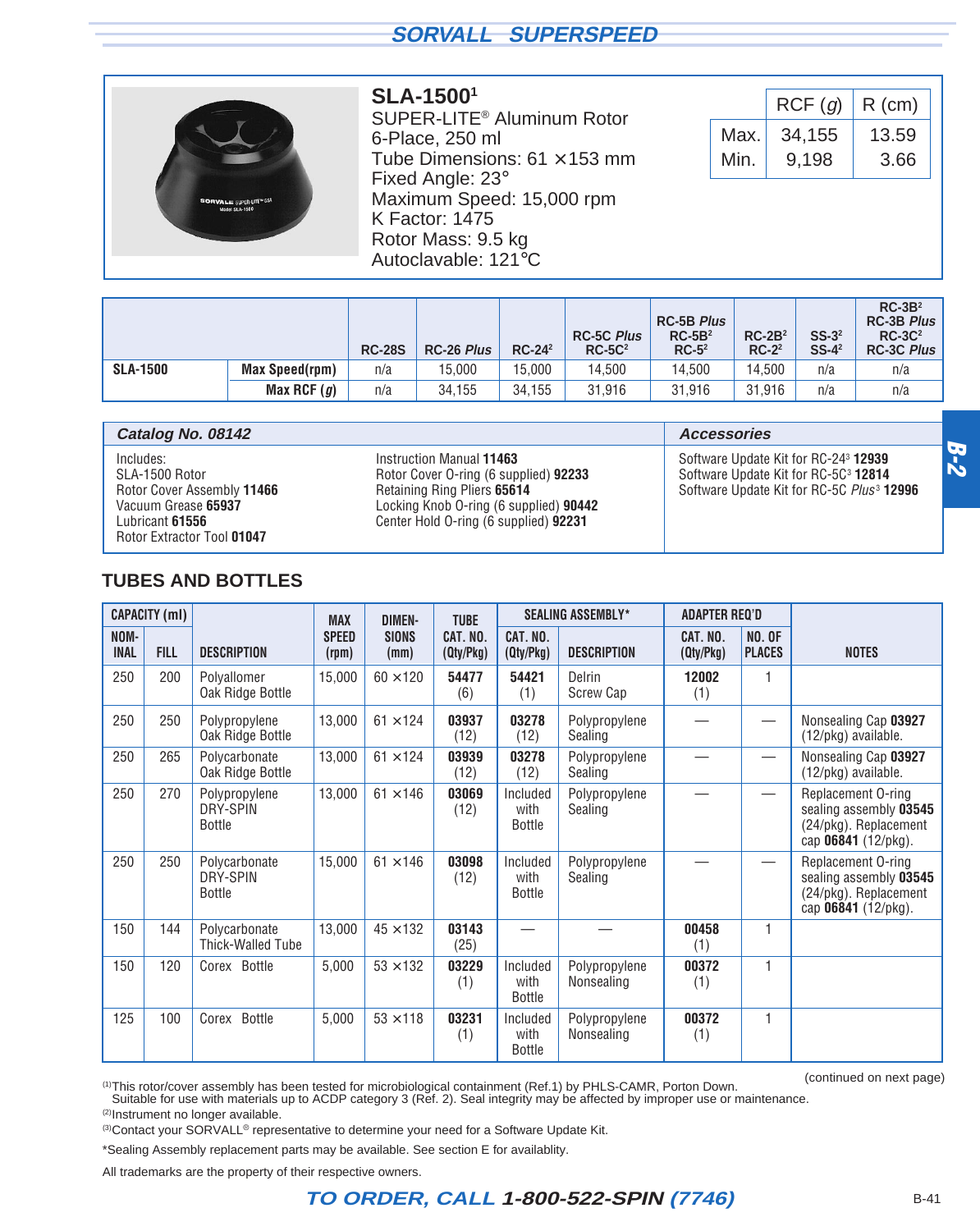## **TUBES, BOTTLES FOR SLA-1500** (continued)

|            |                     | <b>CAPACITY (ml)</b>             |                                                                 | <b>MAX</b>                       | <b>DIMEN-</b>        | <b>TUBE</b>              |                                   | <b>SEALING ASSEMBLY*</b>    | <b>ADAPTER REQ'D</b>  |                                |                                                       |
|------------|---------------------|----------------------------------|-----------------------------------------------------------------|----------------------------------|----------------------|--------------------------|-----------------------------------|-----------------------------|-----------------------|--------------------------------|-------------------------------------------------------|
|            | NOM-<br><b>INAL</b> | <b>FILL</b>                      | <b>DESCRIPTION</b>                                              | <b>SPEED</b><br>(rpm)            | <b>SIONS</b><br>(mm) | CAT. NO.<br>(Qty/Pkg)    | CAT. NO.<br>(Qty/Pkg)             | <b>DESCRIPTION</b>          | CAT. NO.<br>(Qty/Pkg) | <b>NO. OF</b><br><b>PLACES</b> | <b>NOTES</b>                                          |
|            | 100                 | 100                              | Pyrex <sup>®</sup> Bottle                                       | 3,000                            | $44 \times 137$      | 03230<br>(1)             | Included<br>with<br><b>Bottle</b> | Polypropylene<br>Nonsealing | 00371<br>(1)          | $\mathbf{1}$                   |                                                       |
|            | 50                  | $\overbrace{\phantom{12322111}}$ | <b>Tissue Culture</b><br>Tube, Conical                          | $\overbrace{\phantom{12322111}}$ | $30 \times 115$      |                          |                                   | $\overline{\phantom{0}}$    | 03072<br>(1)          | $\mathbf{1}$                   |                                                       |
|            | 35                  |                                  | Polyallomer<br>Nalgene <sup>®</sup> Conical<br>Oak Ridge Tube   | $\overline{\phantom{0}}$         | $29 \times 105$      | $\overline{\phantom{0}}$ |                                   |                             | 03072<br>(1)          | $\mathbf{1}$                   |                                                       |
|            | 35                  |                                  | Polycarbonate<br>Nalgene <sup>®</sup> Conical<br>Oak Ridge Tube |                                  | $29 \times 105$      |                          |                                   |                             | 03072<br>(1)          | $\mathbf{1}$                   |                                                       |
|            | 30                  | 31                               | Corex <sup>®</sup> Bottle                                       | 10,000                           | $24 \times 105$      | 03163<br>(10)            |                                   |                             | 00449<br>(1)          | 3                              |                                                       |
|            | 15                  |                                  | <b>Tissue Culture</b><br>Tube, Conical                          |                                  | $17 \times 120$      |                          |                                   |                             | 00456<br>(1)          | 5                              |                                                       |
| <b>B-2</b> | 14                  | 14                               | Pyrex <sup>®</sup> Tube                                         | 5,000                            | $18 \times 120$      | 03111<br>(50)            | $\overline{\phantom{0}}$          |                             | 00456<br>(1)          | 5                              |                                                       |
|            | 12                  | 10                               | Polypropylene<br><b>Flanged Tube</b>                            | 15,000                           | $16\times100$        | 03116<br>(50)            | 03266<br>(50)                     | Polypropylene<br>Nonsealing | 00389<br>(1)          | $\overline{7}$                 |                                                       |
|            | 12                  | 11                               | Polycarbonate<br><b>Flanged Tube</b>                            | 15,000                           | $16 \times 100$      | 03115<br>(50)            | 03266<br>(50)                     | Polypropylene<br>Nonsealing | 00389<br>(1)          | $\overline{7}$                 |                                                       |
|            | 10                  |                                  | Pyrex <sup>®</sup> Tube                                         |                                  | $13 \times 100$      |                          |                                   |                             | 00369(1)<br>00456(1)  | $\mathbf{1}$<br>5              | Adapters 00369 and<br>00456 must be used<br>together. |
|            | 5                   |                                  | <b>Standard Glass</b><br>Tube                                   | 5,000                            | $12 \times 75$       |                          |                                   |                             | 00388<br>(1)          | 12                             |                                                       |
|            | 5                   | 5                                | Pyrex <sup>®</sup> Tube                                         | 5,000                            | $12 \times 75$       | 03102<br>(50)            |                                   |                             | 00388<br>(1)          | 12                             |                                                       |
|            | 4                   | $\overline{\phantom{0}}$         | <b>Standard Glass</b><br>Tube                                   | 5,000                            | $10 \times 75$       | $\overline{\phantom{0}}$ |                                   |                             | 00388<br>(1)          | 12                             |                                                       |
|            | 4                   | 3                                | Polypropylene<br><b>Flanged Tube</b>                            | 15,000                           | $11 \times 75$       | 03105<br>(50)            | 03264<br>(50)                     | Polypropylene<br>Nonsealing | 00388<br>(1)          | 12                             |                                                       |
|            | 4                   | 3                                | Polycarbonate<br><b>Flanged Tube</b>                            | 15,000                           | $11 \times 75$       | 03104<br>(50)            | 03264<br>(50)                     | Polypropylene<br>Nonsealing | 00388<br>(1)          | 12                             |                                                       |
|            | 3                   | 3                                | Pyrex <sup>®</sup> Tube                                         | 5,000                            | $10 \times 75$       | 03100<br>(50)            |                                   |                             | 00370(1)<br>00456(1)  | $\mathbf{1}$<br>5              | Adapters 00370 and 00456<br>must be used together.    |

\*Sealing Assembly replacement parts may be available. See section E for availablity.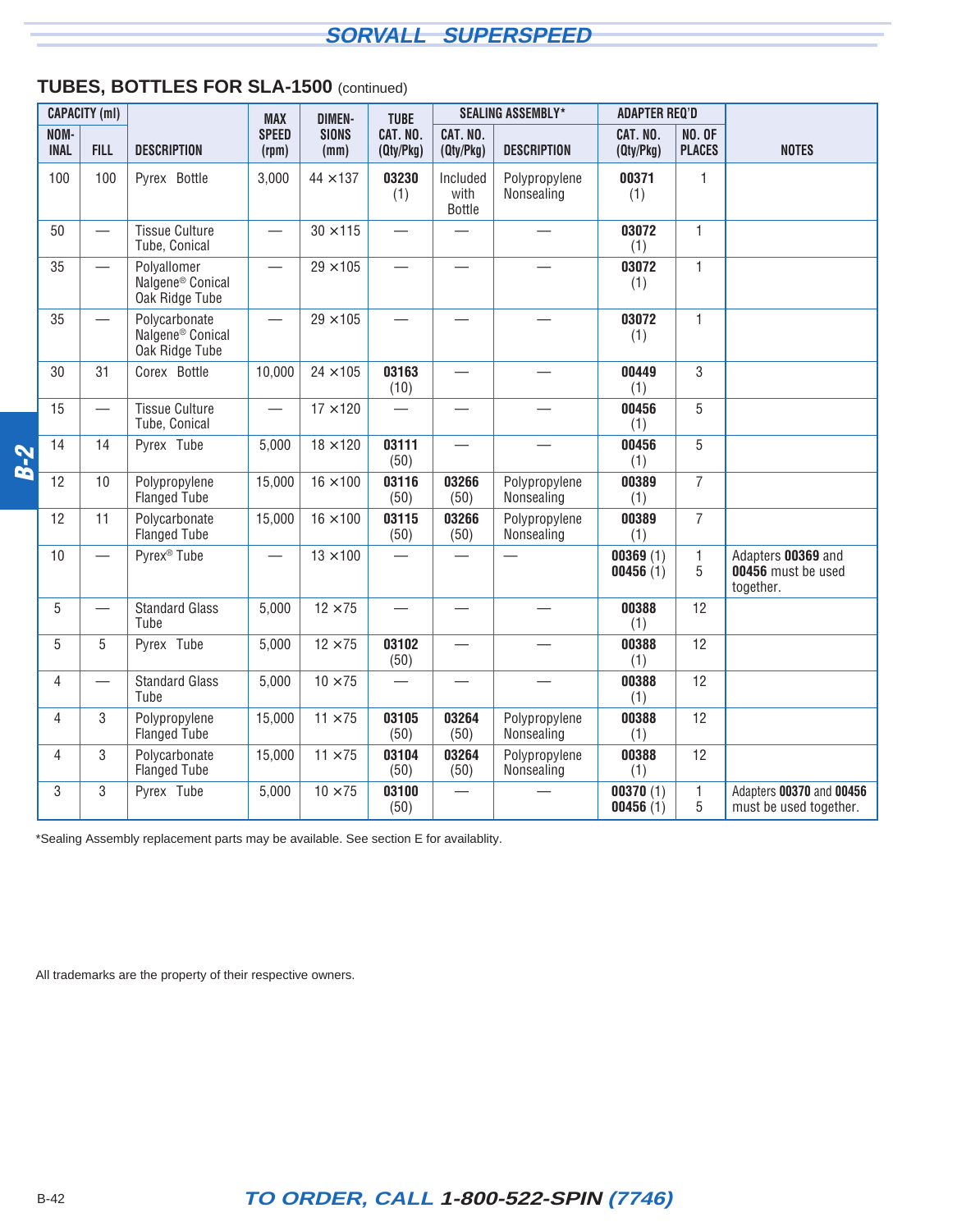<span id="page-24-0"></span>

| $GS-3$                                |   |
|---------------------------------------|---|
| Aluminum                              |   |
| 6-Place, 500 ml                       |   |
| Bottle Dimensions: $70 \times 190$ mm | N |
| Fixed-Angle: 20°                      |   |
| Maximum Speed: 9,000 rpm              |   |
| <b>K Factor: 4203</b>                 |   |
| Rotor Mass: 21.2 kg                   |   |
| Autoclavable: 121°C                   |   |

|      | RCF(q) | $R$ (cm) |
|------|--------|----------|
| Max. | 13,689 | 15.13    |
| Min. | 3,565  | 3.94     |
|      |        |          |

|        |                        | <b>RC-28S</b> | <b>RC-26 Plus</b> | $RC-24$ <sup>1</sup> | <b>RC-5C Plus</b><br>$RC-5C1$ | <b>RC-5B Plus</b><br>$RC-5B1$<br>$RC-51$ | $RC-2B1$<br>$RC-21$ | $SS-31$<br>$SS-4$ <sup>1</sup> | $RC-3B1$<br><b>RC-3B Plus</b><br>$RC-3C1$<br><b>RC-3C Plus</b> |
|--------|------------------------|---------------|-------------------|----------------------|-------------------------------|------------------------------------------|---------------------|--------------------------------|----------------------------------------------------------------|
| $GS-3$ | <b>Max Speed (rpm)</b> | 9.000         | 9.000             | 9.000                | 9.000                         | 9.000                                    | 9.000               | n/a                            | n/a                                                            |
|        | Max RCF $(g)$          | 13,689        | 13,689            | 13.689               | 13.689                        | 13.689                                   | 13.689              | n/a                            | n/a                                                            |

**Catalog No. 07017**

Includes: GS-3 Rotor

Rotor Cover **07025**

Rotor Extractor Tool **01047** Instruction Manual **28505**

#### **TUBES AND BOTTLES**

| <b>CAPACITY (ml)</b> |                          |                                                                 | <b>MAX</b>            | <b>DIMEN-</b>        | <b>TUBE</b>           |                                   | <b>SEALING ASSEMBLY*</b>  | <b>ADAPTER REQ'D</b>  |                                |                                                                                                                                                    |
|----------------------|--------------------------|-----------------------------------------------------------------|-----------------------|----------------------|-----------------------|-----------------------------------|---------------------------|-----------------------|--------------------------------|----------------------------------------------------------------------------------------------------------------------------------------------------|
| NOM-<br><b>INAL</b>  | <b>FILL</b>              | <b>DESCRIPTION</b>                                              | <b>SPEED</b><br>(rpm) | <b>SIONS</b><br>(mm) | CAT. NO.<br>(Qty/Pkg) | CAT. NO.<br>(Qty/Pkg)             | <b>DESCRIPTION</b>        | CAT. NO.<br>(Qty/Pkg) | <b>NO. OF</b><br><b>PLACES</b> | <b>NOTES</b>                                                                                                                                       |
| 500                  | 480                      | Polypropylene<br>DRY-SPIN                                       | 9,000                 | $70 \times 190$      | 06829<br>(6)          | Included<br>with<br><b>Bottle</b> | Polypropylene,<br>Sealing |                       |                                | Replacement Cap 06841<br>(12/pkg). Replacement<br>O-ring sealing assembly<br>03545 (24/pkg).                                                       |
| 500                  | 425                      | Polypropylene<br>Oak Ridge Bottle                               | 8,000                 | $70 \times 160$      | 03943<br>(6)          | 03280<br>(12)                     | Polypropylene<br>Sealing  |                       |                                | Nonsealing Cap 03928<br>(12/pkg) available.                                                                                                        |
| 500                  | 425                      | Polycarbonate<br>Oak Ridge Bottle                               | 9,000                 | $70 \times 160$      | 03944<br>(6)          | 03280<br>(12)                     | Polypropylene<br>Sealing  |                       |                                | Nonsealing Cap 03928<br>(12/pkg) available.                                                                                                        |
| 250                  | 280                      | Polypropylene<br>DRY-SPIN                                       | 9,000                 | $61 \times 46$       | 03069<br>(12)         | Included<br>with<br><b>Bottle</b> | Polypropylene,<br>Sealing | 00516(1)<br>00614(1)  | 1                              | Replacement Cap 06841<br>(12/pkg). Replacement<br>O-ring sealing assembly<br>03545 (24/pkg). Adapters<br>00516 and 00614 must be<br>used together. |
| 250                  | 270                      | Polycarbonate<br>DRY-SPIN                                       | 9,000                 | $61 \times 146$      | 03098<br>(12)         | Included<br>with<br>Bottle        | Polypropylene,<br>Sealing | 00516(1)<br>00614(1)  | 1                              | Replacement Cap 06841<br>(12/pkg). Replacement<br>O-ring sealing assembly<br>03545 (24/pkg). Adapters<br>00516 and 00614 must be<br>used together. |
| 35                   | $\overline{\phantom{0}}$ | Polyallomer Nalgene®<br>Conical Oak Ridge<br>Tube               |                       | $29 \times 105$      |                       |                                   |                           | 03072(1)<br>00614(1)  |                                | Adapters 03072 and 00614<br>must be used together.                                                                                                 |
| 35                   | $\overline{\phantom{0}}$ | Polycarbonate<br>Nalgene <sup>®</sup> Conical<br>Oak Ridge Tube |                       | $29 \times 105$      |                       |                                   |                           | 03072(1)<br>00614(1)  |                                | Adapters 03072 and 00614<br>must be used together.                                                                                                 |
| $315 - 3$            | $***$                    | $**$                                                            | $***$                 | $\star\star$         | $\star \star$         | $* *$                             | $* *$                     |                       |                                | Additional Adapter 00614<br>required.                                                                                                              |

(1)Instrument no longer available.

\*Sealing Assembly replacement parts may be available. See section E for availablity.

\*\*All tubes and adapters listed under GSA rotor may be used in GS-3 with additional adapter **00614**. See pages B-39 and B-40 of this catalog.

All trademarks are the property of their respective owners.

## **TO ORDER, CALL 1-800-522-SPIN (7746)** B-43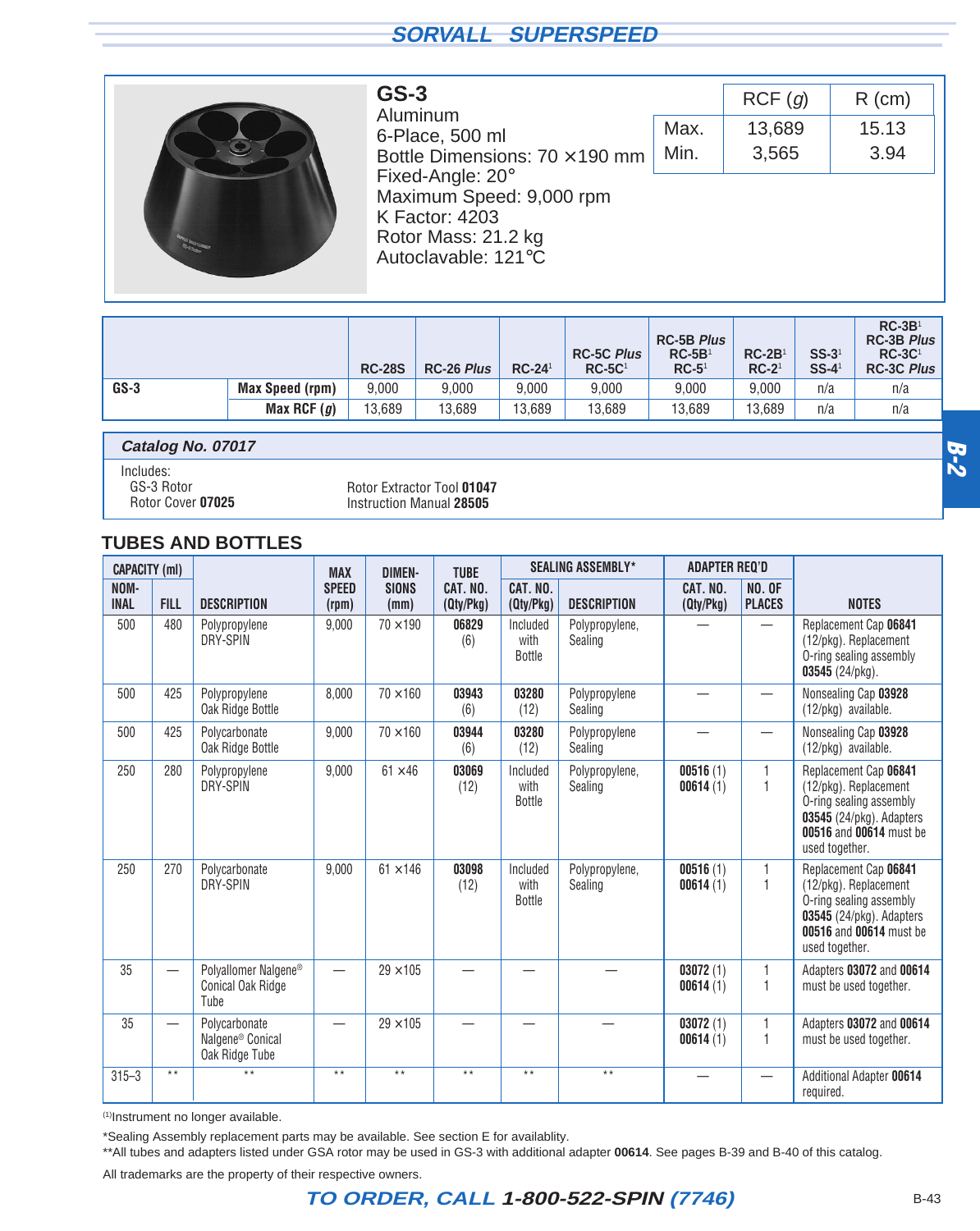<span id="page-25-0"></span>

#### **SLA-30001**

SUPER-LITE® Aluminum Rotor 6-Place, 500 ml Tube Dimensions:  $70 \times 190$  mm Fixed Angle: 20° Maximum Speed: 12,000 rpm K Factor: 2364 Rotor Mass: 14.4 kg Autoclavable: 121°C

|      | RCF(g) | $R$ (cm) |
|------|--------|----------|
| Max. | 24,336 | 15.13    |
| Min. | 6,337  | 3.94     |

(continued on next page)

|                 |                 | <b>RC-28S</b> | <b>RC-26 Plus</b> | $RC-24^2$ | <b>RC-5C Plus</b><br>$RC-5C2$ | <b>RC-5B Plus</b><br>$RC-5B2$<br>$RC-52$ | $RC-2B2$<br>$RC-22$ | $SS-32$<br>$SS-4^2$ | $RC-3B2$<br><b>RC-3B Plus</b><br>$RC-3C2$<br><b>RC-3C Plus</b> |
|-----------------|-----------------|---------------|-------------------|-----------|-------------------------------|------------------------------------------|---------------------|---------------------|----------------------------------------------------------------|
| <b>SLA-3000</b> | Max Speed (rpm) | n/a           | 12,000            | 12.000    | 1.000                         | 11,000                                   | 11.000              | n/a                 | n/a                                                            |
|                 | Max RCF $(g)$   | n/a           | 24,336            | 24.336    | 20.449                        | 20.449                                   | 20.449              | n/a                 | n/a                                                            |

|            | Catalog No. 07149                                                                                                                        |                                                                                                                                                                                     | <b>Accessories</b>                                                                                                                                            |
|------------|------------------------------------------------------------------------------------------------------------------------------------------|-------------------------------------------------------------------------------------------------------------------------------------------------------------------------------------|---------------------------------------------------------------------------------------------------------------------------------------------------------------|
| <b>B-2</b> | Includes:<br>SLA-3000 Rotor<br>Rotor Cover Assembly 24512<br>Vacuum Grease 65937<br>Lubricant <b>61556</b><br>Rotor Extractor Tool 01047 | Instruction Manual 11463<br>Rotor Cover O-ring (6 supplied) 92232<br>Retaining Ring Pliers 65614<br>Locking Knob O-ring (6 supplied) 61617<br>Center Hold O-ring (6 supplied) 92231 | Software Update Kit for RC-24 <sup>3</sup> 12939<br>Software Update Kit for RC-5C <sup>3</sup> 12814<br>Software Update Kit for RC-5C Plus <sup>3</sup> 12996 |

#### **TUBES AND BOTTLES**

|                     | <b>CAPACITY (ml)</b> |                                         | <b>MAX</b>            | <b>DIMEN-</b>        | <b>TUBE</b>           |                            | <b>SEALING ASSEMBLY*</b> | <b>ADAPTER REQ'D</b>  |                                |                                                                                              |
|---------------------|----------------------|-----------------------------------------|-----------------------|----------------------|-----------------------|----------------------------|--------------------------|-----------------------|--------------------------------|----------------------------------------------------------------------------------------------|
| NOM-<br><b>INAL</b> | <b>FILL</b>          | <b>DESCRIPTION</b>                      | <b>SPEED</b><br>(rpm) | <b>SIONS</b><br>(mm) | CAT. NO.<br>(Qty/Pkg) | CAT. NO.<br>(Qty/Pkg)      | <b>DESCRIPTION</b>       | CAT. NO.<br>(Qty/Pkg) | <b>NO. OF</b><br><b>PLACES</b> | <b>NOTES</b>                                                                                 |
| 500                 | 425                  | Polycarbonate<br>Oak Ridge Bottle       | 12,000                | $70 \times 160$      | 03944<br>(6)          | 03280<br>(12)              | Polypropylene<br>Sealing |                       |                                | Nonsealing Cap 03928<br>(12/pkg) available.                                                  |
| 500                 | 425                  | Polypropylene<br>Oak Ridge Bottle       | 10,000                | $70 \times 160$      | 03943<br>(6)          | 03280<br>(12)              | Polypropylene<br>Sealing |                       |                                | Nonsealing Cap 03928<br>(12/pkg) available.                                                  |
| 500                 | 480                  | Polypropylene<br><b>DRY-SPIN Bottle</b> | 9,000                 | $70 \times 190$      | 06829<br>(6)          | Included<br>with<br>Bottle | Polypropylene<br>Sealing |                       |                                | Replacement Cap 06841<br>(12/pkg). Replacement<br>O-ring sealing<br>assembly 03545 (24/pkg). |
| 250                 | 270                  | Polycarbonate<br><b>DRY-SPIN Bottle</b> | 12,000                | $61 \times 146$      | 03098<br>(12)         | Included<br>with<br>Bottle | Polypropylene<br>Sealing | 00614<br>(1)          |                                | Replacement Cap 06841<br>(12/pkg). Replacement<br>O-ring sealing<br>assembly 03545 (24/pkg). |
| 250                 | 280                  | Polypropylene<br><b>DRY-SPIN Bottle</b> | 10,000                | $61 \times 146$      | 03069<br>(12)         | Included<br>with<br>Bottle | Polypropylene<br>Sealing | 00614<br>(1)          |                                | Replacement Cap 06841<br>(12/pkg). Replacement<br>O-ring sealing<br>assembly 03545 (24/pkg). |
| 250                 | 265                  | Polycarbonate<br>Oak Ridge Bottle       | 10,000                | $61 \times 124$      | 03939<br>(12)         | 03278<br>(12)              | Polypropylene<br>Sealing | 00614<br>(1)          |                                | Nonsealing Cap 03927<br>(12/pkg) available.                                                  |
| 250                 | 250                  | Polypropylene<br>Oak Ridge Bottle       | 10,000                | $61 \times 124$      | 03937<br>(12)         | 03278<br>(12)              | Polypropylene<br>Sealing | 00614<br>(1)          |                                | Nonsealing Cap 03927<br>(12/pkg) available.                                                  |

(1)This rotor/cover assembly has been tested for microbiological containment (Ref.1) by PHLS-CAMR, Porton Down.

Suitable for use with materials up to ACDP category 3 (Ref. 2). Seal integrity may be affected by improper use or maintenance. (2)Instrument no longer available.

<sup>(3)</sup>Contact your SORVALL<sup>®</sup> representative to determine your need for a Software Update Kit.

\*Sealing Assembly replacement parts may be available. See section E for availablity.

## B-44 **TO ORDER, CALL 1-800-522-SPIN (7746)**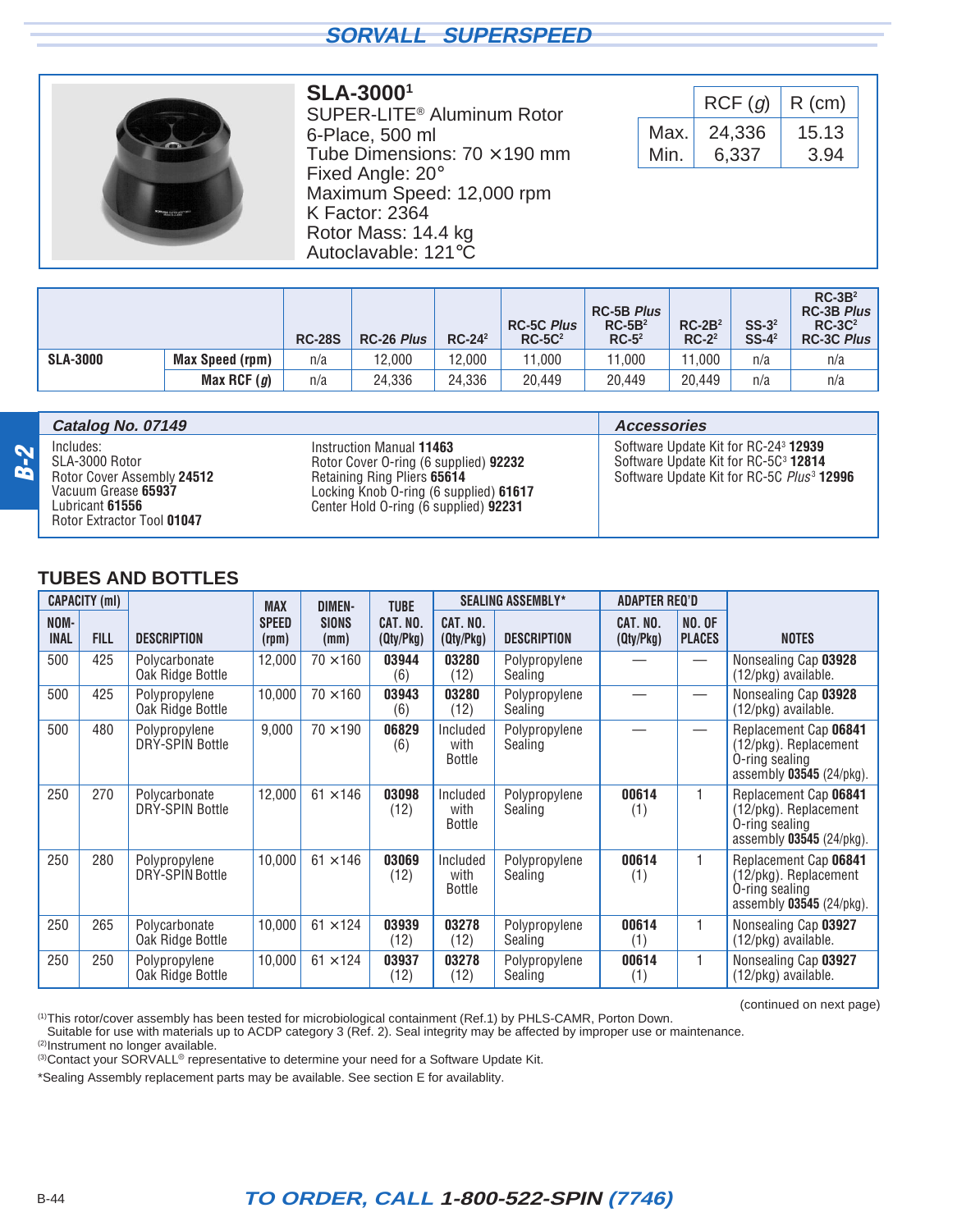|                     | <b>CAPACITY (ml)</b>     |                                                                 | <b>MAX</b>            | <b>DIMEN-</b>        | <b>TUBE</b>           |                         | <b>SEALING ASSEMBLY*</b>    | <b>ADAPTER REQ'D</b>  |                                |                                                    |
|---------------------|--------------------------|-----------------------------------------------------------------|-----------------------|----------------------|-----------------------|-------------------------|-----------------------------|-----------------------|--------------------------------|----------------------------------------------------|
| NOM-<br><b>INAL</b> | <b>FILL</b>              | <b>DESCRIPTION</b>                                              | <b>SPEED</b><br>(rpm) | <b>SIONS</b><br>(mm) | CAT. NO.<br>(Qty/Pkg) | CAT. NO.<br>(Qty/Pkg)   | <b>DESCRIPTION</b>          | CAT. NO.<br>(Qty/Pkg) | <b>NO. OF</b><br><b>PLACES</b> | <b>NOTES</b>                                       |
| 150                 | 100                      | Corex <sup>®</sup> Bottle                                       | 5,000                 | $53 \times 132$      | 03229<br>(1)          | Included<br>with Bottle | Polypropylene<br>Nonsealing | 00372(1)<br>00614(1)  |                                | Adapters 00372 and 00614<br>must be used together. |
| 125                 | 100                      | Corex <sup>®</sup> Bottle                                       | 5,000                 | $53 \times 118$      | 03231<br>(1)          | Included<br>with Bottle | Polypropylene<br>Nonsealing | 00372(1)<br>00614(1)  |                                | Adapters 00372 and 00614<br>must be used together. |
| 125                 | 100                      | Pyrex <sup>®</sup> Bottle                                       | 3,000                 | $44 \times 137$      | 03230<br>(1)          | Included<br>with Bottle | Polypropylene<br>Nonsealing | 00371(1)<br>00614(1)  |                                | Adapters 00372 and 00614<br>must be used together. |
| 50                  |                          | Tissue Culture<br>Tube, Conical                                 |                       | $30 \times 115$      |                       |                         |                             | 03072(1)<br>00614(1)  |                                | Adapters 00372 and 00614<br>must be used together. |
| 35                  |                          | Polyallomer Nalgene <sup>®</sup><br>Conical Oak Ridge Tube      |                       | $29 \times 105$      |                       |                         |                             | 03072(1)<br>00614(1)  |                                | Adapters 00372 and 00614<br>must be used together. |
| 35                  | $\overline{\phantom{0}}$ | Polycarbonate<br>Nalgene <sup>®</sup> Conical<br>Oak Ridge Tube |                       | $29 \times 105$      |                       |                         |                             | 03072(1)<br>00614(1)  |                                | Adapters 00372 and 00614<br>must be used together. |
| $30 - 3$            |                          | $* *$                                                           | $* *$                 | $* *$                | $* *$                 | $* *$                   | $***$                       |                       |                                | <b>Additional Adapter 00614</b><br>required.       |

#### **TUBES, BOTTLES FOR SLA-3000** (continued)

\*Sealing Assembly replacement parts may be available. See section E for availablity.

\*\*All tubes and adapters listed under SLA-1500 rotor may be used in the SLA-3000 with additional adapter **00614**.

See pages B-41 and B-42 of this catalog.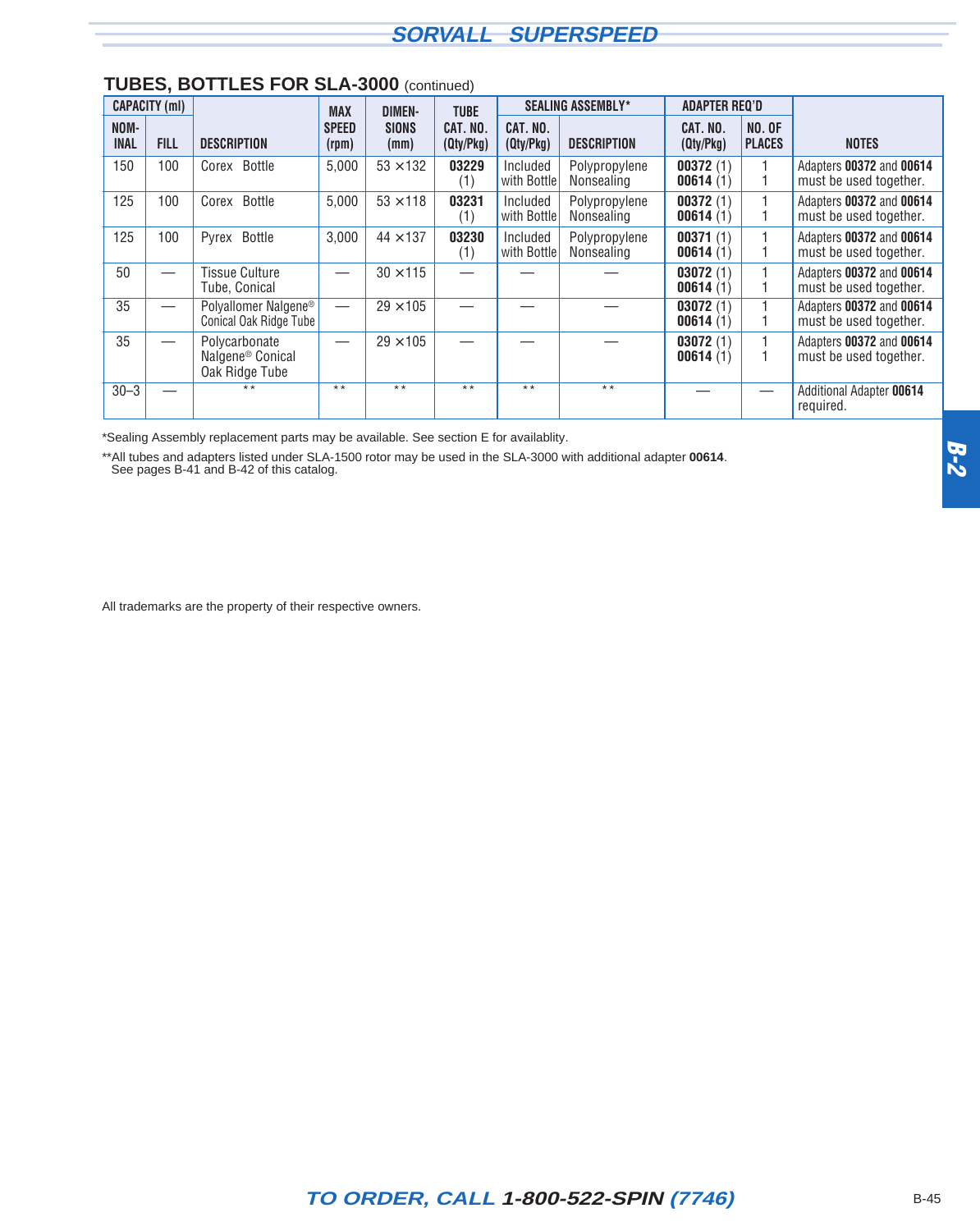<span id="page-27-0"></span>

## **SH-MT**

Aluminum Rotor 60 to 120-Place, 0.25 to 1.5 ml Microtubes Max. Tube Length: 12.23 cm Fixed-Angle: 90° Maximum Speed: 20,000 rpm1 Rotor Mass: 3.0 kg

 $RCF = 11.17 \times$ Radius (cm)  $\times$  (rpm/1,000)<sup>1</sup> Radius =  $5.575$  cm + Tube Length (cm)

|              |                        | <b>RC-28S</b> | RC-26 Plus | $RC-24^2$ | <b>RC-5C Plus</b><br>$RC-5C2$ | <b>RC-5B Plus</b><br>$RC-5B2$<br>$RC-52$ | $RC-2B2$<br>$RC-2^2$ | $SS-32$<br>$SS-4^2$ | $RC-3B2$<br><b>RC-3B Plus</b><br>$RC-3C2$<br><b>RC-3C Plus</b> |
|--------------|------------------------|---------------|------------|-----------|-------------------------------|------------------------------------------|----------------------|---------------------|----------------------------------------------------------------|
| <b>SH-MT</b> | <b>Max Speed (rpm)</b> | 20.000        | 20.000     | 20,000    | 20.000                        | 20,000                                   | 20,000               | n/a                 | n/a                                                            |
|              | Max RCF $(g)$          | (3)           | (3)        | (3)       | (3)                           | (3)                                      | (3)                  | n/a                 | n/a                                                            |

| Catalog No. 11600        | <b>Accessories</b>                   |
|--------------------------|--------------------------------------|
| Includes:                | Tube Holder Rack 11620               |
| SH-MT Rotor              | Tube Holder 1.5, 1.8 11619           |
| Rotor Extractor 01031    | Tube Holder 0.5 11618                |
| Wrench 09054             | Tube Holder 0.25 11617               |
| Instruction Manual 11610 | Software Update Kit for RC-5C4 12814 |

#### **TUBES**

**B-2**

|                                        |                    | <b>TUBE HOLDER</b>         |                                |                                                                                      |
|----------------------------------------|--------------------|----------------------------|--------------------------------|--------------------------------------------------------------------------------------|
| <b>NOMINAL</b><br><b>CAPACITY (ml)</b> | <b>DESCRIPTION</b> | CAT. NO.<br>(Qty/Pkg)      | <b>NO. OF</b><br><b>PLACES</b> | <b>NOTES</b>                                                                         |
| 1.5                                    | Microtube          | 11619<br>(2)               | 6                              | Opposing rotor compartments must contain Tube Holders<br>with the same Order Number. |
| 0.5                                    | Microtube          | 11618<br>(2)               |                                | Opposing rotor compartments must contain Tube Holders<br>with the same Order Number. |
| $0.25 - 0.4$                           | Microtube          | 11617<br>$\left( 2\right)$ | 12                             | Opposing rotor compartments must contain Tube Holders<br>with the same Order Number. |

|                                                                                            | <b>Nominal</b><br>Tube<br><b>Capacity</b>                 | <b>Maximum</b><br><b>Speed</b><br>(rpm)       | Maximum <sup>5</sup><br><b>RCF</b>            | <b>Maximum</b><br><b>Radius</b><br>(cm) |
|--------------------------------------------------------------------------------------------|-----------------------------------------------------------|-----------------------------------------------|-----------------------------------------------|-----------------------------------------|
| <b>Typical Specifications for</b><br>Fully Loaded Rotor with<br><b>Standard Microtubes</b> | $0.25$ ml<br>$0.4$ ml<br>$0.5$ ml<br>$1.5$ ml<br>$1.8$ ml | 10,950<br>8,250<br>13,950<br>13,730<br>11,900 | 11.197<br>7,610<br>18,172<br>19.147<br>14.426 | 8.36<br>10.01<br>8.36<br>9.09<br>9.12   |

(1)Depends on size and number of tubes used, and tube manufacturer's maximum RCF specifications, see examples.

(2)Instrument no longer available.

(3)Depends on dimensions of tubes used.

(4)Contact your SORVALL® representative to determine your need for a Software Update Kit.

(5)Prior to microtube use, a recommended maximum allowable speed for the microtube must be obtained from microtube manufacturer.

## B-46 **TO ORDER, CALL 1-800-522-SPIN (7746)**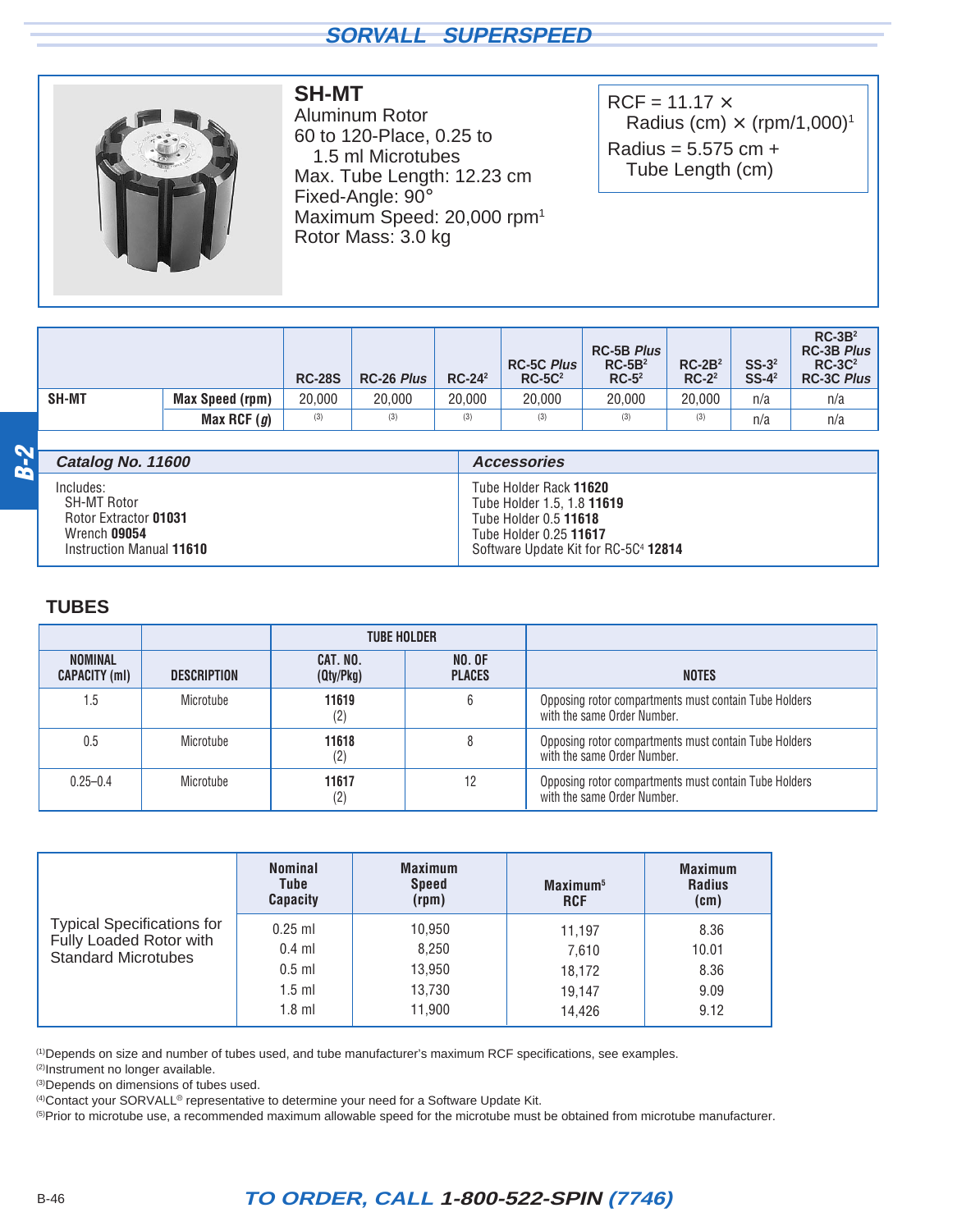<span id="page-28-0"></span>

**SH-80** Aluminum Rotor Body Titanium Buckets 8-Place, 10 ml Tube Dimensions:  $18.5 \times 50$  mm Swinging-Bucket Maximum Speed: 20,000 rpm K Factor: 400 Rotor Mass: 4.5 kg

|      | RCF(q) | $R$ (cm) |
|------|--------|----------|
| Max. | 45,395 | 10.16    |
| Min. | 24,127 | 5.40     |

|              |                 | <b>RC-28S</b> | <b>RC-26 Plus</b> | $RC-241$ | <b>RC-5C Plus</b><br>$RC-5C1$ | <b>RC-5B Plus</b><br>$RC-5B1$<br>$RC-51$ | $RC-2B$<br>$RC-21$ | $SS-31$<br>$SS-4$ <sup>1</sup> | $RC-3B1$<br><b>RC-3B Plus</b><br>$RC-3C1$<br><b>RC-3C Plus</b> |
|--------------|-----------------|---------------|-------------------|----------|-------------------------------|------------------------------------------|--------------------|--------------------------------|----------------------------------------------------------------|
| <b>SH-80</b> | Max Speed (rpm) | 20,000        | 20,000            | 20.000   | 20,000                        | 20,000                                   | 20,000             | n/a                            | n/a                                                            |
|              | Max RCF $(g)$   | 45,395        | 45,395            | 45,395   | 45,395                        | 45,395                                   | 45.395             | n/a                            | n/a                                                            |

| Catalog No. 08296                                                                                                                                                                                                                                | <b>Accessories</b>                               |  |
|--------------------------------------------------------------------------------------------------------------------------------------------------------------------------------------------------------------------------------------------------|--------------------------------------------------|--|
| Includes:<br>SH-80 Rotor<br>Bucket Assemblies, Titanium (Set of 8) 08308<br>Bucket Caps (8/pkg) 08311<br>Rotor Extractor 01031<br>Rotor Cleaning Kit 12259<br>O-rings $(16/\text{pkg})$ 08312<br>Vacuum Grease 65937<br>Instruction Manual 08297 | Software Update Kit for RC-5C <sup>2</sup> 12814 |  |

#### **TUBES**

| <b>CAPACITY (ml)</b> |      |                              | MAX                   | DIMEN-               | <b>TUBE</b>           |  |
|----------------------|------|------------------------------|-----------------------|----------------------|-----------------------|--|
| NOM-<br><b>INAL</b>  | Fill | <b>DESCRIPTION</b>           | <b>SPEED</b><br>(rpm) | <b>SIONS</b><br>(mm) | CAT. NO.<br>(Qty/Pkq) |  |
| 10                   | 11   | Polyallomer Thin-Walled Tube | 20,000                | $18 \times 50$       | 03968<br>(50)         |  |

(1)Instrument no longer available.

<sup>(2)</sup>Contact your SORVALL<sup>®</sup> representative to determine your need for a Software Update Kit.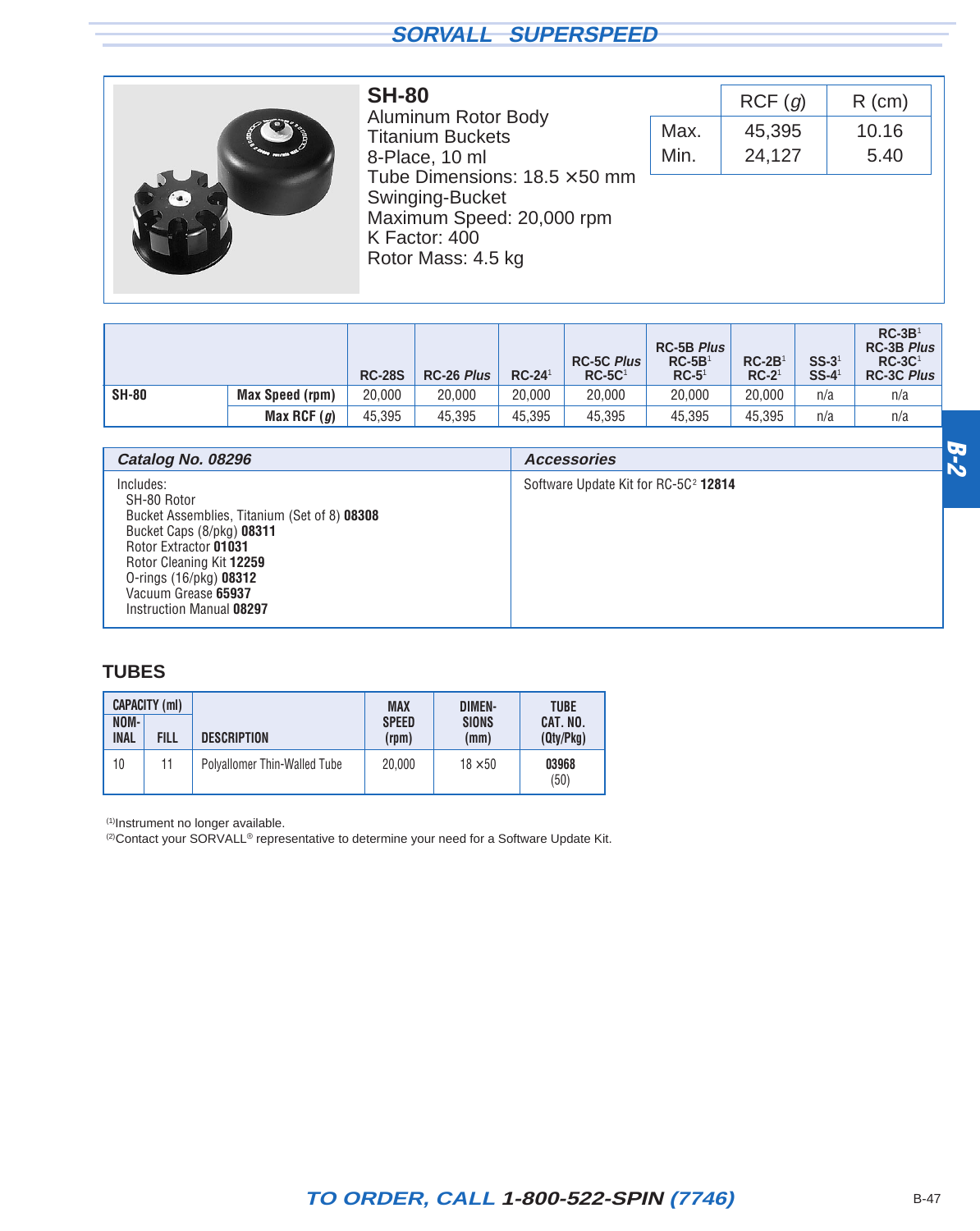<span id="page-29-0"></span>

#### **HB-6**<sup>1</sup> Aluminum Rotor Body Titanium Buckets 6-Place, 50 ml Tube Dimensions:  $29 \times 104$  mm Swinging-Bucket Maximum Speed: 13,000 rpm K Factor: 1765 Rotor Mass: 4.67 kg

| Max.<br>27,617<br>Min.<br>8,495 | $R$ (cm) | RCF(g) |  |
|---------------------------------|----------|--------|--|
|                                 | 14.63    |        |  |
|                                 | 4.50     |        |  |
|                                 |          |        |  |

|        |                        | <b>RC-28S</b> | RC-26 Plus | $RC-24^2$ | <b>RC-5C Plus</b><br>$RC-5C2$ | <b>RC-5B Plus</b><br>$RC-5B2$<br>$RC-52$ | $RC-2B2$<br>$RC-22$ | $SS-32$<br>$SS-4^2$ | $RC-3B2$<br><b>RC-3B Plus</b><br>$RC-3C2$<br><b>RC-3C Plus</b> |
|--------|------------------------|---------------|------------|-----------|-------------------------------|------------------------------------------|---------------------|---------------------|----------------------------------------------------------------|
| $HB-6$ | <b>Max Speed (rpm)</b> | 13.000        | 13,000     | 13.000    | 13.000                        | 13.000                                   | 13.000              | n/a                 | n/a                                                            |
|        | Max RCF $(g)$          | 27.617        | 27.617     | 27.617    | 27.617                        | 27.617                                   | 27.617              | n/a                 | n/a                                                            |

|                | Catalog No. 11860                                                                                                                                                                                                                                                                      | <b>Accessories</b>                                                                                                                                                                           |
|----------------|----------------------------------------------------------------------------------------------------------------------------------------------------------------------------------------------------------------------------------------------------------------------------------------|----------------------------------------------------------------------------------------------------------------------------------------------------------------------------------------------|
| <u>م.</u><br>8 | Includes:<br>HB-6 Rotor<br>Rotor Cover Assembly 11848<br>Bucket Cover Assembly 11851<br>Bucket Cover O-rings 64667 (1 pkg, 6 supplied)<br>Bucket Assemblies, Titanium (6 supplied) 11862 <sup>3</sup><br>Rotor Extractor 09033<br>Rotor Cleaning Kit 12259<br>Instruction Manual 11859 | Software Update Kit for RC-5C <sup>4</sup> 12814<br>Software Update Kit for RC-28S <sup>4</sup><br>Software Rev. Level 5 12926<br>Software Rev. Level 6 12927<br>Software Rev. Level 7 12932 |

#### **TUBES, BOTTLES**

|                     | <b>CAPACITY (ml)</b>     |                                                                 | <b>MAX</b>            | <b>DIMEN-</b>        | <b>TUBE</b>           |                       | <b>SEALING ASSEMBLY*</b>    | <b>ADAPTER REQ'D</b>  |                                |                                                     |
|---------------------|--------------------------|-----------------------------------------------------------------|-----------------------|----------------------|-----------------------|-----------------------|-----------------------------|-----------------------|--------------------------------|-----------------------------------------------------|
| NOM-<br><b>INAL</b> | <b>FILL</b>              | <b>DESCRIPTION</b>                                              | <b>SPEED</b><br>(rpm) | <b>SIONS</b><br>(mm) | CAT. NO.<br>(Qty/Pkg) | CAT. NO.<br>(Qty/Pkg) | <b>DESCRIPTION</b>          | CAT. NO.<br>(Qty/Pkg) | <b>NO. OF</b><br><b>PLACES</b> | <b>NOTES</b>                                        |
| 50                  | 46                       | Polypropylene<br><b>Flanged Tube</b>                            | 13,000                | $29 \times 102$      | 03147<br>(25)         | 03268<br>(25)         | Polypropylene,<br>Snap-on   |                       |                                |                                                     |
| 50                  | 48                       | Polycarbonate<br><b>Flanged Tube</b>                            | 13,000                | $29 \times 102$      | 03146<br>(25)         | 03268<br>(25)         | Polypropylene,<br>Snap-on   |                       |                                |                                                     |
| 50                  | 56                       | Polyallomer<br>Thin-Walled Tube                                 | 13,000                | $28 \times 104$      | 03139<br>(25)         |                       |                             |                       |                                |                                                     |
| 50                  | 41                       | Polypropylene<br>Oak Ridge Bottle                               | 13,000                | $28 \times 103$      | 03530<br>(25)         | 03535<br>(25)         | Polypropylene,<br>Sealing   |                       |                                | Nonsealing Cap 03926<br>(25/pkg) available.         |
| 50                  | 38                       | Polycarbonate<br>Oak Ridge Bottle                               | 13,000                | $28 \times 103$      | 03480<br>(25)         | 03535<br>(25)         | Polypropylene,<br>Sealing   |                       |                                | Nonsealing Cap 03926<br>(25/pkg) available.         |
| 50                  | 54                       | <b>Stainless Steel</b><br>Tube                                  | 11,400                | $28 \times 101$      | 00579<br>(1)          | 00518<br>(1)          | Stainless Steel,<br>Sealing |                       |                                | Requires Wrench 01014<br>for tube sealing.          |
| 35                  | $\overline{\phantom{0}}$ | Polyallomer Nalgene <sup>®</sup><br>Conical Oak Ridge<br>Tube   |                       | $29 \times 105$      |                       |                       |                             | See Notes             |                                | Requires Nalgene <sup>®</sup> adapter<br>3147-0050. |
| 35                  |                          | Polycarbonate<br>Nalgene <sup>®</sup> Conical<br>Oak Ridge Tube |                       | $29 \times 105$      |                       |                       |                             | See Notes             |                                | Requires Nalgene <sup>®</sup> adapter<br>3147-0050. |

(1)This rotor bucket assembly has been tested for microbiological containment (Ref. 1) by PHLS-CAMR, Porton Down. (continued on next page)

Suitable for use with materials up to a CDP Category 3 (Ref. 2). Seal integrity may be affected by improper use or maintenance.

(2) Instrument no longer available.

(3)Each Bucket Assembly includes one bucket, bucket cap and O-ring.

(4) Contact your SORVALL<sup>®</sup> representative to determine your need for a Software Update Kit.

\*Sealing Assembly replacement parts may be available. See section E for availablity.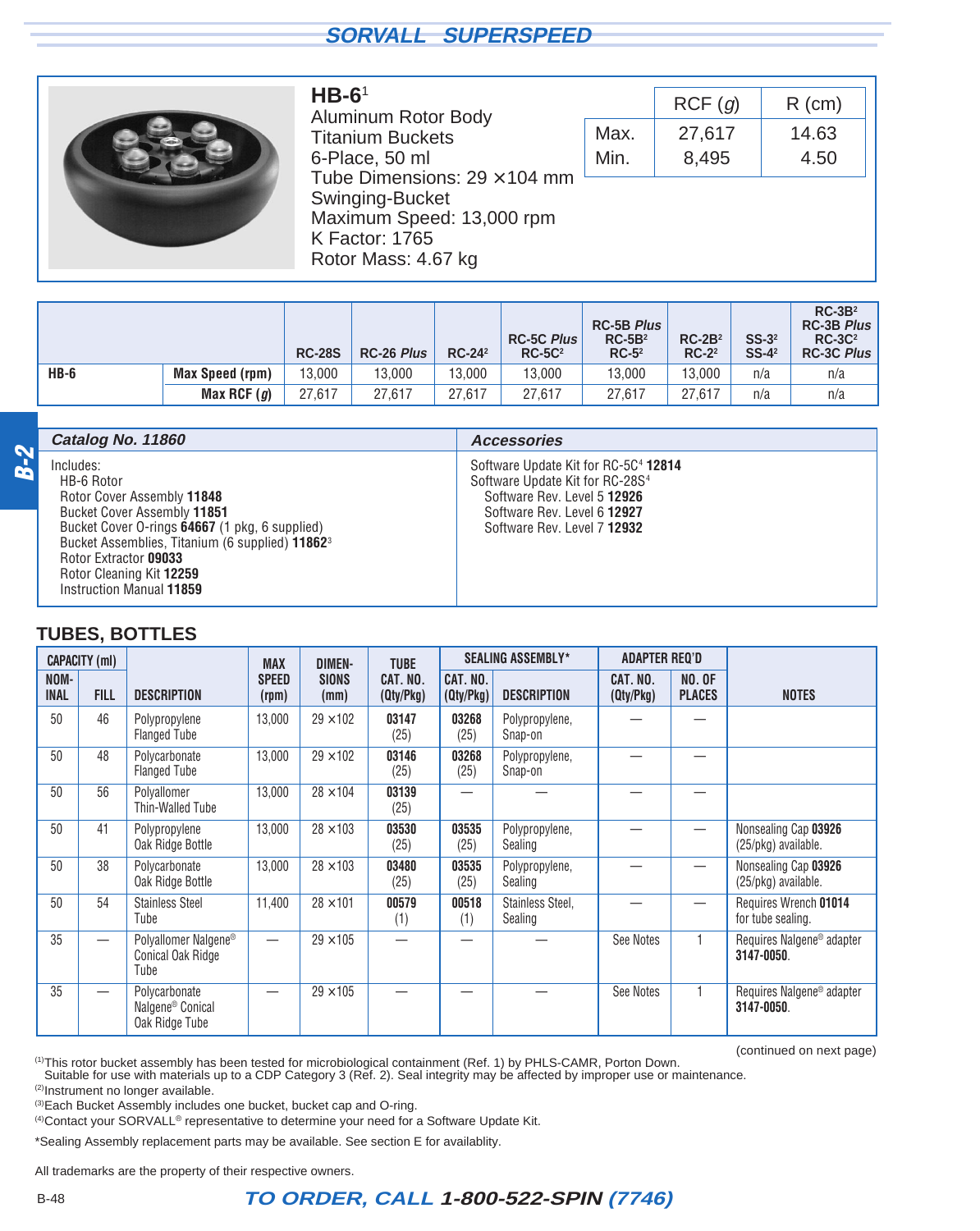|                     | <b>CAPACITY (ml)</b>             |                                                   | <b>MAX</b>                       | <b>DIMEN-</b>        | <b>TUBE</b>           |                          | <b>SEALING ASSEMBLY*</b>  | ADAPTER REQ'D         |                                |                                             |            |
|---------------------|----------------------------------|---------------------------------------------------|----------------------------------|----------------------|-----------------------|--------------------------|---------------------------|-----------------------|--------------------------------|---------------------------------------------|------------|
| NOM-<br><b>INAL</b> | <b>FILL</b>                      | <b>DESCRIPTION</b>                                | <b>SPEED</b><br>(rpm)            | <b>SIONS</b><br>(mm) | CAT. NO.<br>(Qty/Pkg) | CAT. NO.<br>(Qty/Pkg)    | <b>DESCRIPTION</b>        | CAT. NO.<br>(Qty/Pkg) | <b>NO. OF</b><br><b>PLACES</b> | <b>NOTES</b>                                |            |
| 30                  | 32                               | Corex <sup>®</sup> Tube                           | 10,000                           | $24 \times 105$      | 03163<br>(10)         |                          |                           | 00368<br>(1)          | $\mathbf{1}$                   |                                             |            |
| 16                  | 16                               | Polypropylene<br><b>Flanged Tube</b>              | 13,000                           | $18 \times 100$      | 03244<br>(50)         | 03299<br>(50)            | Polypropylene,<br>Snap-on | 00382<br>(1)          | $\mathbf{1}$                   |                                             |            |
| 16                  | 17                               | Polycarbonate<br><b>Flanged Tube</b>              | 13,000                           | $18 \times 100$      | 03243<br>(50)         | 03269<br>(50)            | Polypropylene,<br>Snap-on | 00382<br>(1)          | $\mathbf{1}$                   |                                             |            |
| 15                  | 17                               | Corex <sup>®</sup> Tube                           | 10,000                           | $18 \times 102$      | 03286<br>(25)         | $\overline{\phantom{0}}$ |                           | 00363<br>(1)          | $\mathbf{1}$                   |                                             |            |
| 12                  | 14                               | Pyrex <sup>®</sup> Tube                           | 5,000                            | $18 \times 102$      | 03109<br>(50)         | $\qquad \qquad -$        |                           | 00363<br>(1)          | $\mathbf{1}$                   |                                             |            |
| 12                  | 12                               | Polypropylene<br>Flanged Tube                     | 13,000                           | $16 \times 100$      | 03116<br>(50)         | 03266<br>(50)            | Polypropylene,<br>Snap-on | 00402<br>(1)          | $\mathbf{1}$                   |                                             |            |
| 12                  | 12                               | Polycarbonate<br>Flanged Tube                     | 13,000                           | $16 \times 100$      | 03115<br>(50)         | 03266<br>(50)            | Polypropylene,<br>Snap-on | 00402<br>(1)          | $\mathbf{1}$                   |                                             |            |
| 10                  |                                  | Pyrex <sup>®</sup> Graduated<br>Tube, Conical     | $\overline{\phantom{0}}$         | $18 \times 100$      |                       | $\overline{\phantom{0}}$ |                           | 00367<br>(1)          | $\mathbf{1}$                   |                                             | <b>B-2</b> |
| 10                  | 9.1                              | Polypropylene<br>Oak Ridge Bottle                 | 13,000                           | $16 \times 83$       | 03929<br>(50)         | 03279<br>(25)            | Polypropylene,<br>Sealing | 00425<br>(1)          | $\mathbf{1}$                   | Nonsealing Cap 03924<br>(25/pkg) available. |            |
| 10                  | 9.7                              | Polycarbonate<br>Oak Ridge Bottle                 | 13,000                           | $16 \times 83$       | 03020<br>(25)         | 03279<br>(25)            | Polypropylene,<br>Sealing | 00425<br>(1)          | $\mathbf{1}$                   | Nonsealing Cap 03924<br>(25/pkg) available. |            |
| 10                  | 11                               | Polyallomer<br>Thin-Walled<br><b>Flanged Tube</b> | 13,000                           | $13 \times 100$      | 03124<br>(50)         | $\overline{\phantom{0}}$ |                           | 00473<br>(1)          | $\mathbf{1}$                   |                                             |            |
| 10                  |                                  | Pyrex <sup>®</sup> Tube                           |                                  | $13 \times 100$      |                       |                          |                           | 00366<br>(1)          | $\mathbf{1}$                   |                                             |            |
| $\overline{7}$      | $\overline{7}$                   | Polycarbonate<br>Flanged Tube                     | 13,000                           | $13 \times 100$      | 03120<br>(50)         | 03265<br>(50)            | Polypropylene,<br>Snap-on | 00473<br>(1)          | $\mathbf{1}$                   |                                             |            |
| $\overline{7}$      | $\overline{7}$                   | Polypropylene<br>Flanged Tube                     | 13,000                           | $13 \times 100$      | 03121<br>(50)         | 03265<br>(50)            | Polypropylene,<br>Snap-on | 00473<br>(1)          | $\mathbf{1}$                   |                                             |            |
| $\overline{4}$      | $\overline{4}$                   | Polypropylene<br>Flanged Tube                     | 13,000                           | $11 \times 75$       | 03105<br>(50)         | 03264<br>(50)            | Polypropylene,<br>Snap-on | 00381<br>(1)          | $\overline{2}$                 |                                             |            |
| 4                   | 4                                | Polycarbonate<br><b>Flanged Tube</b>              | 13,000                           | $11 \times 75$       | 03104<br>(50)         | 03264<br>(50)            | Polypropylene,<br>Snap-on | 00381<br>(1)          | $\overline{2}$                 |                                             |            |
| 3                   | 3                                | Pyrex <sup>®</sup> Tube                           | 5,000                            | $10 \times 75$       | 03100<br>(50)         | $\overline{\phantom{0}}$ |                           | 00364<br>(1)          | $\overline{2}$                 |                                             |            |
| $\overline{2}$      | $\overline{2}$                   | <b>Cellulose Acetate</b><br><b>Butyrate Tube</b>  | 13,000                           | $7 \times 75$        | 03235<br>(50)         |                          |                           | 00410<br>(1)          | $\overline{4}$                 |                                             |            |
| 1.5                 | $\overbrace{\phantom{12322111}}$ | Microtube                                         | $\overbrace{\phantom{12322111}}$ |                      |                       |                          |                           | 00381<br>(1)          | $\overline{2}$                 |                                             |            |
| $\mathbf{1}$        | $\mathbf{1}$                     | <b>Cellulose Acetate</b><br><b>Butyrate Tube</b>  | 13,000                           | $7 \times 50$        | 03103<br>(50)         |                          |                           | 00408<br>(1)          | 4                              |                                             |            |

#### **TUBES, BOTTLES FOR HB-6** (continued)

\*Sealing Assembly replacement parts may be available. See section E for availablity.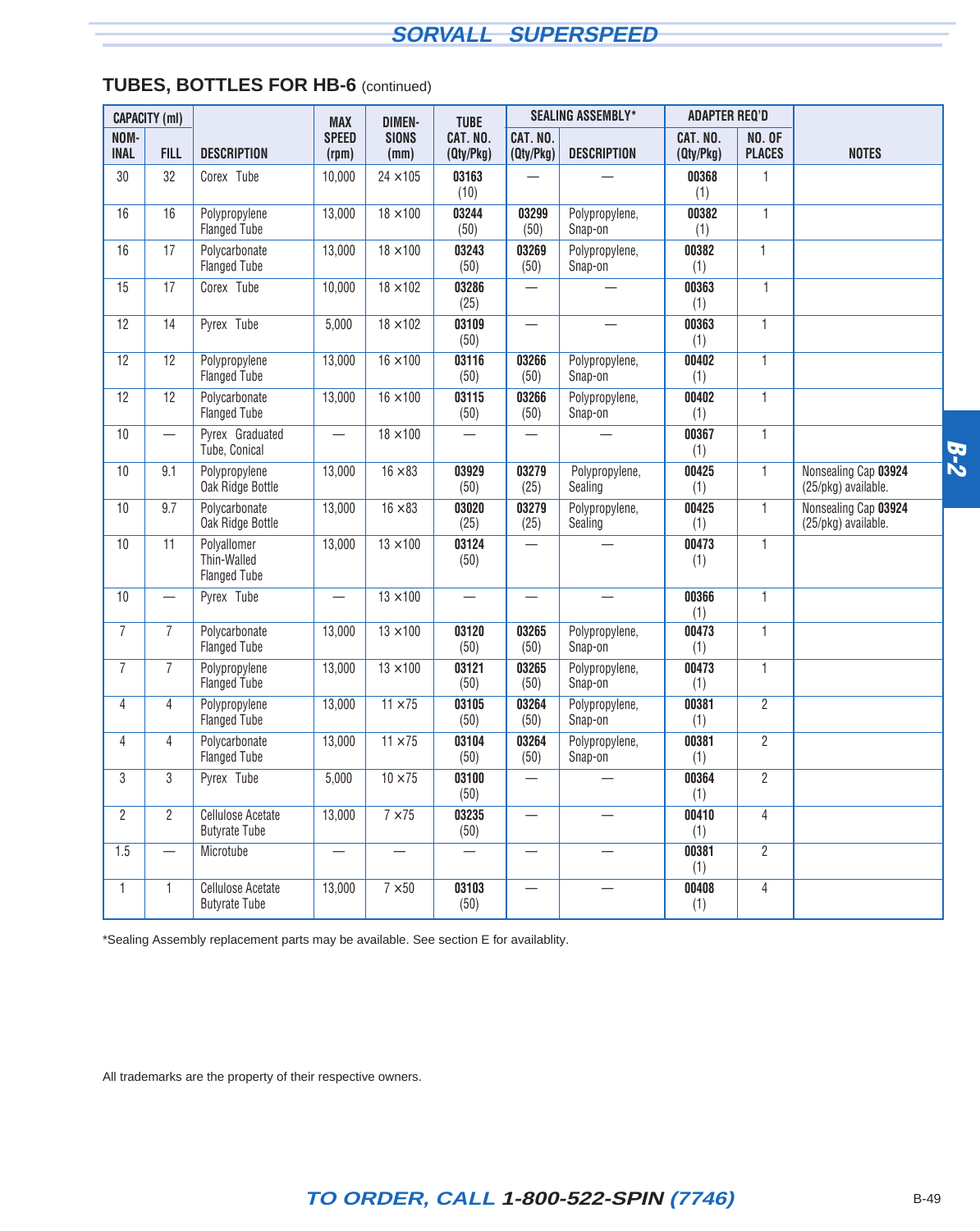<span id="page-31-0"></span>

**HB-4**<sup>1</sup> Aluminum Rotor Body Titanium Buckets 4-Place, 50 ml Tube Dimensions:  $29 \times 104$  mm Swinging-Bucket Maximum Speed: 13,000 rpm K Factor: 1667

|      | RCF(q) | $R$ (cm) |
|------|--------|----------|
| Max. | 27,712 | 14.68    |
| Min. | 9.099  | 4.82     |

|        |                        | <b>RC-28S</b> | <b>RC-26 Plus</b> | $RC-242$ | <b>RC-5C Plus</b><br>$RC-5C2$ | <b>RC-5B Plus</b><br>$RC-5B2$<br>$RC-52$ | $RC-2B2$<br>$RC-22$ | $SS-32$<br>$SS-4^2$ | $RC-3B2$<br><b>RC-3B Plus</b><br>$RC-3C2$<br><b>RC-3C Plus</b> |
|--------|------------------------|---------------|-------------------|----------|-------------------------------|------------------------------------------|---------------------|---------------------|----------------------------------------------------------------|
| $HB-4$ | <b>Max Speed (rpm)</b> | 13,000        | 13.000            | 13.000   | 13,000                        | 13,000                                   | 13.000              | 9.000               | 6.000                                                          |
|        | Max RCF $(g)$          | 27.712        | 27.712            | 27.712   | 27.712                        | 27.712                                   | 27.712              | 13.282              | 5.903                                                          |

#### **Accessories**



O-ring **60810** Rotor Extractor **09033** Rotor Cleaning Kit **12259** Instruction Manual **09041**

#### **TUBES, BOTTLES**

|                     | <b>CAPACITY (ml)</b>     |                                                                 | <b>MAX</b>            | <b>DIMEN-</b>        | <b>TUBE</b>           |                       | <b>SEALING ASSEMBLY*</b>    | <b>ADAPTER REQ'D</b>  |                                |                                                     |
|---------------------|--------------------------|-----------------------------------------------------------------|-----------------------|----------------------|-----------------------|-----------------------|-----------------------------|-----------------------|--------------------------------|-----------------------------------------------------|
| NOM-<br><b>INAL</b> | <b>FILL</b>              | <b>DESCRIPTION</b>                                              | <b>SPEED</b><br>(rpm) | <b>SIONS</b><br>(mm) | CAT. NO.<br>(Qty/Pkg) | CAT. NO.<br>(Qty/Pkg) | <b>DESCRIPTION</b>          | CAT. NO.<br>(Qty/Pkg) | <b>NO. OF</b><br><b>PLACES</b> | <b>NOTES</b>                                        |
| 50                  | 46                       | Polypropylene<br><b>Flanged Tube</b>                            | 13,000                | $29 \times 102$      | 03147<br>(25)         | 03268<br>(25)         | Polypropylene,<br>Snap-on   |                       |                                |                                                     |
| 50                  | 48                       | Polycarbonate<br><b>Flanged Tube</b>                            | 13,000                | $29 \times 102$      | 03146<br>(25)         | 03268<br>(25)         | Polypropylene,<br>Snap-on   |                       |                                |                                                     |
| 50                  | 56                       | Polyallomer<br>Thin-Walled Tube                                 | 13,000                | $28 \times 104$      | 03139<br>(25)         |                       |                             | —                     |                                |                                                     |
| 50                  | 41                       | Polypropylene<br>Oak Ridge Bottle                               | 13,000                | $28 \times 103$      | 03530<br>(25)         | 03535<br>(25)         | Polypropylene,<br>Sealing   |                       |                                |                                                     |
| 50                  | 38                       | Polycarbonate<br>Oak Ridge Bottle                               | 13,000                | $28 \times 103$      | 03480<br>(25)         | 03535<br>(25)         | Polypropylene,<br>Sealing   |                       |                                | Nonsealing Cap 03926<br>(25/pkg) available.         |
| 50                  | 54                       | <b>Stainless Steel</b><br>Tube                                  | 11,400                | $28 \times 101$      | 00579<br>(1)          | 00518<br>(1)          | Stainless Steel,<br>Sealing |                       |                                | Requires Wrench 01014<br>for tube sealing.          |
| 35                  | $\overline{\phantom{0}}$ | Polyallomer Nalgene®<br><b>Conical Oak Ridge</b><br>Tube        |                       | $29 \times 105$      |                       |                       |                             | See Notes             |                                | Requires Nalgene <sup>®</sup> adapter<br>3147-0050. |
| 35                  |                          | Polycarbonate<br>Nalgene <sup>®</sup> Conical<br>Oak Ridge Tube |                       | $29 \times 105$      |                       |                       |                             | See Notes             |                                | Requires Nalgene <sup>®</sup> adapter<br>3147-0050. |
| 30                  | 32                       | Corex <sup>®</sup> Tube                                         | 10,000                | $24 \times 105$      | 03163<br>(10)         | —                     |                             | 00368<br>(1)          |                                |                                                     |
| 16                  | 16                       | Polypropylene<br><b>Flanged Tube</b>                            | 13,000                | $18 \times 100$      | 03244<br>(50)         | 03299<br>(50)         | Polypropylene,<br>Snap-on   | 00382<br>(1)          |                                |                                                     |

(1) (continued on next page) Rotor no longer available. Tubes, bottles and adapters still available.

(2)Instrument no longer available.

\*Sealing Assembly replacement parts may be available. See section E for availablity.

All trademarks are the property of their respective owners.

## B-50 **TO ORDER, CALL 1-800-522-SPIN (7746)**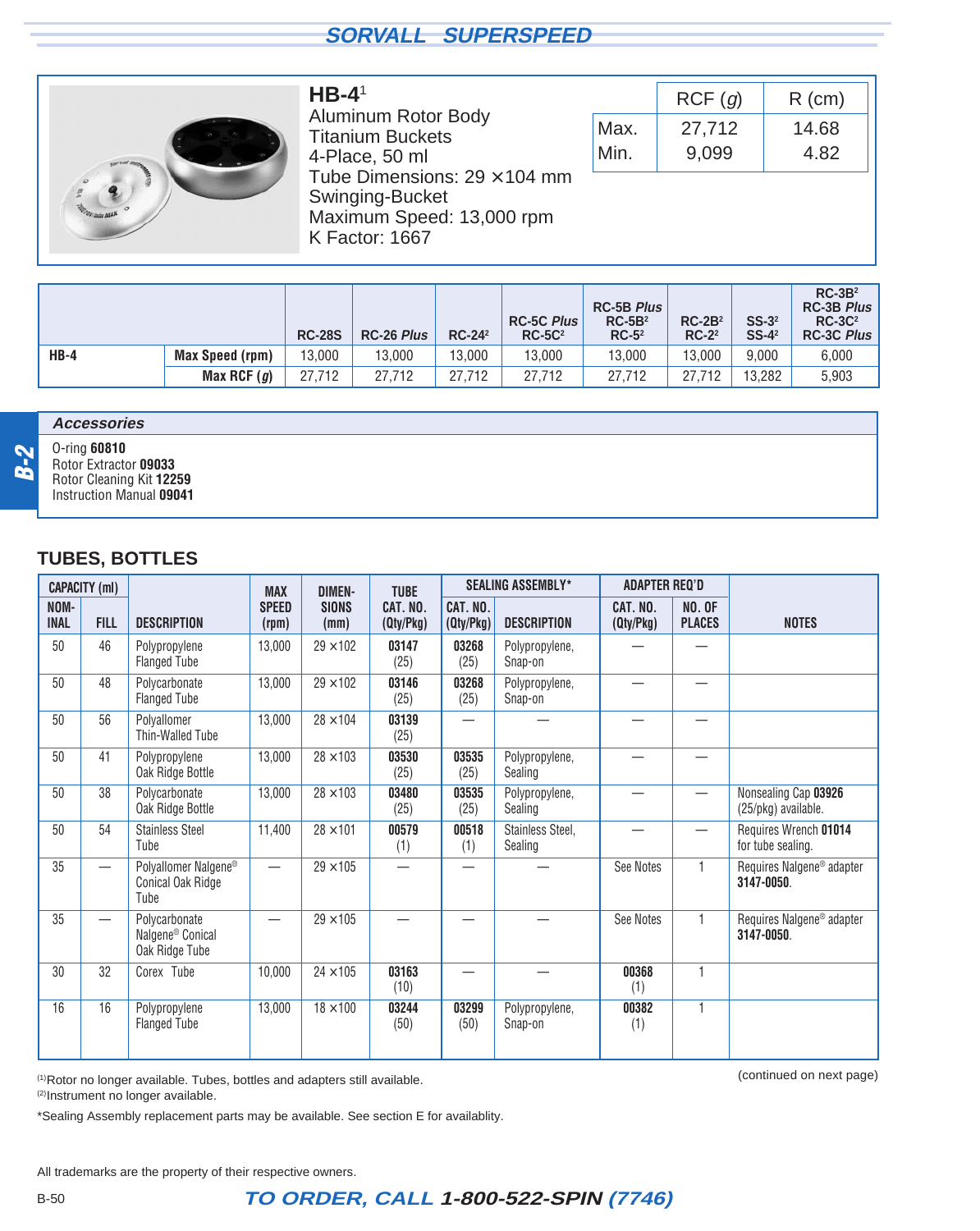|                     | <b>CAPACITY (ml)</b> |                                                   | <b>MAX</b>               | <b>DIMEN-</b>            | <b>TUBE</b>           |                          | <b>SEALING ASSEMBLY*</b>  | <b>ADAPTER REQ'D</b>  |                                |                                             |       |
|---------------------|----------------------|---------------------------------------------------|--------------------------|--------------------------|-----------------------|--------------------------|---------------------------|-----------------------|--------------------------------|---------------------------------------------|-------|
| NOM-<br><b>INAL</b> | <b>FILL</b>          | <b>DESCRIPTION</b>                                | <b>SPEED</b><br>(rpm)    | <b>SIONS</b><br>(mm)     | CAT. NO.<br>(Qty/Pkg) | CAT. NO.<br>(Qty/Pkg)    | <b>DESCRIPTION</b>        | CAT. NO.<br>(Qty/Pkg) | <b>NO. OF</b><br><b>PLACES</b> | <b>NOTES</b>                                |       |
| 16                  | 17                   | Polycarbonate<br><b>Flanged Tube</b>              | 13,000                   | $18 \times 100$          | 03243<br>(50)         | 03269<br>(50)            | Polypropylene,<br>Snap-on | 00382<br>(1)          | $\mathbf{1}$                   |                                             |       |
| 15                  | 17                   | Corex <sup>®</sup> Tube                           | 10,000                   | $18 \times 102$          | 03286<br>(25)         |                          |                           | 00363<br>(1)          | $\mathbf{1}$                   |                                             |       |
| 12                  | 14                   | Pyrex <sup>®</sup> Tube                           | 5,000                    | $18 \times 102$          | 03109<br>(50)         | $\overline{\phantom{0}}$ | $\overline{\phantom{0}}$  | 00363<br>(1)          | $\mathbf{1}$                   |                                             |       |
| 12                  | 12                   | Polypropylene<br><b>Flanged Tube</b>              | 13,000                   | $16 \times 100$          | 03116<br>(50)         | 03266<br>(50)            | Polypropylene,<br>Snap-on | 00402<br>(1)          | $\mathbf{1}$                   |                                             |       |
| 12                  | 12                   | Polycarbonate<br><b>Flanged Tube</b>              | 13,000                   | $16 \times 100$          | 03115<br>(50)         | 03266<br>(50)            | Polypropylene,<br>Snap-on | 00402<br>(1)          | $\overline{1}$                 |                                             |       |
| 10                  | $\qquad \qquad -$    | Pyrex <sup>®</sup> Graduated<br>Tube, Conical     |                          | $18 \times 100$          | $\qquad \qquad -$     |                          |                           | 00367<br>(1)          | $\mathbf{1}$                   |                                             |       |
| 10                  | 9.1                  | Polypropylene<br>Oak Ridge Bottle                 | 13,000                   | $16 \times 83$           | 03929<br>(50)         | 03279<br>(25)            | Polypropylene,<br>Sealing | 00425<br>(1)          | $\mathbf{1}$                   | Nonsealing Cap 03924<br>(25/pkg) available. |       |
| 10                  | 9.7                  | Polycarbonate<br>Oak Ridge Bottle                 | 13,000                   | $16 \times 83$           | 03020<br>(25)         | 03279<br>(25)            | Polypropylene,<br>Sealing | 00425<br>(1)          | $\mathbf{1}$                   | Nonsealing Cap 03924<br>(25/pkg) available. | $B-2$ |
| 10                  | 11                   | Polyallomer<br>Thin-Walled<br><b>Flanged Tube</b> | 13,000                   | $13 \times 100$          | 03124<br>(50)         | $\overline{\phantom{0}}$ |                           | 00473<br>(1)          | $\mathbf{1}$                   |                                             |       |
| 10                  |                      | Pyrex <sup>®</sup> Tube                           | $\overline{\phantom{0}}$ | $13 \times 100$          |                       |                          |                           | 00366<br>(1)          | $\mathbf{1}$                   |                                             |       |
| $\overline{7}$      | $\overline{7}$       | Polycarbonate<br><b>Flanged Tube</b>              | 13,000                   | $13 \times 100$          | 03120<br>(50)         | 03265<br>(50)            | Polypropylene,<br>Snap-on | 00473<br>(1)          | $\mathbf{1}$                   |                                             |       |
| $\overline{7}$      | $\overline{7}$       | Polypropylene<br><b>Flanged Tube</b>              | 13,000                   | $13 \times 100$          | 03121<br>(50)         | 03265<br>(50)            | Polypropylene,<br>Snap-on | 00473<br>(1)          | $\mathbf{1}$                   |                                             |       |
| $\overline{4}$      | 4                    | Polypropylene<br><b>Flanged Tube</b>              | 13,000                   | $11 \times 75$           | 03105<br>(50)         | 03264<br>(50)            | Polypropylene,<br>Snap-on | 00381<br>(1)          | $\overline{2}$                 |                                             |       |
| 4                   | 4                    | Polycarbonate<br><b>Flanged Tube</b>              | 13,000                   | $11 \times 75$           | 03104<br>(50)         | 03264<br>(50)            | Polypropylene,<br>Snap-on | 00381<br>(1)          | $\overline{2}$                 |                                             |       |
| 3                   | 3                    | Pyrex <sup>®</sup> Tube                           | 5,000                    | $10 \times 75$           | 03100<br>(50)         |                          |                           | 00364<br>(1)          | $\overline{2}$                 |                                             |       |
| $\overline{2}$      | $\overline{2}$       | <b>Cellulose Acetate</b><br><b>Butyrate Tube</b>  | 13,000                   | $7 \times 75$            | 03235<br>(50)         | $\qquad \qquad -$        | $\overline{\phantom{0}}$  | 00410<br>(1)          | $\overline{4}$                 |                                             |       |
| 1.5                 |                      | Microtube                                         | $\overline{\phantom{0}}$ |                          |                       | $\overline{\phantom{0}}$ |                           | 00381<br>(1)          | $\overline{2}$                 |                                             |       |
| $\mathbf{1}$        | $\mathbf{1}$         | <b>Cellulose Acetate</b><br><b>Butyrate Tube</b>  | 13,000                   | $\overline{7} \times 50$ | 03103<br>(50)         |                          |                           | 00408<br>(1)          | 4                              |                                             |       |

### **TUBES, BOTTLES FOR HB-4** (continued)

\*Sealing Assembly replacement parts may be available. See section E for availablity.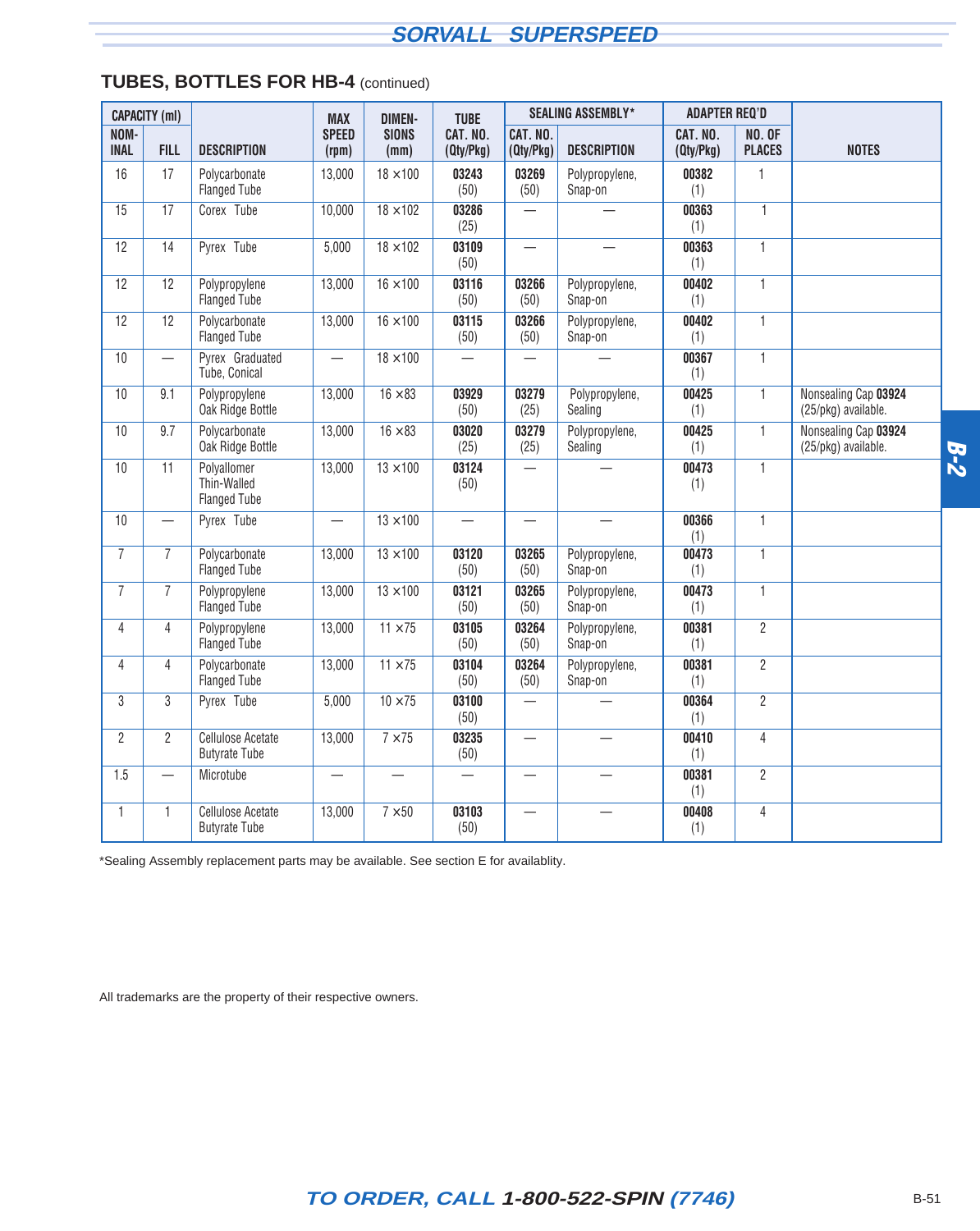<span id="page-33-0"></span>

Aluminum Rotor 4-Place, 250 ml Swinging-Bucket Maximum Speed: 7,500 rpm K Factor: 3912 Rotor Mass: 10.8 kg

**HS-4**

|      | RCF(q) | $R$ (cm) |
|------|--------|----------|
| Max. | 10,826 | 17.23    |
| Min. | 4,536  | 7.22     |

|        |                        | <b>RC-28S</b> | RC-26 Plus | $RC-24$ <sup>1</sup> | <b>RC-5C Plus</b><br>$RC-5C1$ | <b>RC-5B Plus</b><br>$RC-5B1$<br>$RC-5^1$ | $RC-2B1$<br>$RC-21$ | $SS-31$<br>$SS-41$ | $RC-3B1$<br><b>RC-3B Plus</b><br>$RC-3C1$<br><b>RC-3C Plus</b> |
|--------|------------------------|---------------|------------|----------------------|-------------------------------|-------------------------------------------|---------------------|--------------------|----------------------------------------------------------------|
| $HS-4$ | Max Speed (rpm)        | 7,000         | 7.500      | 7.500                | 7,000                         | 7.000                                     | 7.000               | n/a                | 6,000                                                          |
|        | (1pl) Max RCF $(g)$    | 9,430         | 10,826     | 10,826               | 9,430                         | 9.430                                     | 9,430               | n/a                | 6,929                                                          |
|        | $(4pl)$ Max RCF $(g)$  | 9.644         | 11.071     | 11.071               | 9.644                         | 9.644                                     | 9.644               | n/a                | 7,085                                                          |
|        | $(3pl)$ Max RCF $(g)$  | 9,343         | 10,725     | 10,725               | 9,343                         | 9.343                                     | 9,343               | n/a                | 6,864                                                          |
|        | $(24pl)$ Max RCF $(g)$ | 8,057         | 9,249      | 9,249                | 8,057                         | 8,057                                     | 8,057               | n/a                | 5,919                                                          |

**B-2**

| Catalog No. 38018                                                                                                                      | <b>Notes</b>                                                                        |
|----------------------------------------------------------------------------------------------------------------------------------------|-------------------------------------------------------------------------------------|
| Includes:<br>HS-4 Rotor<br>Rotor Cover Assembly 38011<br>Rotor Extractor 01047<br>Rotor Cleaning Kit 12259<br>Instruction Manual 38028 | Buckets and carriers for rotor must be ordered separately.<br>See following tables. |

#### **250 ml Bucket**

Catalog No. **00479** (4/pkg) 1-Place Aluminum Bucket for 3 ml to 250 ml Tubes ( $62 \times 100$  mm)



#### **TUBES, BOTTLES**

|                     | <b>CAPACITY (ml)</b> |                                        | <b>MAX</b>            | <b>DIMEN-</b>        | <b>TUBE</b>           |                       | <b>SEALING ASSEMBLY*</b>         | <b>ADAPTER REQ'D</b>  |                                |                                      |
|---------------------|----------------------|----------------------------------------|-----------------------|----------------------|-----------------------|-----------------------|----------------------------------|-----------------------|--------------------------------|--------------------------------------|
| NOM-<br><b>INAL</b> | <b>FILL</b>          | <b>DESCRIPTION</b>                     | <b>SPEED</b><br>(rpm) | <b>SIONS</b><br>(mm) | CAT. NO.<br>(Qty/Pkg) | CAT. NO.<br>(Qty/Pkg) | <b>DESCRIPTION</b>               | CAT. NO.<br>(Qty/Pkg) | <b>NO. OF</b><br><b>PLACES</b> | <b>NOTES</b>                         |
| 250                 | 200                  | Polyallomer<br>Oak Ridge Bottle        | 7,500                 | $60 \times 120$      | 54477<br>(6)          | 54421<br>(1)          | Delrin <sup>®</sup><br>Screw Cap |                       |                                |                                      |
| 250                 | 250                  | Polypropylene<br>Oak Ridge Bottle      | 7,500                 | $61 \times 124$      | 03937<br>(12)         | 03278<br>(12)         | Polypropylene<br>Sealing         |                       |                                | Nonsealing Cap 03927<br>$(12$ /pkg). |
| 250                 | 250                  | Polycarbonate<br>Oak Ridge Bottle      | 7,500                 | $61 \times 124$      | 03939<br>(12)         | 03278<br>(12)         | Polypropylene<br>Sealing         |                       |                                | Nonsealing Cap 03927<br>$(12$ /pkg). |
| 125                 | 150                  | Corex®                                 | 5,000                 | $53 \times 118$      | 03231<br>(1)          | Included<br>w/Bottle  | Polypropylene,<br>Nonsealing     | 00372<br>(1)          |                                |                                      |
| 30                  | 32                   | Corex <sup>®</sup> Tube                | 7,500                 | $24 \times 105$      | 03163<br>(10)         |                       |                                  | 00449<br>(1)          | 3                              |                                      |
| 15                  |                      | <b>Tissue Culture</b><br>Tube, Conical | –                     | $17 \times 120$      |                       |                       |                                  | 00456<br>(1)          | 5                              |                                      |
| 14                  | 16                   | Pyrex <sup>®</sup> Tube                | 5,000                 | $18 \times 120$      | 03111<br>(50)         |                       |                                  | 00456<br>(1)          | 5                              |                                      |

(continued on next page) (1)Instrument no longer available.

\*Sealing Assembly replacement parts may be available. See section E for availablity.

All trademarks are the property of their respective owners.

## B-52 **TO ORDER, CALL 1-800-522-SPIN (7746)**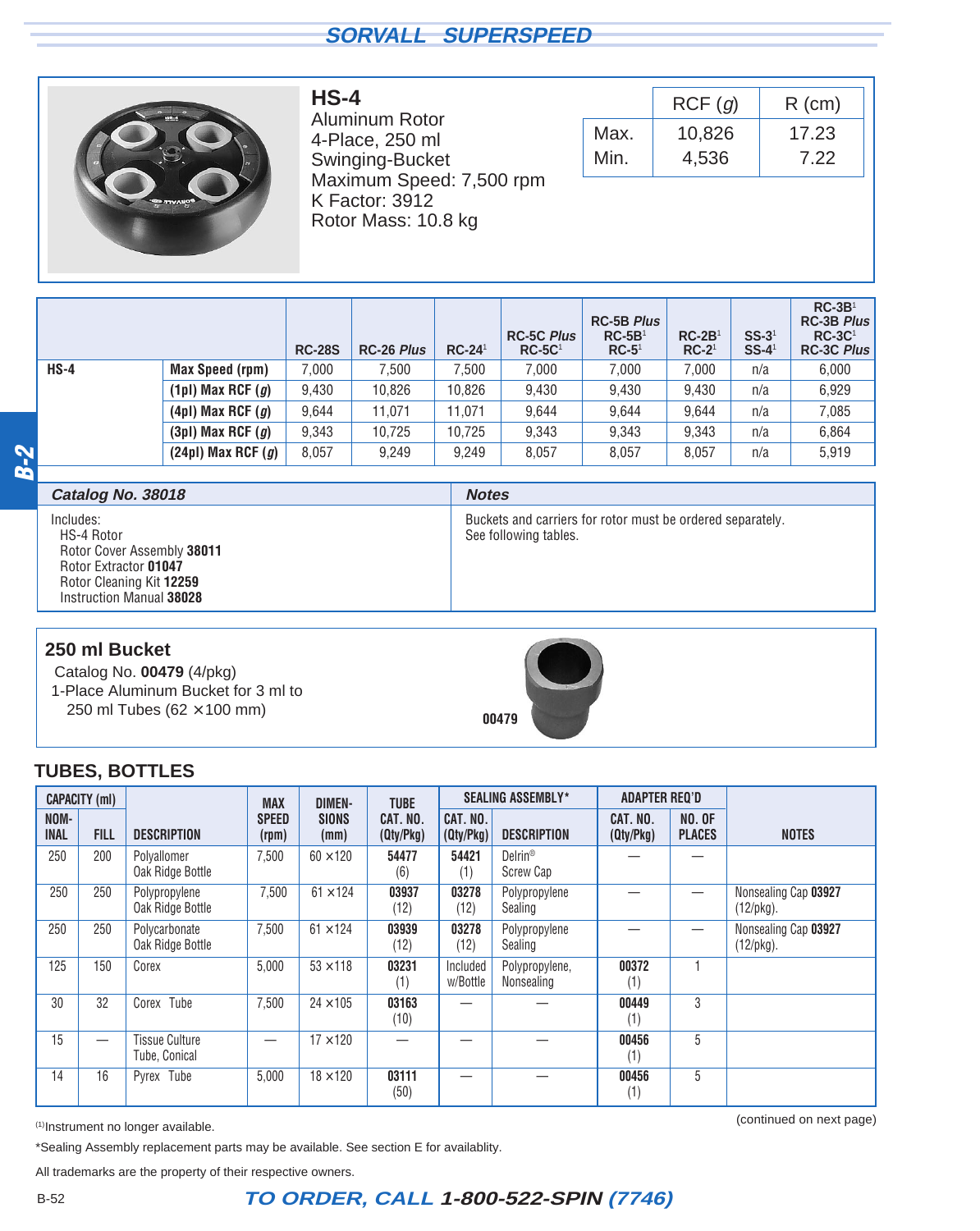|                     | <b>CAPACITY (ml)</b>     |                                      | <b>MAX</b>               | <b>DIMEN-</b>        | <b>TUBE</b>           |                       | <b>SEALING ASSEMBLY*</b>  | <b>ADAPTER REQ'D</b>  |                                |                                                    |            |
|---------------------|--------------------------|--------------------------------------|--------------------------|----------------------|-----------------------|-----------------------|---------------------------|-----------------------|--------------------------------|----------------------------------------------------|------------|
| NOM-<br><b>INAL</b> | <b>FILL</b>              | <b>DESCRIPTION</b>                   | <b>SPEED</b><br>(rpm)    | <b>SIONS</b><br>(mm) | CAT. NO.<br>(Qty/Pkg) | CAT. NO.<br>(Qty/Pkg) | <b>DESCRIPTION</b>        | CAT. NO.<br>(Qty/Pkg) | <b>NO. OF</b><br><b>PLACES</b> | <b>NOTES</b>                                       |            |
| 12                  | 12                       | Polypropylene<br><b>Flanged Tube</b> | 7,500                    | $16 \times 100$      | 03116<br>(50)         | 03266<br>(50)         | Polypropylene,<br>Snap-on | 00389<br>(1)          | 7                              |                                                    |            |
| 12                  | 12                       | Polycarbonate<br><b>Flanged Tube</b> | 7,500                    | $16 \times 100$      | 03115<br>(50)         | 03266<br>(50)         | Polypropylene,<br>Snap-on | 00389<br>(1)          | $\overline{7}$                 |                                                    |            |
| 10                  | $\overline{\phantom{0}}$ | Pyrex <sup>®</sup> Tube              | $\overline{\phantom{0}}$ | $13 \times 100$      |                       |                       |                           | 00388<br>(1)          | 12                             |                                                    |            |
| 5                   | 6                        | Pyrex <sup>®</sup> Tube              | 5,000                    | $12 \times 75$       | 03102<br>(50)         |                       |                           | 00388<br>(1)          | 12                             |                                                    |            |
| 5                   |                          | <b>Standard Glass</b><br>Tube        | 5,000                    | $12 \times 75$       |                       |                       |                           | 00388<br>(1)          | 12                             |                                                    |            |
| 4                   | 4                        | Polypropylene<br><b>Flanged Tube</b> | 7,500                    | $11 \times 75$       | 03105<br>(50)         | 03264<br>(50)         | Polypropylene,<br>Snap-on | 00388<br>(1)          | 12                             |                                                    |            |
| 4                   | 4                        | Polycarbonate<br><b>Flanged Tube</b> | 7,500                    | $11 \times 75$       | 03104<br>(50)         | 03264<br>(50)         | Polypropylene,<br>Snap-on | 00388<br>(1)          | 12                             |                                                    |            |
| 4                   |                          | <b>Standard Glass</b><br>Tube        | 5,000                    | $10 \times 75$       |                       |                       |                           | 00388<br>(1)          | 12                             |                                                    |            |
| 3                   | 3                        | Pyrex <sup>®</sup> Tube              | 5,000                    | $10 \times 75$       | 03100<br>(50)         |                       |                           | 00370(1)<br>00456(1)  | 5                              | Adapters 00370 and 00456<br>must be used together. | <b>B-2</b> |

#### **TUBES, BOTTLES FOR HS-4** (continued)

#### **3-Place Carrier**

Catalog No. **00481** (1/pkg) Culture Tubes



**00481**

#### **TUBES**

|                     | <b>CAPACITY (ml)</b>            |                                                                 | <b>MAX</b>            | <b>DIMEN-</b>        | <b>TUBE</b>           |                       | <b>SEALING ASSEMBLY*</b> | <b>ADAPTER REQ'D</b>  |                                |              |
|---------------------|---------------------------------|-----------------------------------------------------------------|-----------------------|----------------------|-----------------------|-----------------------|--------------------------|-----------------------|--------------------------------|--------------|
| NOM-<br><b>INAL</b> | <b>FILL</b>                     | <b>DESCRIPTION</b>                                              | <b>SPEED</b><br>(rpm) | <b>SIONS</b><br>(mm) | CAT. NO.<br>(Qty/Pkg) | CAT. NO.<br>(Qty/Pkg) | <b>DESCRIPTION</b>       | CAT. NO.<br>(Qty/Pkg) | <b>NO. OF</b><br><b>PLACES</b> | <b>NOTES</b> |
| 50                  |                                 | <b>Tissue Culture</b><br>Tube, Conical                          |                       | $30 \times 115$      |                       |                       |                          |                       |                                |              |
| 35                  | $\overbrace{\phantom{1232211}}$ | Polyallomer Nalgene <sup>®</sup><br>Conical Oak Ridge<br>Tube   |                       | $29 \times 105$      |                       |                       |                          |                       |                                |              |
| 35                  | $\overbrace{\phantom{1232211}}$ | Polycarbonate<br>Nalgene <sup>®</sup> Conical<br>Oak Ridge Tube |                       | $29 \times 105$      |                       |                       |                          |                       |                                |              |
| 15                  |                                 | <b>Tissue Culture</b><br>Tube, Conical                          |                       | $17 \times 120$      |                       |                       |                          | 11148<br>(1)          |                                |              |

\*Sealing Assembly replacement parts may be available. See section E for availablity.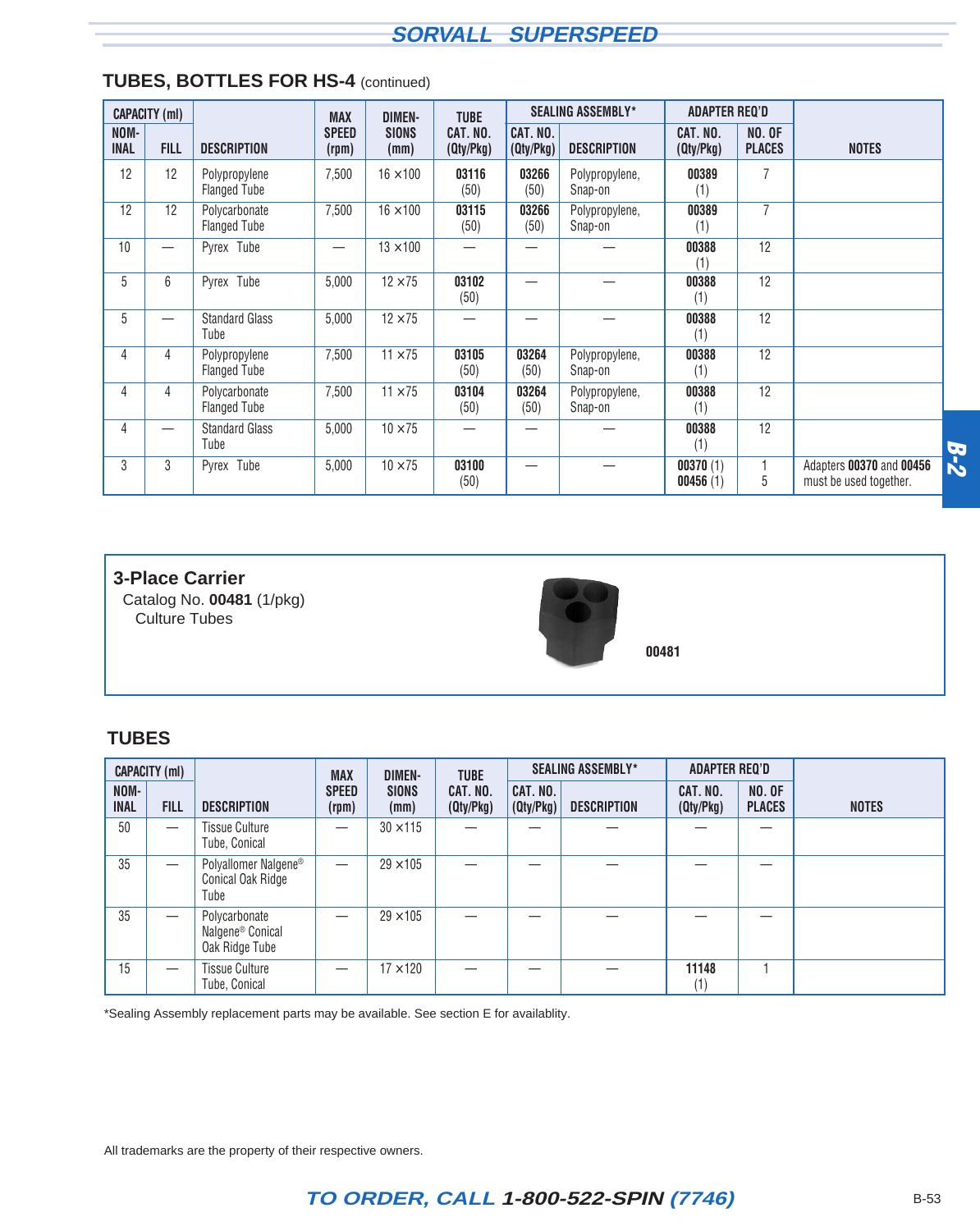## **TUBES, BOTTLES FOR HS-4 (continued)**

#### **4-Place Carrier**

Catalog No. **00480** (1/pkg) 4-Place Aluminum Carrier for 50 ml Tubes



#### **TUBES, BOTTLES**

|            |                     | <b>CAPACITY (ml)</b>              |                                                                 | <b>MAX</b>               | <b>DIMEN-</b>        | <b>TUBE</b>           |                                   | <b>SEALING ASSEMBLY*</b>          | <b>ADAPTER REQ'D</b>     |                                   |                                                     |
|------------|---------------------|-----------------------------------|-----------------------------------------------------------------|--------------------------|----------------------|-----------------------|-----------------------------------|-----------------------------------|--------------------------|-----------------------------------|-----------------------------------------------------|
|            | NOM-<br><b>INAL</b> | <b>FILL</b>                       | <b>DESCRIPTION</b>                                              | <b>SPEED</b><br>(rpm)    | <b>SIONS</b><br>(mm) | CAT. NO.<br>(Qty/Pkg) | CAT. NO.<br>(Qty/Pkg)             | <b>DESCRIPTION</b>                | CAT. NO.<br>(Qty/Pkg)    | <b>NO. OF</b><br><b>PLACES</b>    | <b>NOTES</b>                                        |
|            | 50                  | 46                                | Polypropylene<br><b>Flanged Tube</b>                            | 7,500                    | $29 \times 102$      | 03147<br>(25)         | 03268<br>(25)                     | Polypropylene,<br>Snap-on         |                          |                                   |                                                     |
|            | 50                  | 48                                | Polycarbonate<br><b>Flanged Tube</b>                            | 7,500                    | $29 \times 102$      | 03146<br>(25)         | 03268<br>(25)                     | Polypropylene,<br>Snap-on         | $\overline{\phantom{0}}$ | —                                 |                                                     |
| <b>B-2</b> | 50                  | 56                                | Polyallomer<br>Thin-Walled Tube                                 | 7,500                    | $28 \times 104$      | 03139<br>(25)         | $\overline{\phantom{0}}$          |                                   |                          | $\overbrace{\phantom{123221111}}$ |                                                     |
|            | 50                  | 41                                | Polypropylene<br>Oak Ridge Bottle                               | 7,500                    | $28 \times 103$      | 03530<br>(25)         | 03535<br>(25)                     | Polypropylene,<br>Sealing         |                          |                                   | Nonsealing Cap 03926<br>(25/pkg) available.         |
|            | 50                  | 38                                | Polycarbonate<br>Oak Ridge Bottle                               | 7,500                    | $28 \times 103$      | 03480<br>(25)         | 03535<br>(25)                     | Polypropylene,<br>Sealing         |                          | $\overline{\phantom{0}}$          | Nonsealing Cap 03926<br>(25/pkg) available.         |
|            | 50                  | 50                                | <b>Stainless Steel</b><br><b>Flanged Tube</b>                   | 7,500                    | $28 \times 101$      | 00517<br>(1)          | 00518<br>(1)                      | Stainless Steel<br>Sealing        |                          | $\qquad \qquad -$                 | Requires Wrench 01014<br>for tube sealing.          |
|            | 50                  | 50                                | <b>Stainless Steel</b><br>Tube                                  | 7,500                    | $28 \times 101$      | 00579<br>(1)          | 00518<br>(1)                      | <b>Stainless Steel</b><br>Sealing |                          | $\qquad \qquad -$                 | Requires Wrench 01014<br>for tube sealing.          |
|            | 35                  | $\overbrace{\phantom{123221111}}$ | Polyallomer Nalgene®<br>Conical Oak Ridge<br>Tube               | $\overline{\phantom{0}}$ | $29 \times 105$      |                       |                                   |                                   | See Notes                | $\mathbf{1}$                      | Requires Nalgene <sup>®</sup> adapter<br>3147-0050. |
|            | $\overline{35}$     |                                   | Polycarbonate<br>Nalgene <sup>®</sup> Conical<br>Oak Ridge Tube | $\overline{\phantom{0}}$ | $29 \times 105$      |                       |                                   |                                   | See Notes                | 1                                 | Requires Nalgene <sup>®</sup> adapter<br>3147-0050. |
|            | 30                  | 28                                | Polycarbonate<br>Oak Ridge Bottle                               | 7,500                    | $25 \times 94$       | 03719<br>(25)         | 03276<br>(25)                     | Polypropylene,<br>Sealing         | 00419<br>(1)             | $\mathbf{1}$                      | Nonsealing Cap 03925<br>(25/pkg) available.         |
|            | 30                  | 28                                | Polypropylene<br>Oak Ridge Bottle                               | 7,500                    | $25 \times 94$       | 03718<br>(25)         | 03276<br>(25)                     | Polypropylene,<br>Sealing         | 00419<br>(1)             | $\mathbf{1}$                      | Nonsealing Cap 03925<br>(25/pkg) available.         |
|            | 30                  | 32                                | Corex <sup>®</sup> Tube                                         | 7,500                    | $24 \times 105$      | 03163<br>(10)         |                                   |                                   | 00368<br>(1)             | $\mathbf{1}$                      |                                                     |
|            | 16                  | 16                                | Polypropylene<br><b>Flanged Tube</b>                            | 7,500                    | $18 \times 100$      | 03244<br>(50)         | 03299<br>(50)                     | Polypropylene,<br>Snap-on         | 00382<br>(1)             | $\overline{1}$                    |                                                     |
|            | 16                  | 17                                | Polycarbonate<br><b>Flanged Tube</b>                            | 7,500                    | $18 \times 100$      | 03243<br>(50)         | 03269<br>(50)                     | Polypropylene,<br>Snap-on         | 00382<br>(1)             | $\mathbf{1}$                      |                                                     |
|            | $\overline{15}$     | 17                                | Corex <sup>®</sup> Tube                                         | 7,500                    | $18 \times 102$      | 03286<br>(25)         | $\overline{\phantom{0}}$          |                                   | 00363<br>(1)             | $\mathbf{1}$                      |                                                     |
|            | 15                  |                                   | <b>Tissue Culture</b><br>Tube, Conical                          | $\overline{\phantom{0}}$ | $17 \times 120$      |                       | $\overbrace{\phantom{123221111}}$ |                                   | 00363<br>(1)             | $\mathbf{1}$                      |                                                     |
|            | 12                  | 14                                | Pyrex <sup>®</sup> Tube                                         | 5,000                    | $18 \times 102$      | 03109<br>(50)         |                                   |                                   | 00363<br>(1)             | $\overline{1}$                    |                                                     |

(continued on next page) \*Sealing Assembly replacement parts may be available. See section E for availablity.

All trademarks are the property of their respective owners.

## B-54 **TO ORDER, CALL 1-800-522-SPIN (7746)**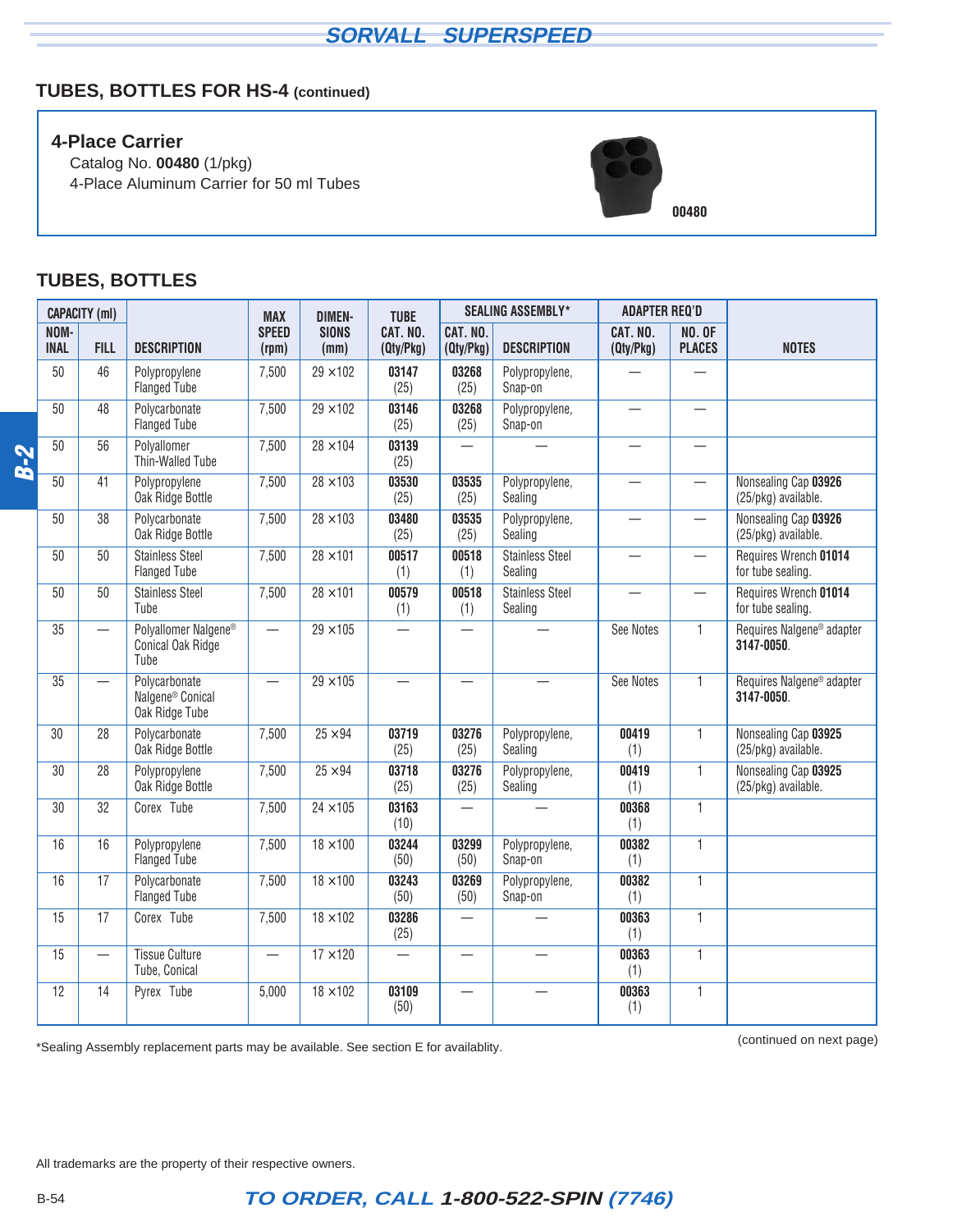|                     | <b>CAPACITY (ml)</b>     |                                                   | <b>MAX</b>                       | <b>DIMEN-</b>        | <b>TUBE</b>              |                          | <b>SEALING ASSEMBLY*</b>  | <b>ADAPTER REQ'D</b>  |                                |                                             |            |
|---------------------|--------------------------|---------------------------------------------------|----------------------------------|----------------------|--------------------------|--------------------------|---------------------------|-----------------------|--------------------------------|---------------------------------------------|------------|
| NOM-<br><b>INAL</b> | <b>FILL</b>              | <b>DESCRIPTION</b>                                | <b>SPEED</b><br>(rpm)            | <b>SIONS</b><br>(mm) | CAT. NO.<br>(Qty/Pkg)    | CAT. NO.<br>(Qty/Pkg)    | <b>DESCRIPTION</b>        | CAT. NO.<br>(Qty/Pkg) | <b>NO. OF</b><br><b>PLACES</b> | <b>NOTES</b>                                |            |
| 12                  | 12                       | Polypropylene<br><b>Flanged Tube</b>              | 7,500                            | $16 \times 100$      | 03116<br>(50)            | 03266<br>(50)            | Polypropylene,<br>Snap-on | 00402<br>(1)          | 1                              |                                             |            |
| 12                  | 12                       | Polycarbonate<br><b>Flanged Tube</b>              | 7,500                            | $16 \times 100$      | 03115<br>(50)            | 03266<br>(50)            | Polypropylene,<br>Snap-on | 00402<br>(1)          | $\mathbf{1}$                   |                                             |            |
| 10                  | $\overline{\phantom{0}}$ | Pyrex <sup>®</sup> Graduated<br>Tube, Conical     | $\overbrace{\phantom{12322111}}$ | $18 \times 100$      | $\overline{\phantom{0}}$ |                          |                           | 00367<br>(1)          | $\mathbf{1}$                   |                                             |            |
| 10                  | 9.1                      | Polypropylene<br>Oak Ridge Bottle                 | 7,500                            | $16 \times 83$       | 03929<br>(50)            | 03279<br>(25)            | Polypropylene,<br>Sealing | 00425<br>(1)          | $\mathbf{1}$                   | Nonsealing Cap 03924<br>(25/pkg) available. |            |
| 10                  | 9.7                      | Polycarbonate<br>Oak Ridge Bottle                 | 7,500                            | $16 \times 83$       | 03020<br>(25)            | 03279<br>(25)            | Polypropylene,<br>Sealing | 00425<br>(1)          | 1                              | Nonsealing Cap 03924<br>(25/pkg) available. |            |
| 10                  | 11                       | Polyallomer<br>Thin-Walled<br><b>Flanged Tube</b> | 7,500                            | $13 \times 100$      | 03124<br>(50)            |                          |                           | 00473<br>(1)          | $\mathbf{1}$                   |                                             |            |
| 10                  |                          | Pyrex <sup>®</sup> Tube                           | $\overline{\phantom{0}}$         | $13 \times 100$      |                          |                          |                           | 00363<br>(1)          | 1                              |                                             |            |
| $\overline{7}$      | $\overline{7}$           | Polycarbonate<br><b>Flanged Tube</b>              | 7,500                            | $13 \times 100$      | 03120<br>(50)            | 03265<br>(50)            | Polypropylene,<br>Snap-on | 00473<br>(1)          | $\mathbf{1}$                   |                                             | <b>B-2</b> |
| $\overline{7}$      | $\overline{7}$           | Polypropylene<br><b>Flanged Tube</b>              | 7,500                            | $13 \times 100$      | 03121<br>(50)            | 03265<br>(50)            | Polypropylene,<br>Snap-on | 00473<br>(1)          | $\mathbf{1}$                   |                                             |            |
| $\overline{4}$      | 4                        | Polypropylene<br><b>Flanged Tube</b>              | 7,500                            | $11 \times 75$       | 03105<br>(50)            | 03264<br>(50)            | Polypropylene,<br>Snap-on | 00381<br>(1)          | $\overline{2}$                 |                                             |            |
| $\overline{4}$      | 4                        | Polycarbonate<br><b>Flanged Tube</b>              | 7,500                            | $11 \times 75$       | 03104<br>(50)            | 03264<br>(50)            | Polypropylene,<br>Snap-on | 00381<br>(1)          | $\overline{2}$                 |                                             |            |
| 3                   | 3                        | Pyrex <sup>®</sup> Tube                           | 5,000                            | $10 \times 75$       | 03100<br>(50)            | $\overline{\phantom{0}}$ |                           | 00364<br>(1)          | $\overline{2}$                 |                                             |            |
| $\overline{2}$      | $\overline{2}$           | <b>Cellulose Acetate</b><br><b>Butyrate Tube</b>  | 7,500                            | $7 \times 75$        | 03235<br>(50)            |                          |                           | 00410<br>(1)          | $\overline{4}$                 |                                             |            |
| 1.5                 | $\overline{\phantom{0}}$ | Microtube                                         | $\overbrace{\phantom{12321111}}$ |                      | $\overline{\phantom{0}}$ | $\overline{\phantom{0}}$ |                           | 00381<br>(1)          | $\overline{2}$                 |                                             |            |
| $\mathbf{1}$        | $\mathbf{1}$             | Cellulose Acetate<br><b>Butyrate Tube</b>         | 7,500                            | $7\times50$          | 03103<br>(50)            |                          |                           | 00408<br>(1)          | $\overline{4}$                 |                                             |            |

#### **TUBES, BOTTLES FOR HS-4 (continued)**

#### **24-Place Carrier**

Catalog No. **00482** (1/pkg) 24-Place Aluminum Carrier for 5 ml Tubes

# **00482**

#### **TUBES**

|                     | <b>CAPACITY (ml)</b> |                               | <b>MAX</b>            | <b>TUBE</b><br><b>DIMEN-</b> |                       | <b>SEALING ASSEMBLY*</b> | ADAPTER REQ'D      |                       |                                |              |
|---------------------|----------------------|-------------------------------|-----------------------|------------------------------|-----------------------|--------------------------|--------------------|-----------------------|--------------------------------|--------------|
| NOM-<br><b>INAL</b> | <b>FILL</b>          | <b>DESCRIPTION</b>            | <b>SPEED</b><br>(rpm) | <b>SIONS</b><br>(mm)         | CAT. NO.<br>(Qty/Pkg) | CAT. NO.<br>(Qty/Pkg)    | <b>DESCRIPTION</b> | CAT. NO.<br>(Qty/Pkg) | <b>NO. OF</b><br><b>PLACES</b> | <b>NOTES</b> |
|                     | b                    | Pyrex® Tube                   | 5.000                 | $12 \times 75$               | 03102<br>(50)         |                          |                    |                       |                                |              |
|                     | __                   | <b>Standard Glass</b><br>Tube |                       | $12 \times 75$               | –                     |                          |                    |                       |                                |              |

\*Sealing Assembly replacement parts may be available. See section E for availablity.

All trademarks are the property of their respective owners.

## **TO ORDER, CALL 1-800-522-SPIN (7746)** B-55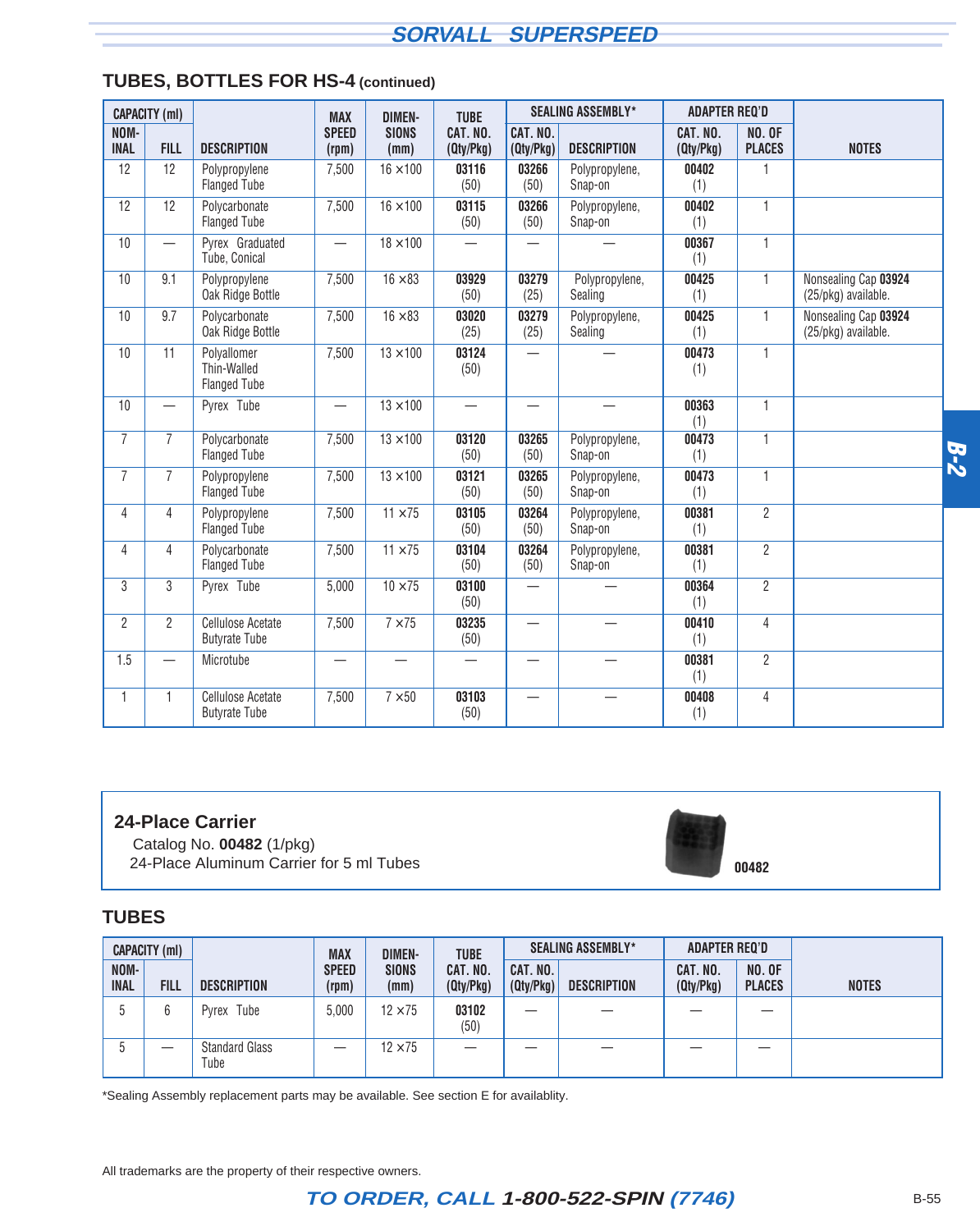<span id="page-37-0"></span>

**SH-3000** Aluminum Rotor 4-Place, 750 ml Tube Dimensions:  $98 \times 135$  mm Swinging Bucket Maximum Speed: 4,700 rpm K Factor: 8138 Rotor Mass: 6.0 kg Autoclavable: 121°C

| <b>Buckets</b>         | RCF(g)         | $R$ (cm)      | Speed (rpm) |
|------------------------|----------------|---------------|-------------|
| Max.<br>Min.           | 4,575<br>2,248 | 18.54<br>9.11 | 4,700       |
| Microplate<br>Carriers | RCF(g)         | $R$ (cm)      | Speed (rpm) |
| Max.                   | 3,7061         | 15.02         | 4,7001      |

|                            |                 | <b>RC-28S</b> | RC-26 Plus | $RC-24^2$ | <b>RC-5C Plus</b><br>$RC-5C2$ | <b>RC-5B Plus</b><br>$RC-5B2$<br>$RC-52$ | $RC-2B2$<br>$RC-2^2$ | $SS-32$<br>$SS-4^2$ | $RC-3B2$<br><b>RC-3B Plus</b><br>$RC-3C2$<br><b>RC-3C Plus</b> |
|----------------------------|-----------------|---------------|------------|-----------|-------------------------------|------------------------------------------|----------------------|---------------------|----------------------------------------------------------------|
| <b>SH-3000</b>             | Max Speed (rpm) | n/a           | 4.700      | 4.700     | 4.700                         | 4.700                                    | n/a                  | n/a                 | n/a                                                            |
| <b>Buckets</b>             | Max RCF $(g)$   | n/a           | 4.575      | 4.575     | 4.575                         | 4.575                                    | n/a                  | n/a                 | n/a                                                            |
| <b>SH-3000</b>             | Max Speed (rpm) | n/a           | 4.700      | 4.700     | 4.350                         | 4.350                                    | n/a                  | n/a                 | n/a                                                            |
| <b>Microplate Carriers</b> | Max RCF $(g)$   | n/a           | 3,706      | 3.706     | 3.175                         | 3,175                                    | n/a                  | n/a                 | n/a                                                            |

## **B-2**

**Catalog No. 11796** Includes: SH-3000 Rotor 750 ml Buckets (Set of 4) **11790** Rotor Extractor **01031** Instruction Manual **11782**

Microplate Carriers (Set of 2) **11779** Sealing Covers (Set of 2) for 750 ml Buckets **117765** Sealing Cover O-rings (Set of 6) **12995** 750 ml Buckets (Set of 2) **11788**

**Accessories**

**Accessories** Software Update Kit for RC-243 **12939** Software Update Kit for RC-5C3 **12814** Software Update Kit for RC-5C Plus<sup>3</sup> **12996** Software Update Kit for RC-26 Plus<sup>3</sup> **71366**

#### **TUBES AND BOTTLES**

|                     | <b>CAPACITY (ml)</b>     |                                                                   | <b>MAX</b>            | <b>DIMEN-</b>        | <b>TUBE</b>               |                                   | <b>SEALING ASSEMBLY*</b>                     | <b>ADAPTER REQ'D</b>      |                                |                                                                                                      |
|---------------------|--------------------------|-------------------------------------------------------------------|-----------------------|----------------------|---------------------------|-----------------------------------|----------------------------------------------|---------------------------|--------------------------------|------------------------------------------------------------------------------------------------------|
| NOM-<br><b>INAL</b> | <b>FILL</b>              | <b>DESCRIPTION</b>                                                | <b>SPEED</b><br>(rpm) | <b>SIONS</b><br>(mm) | CAT. NO.<br>(Qty/Pkg)     | CAT. NO.<br>(Qty/Pkg)             | <b>DESCRIPTION</b>                           | CAT. NO.<br>(Qty/Pkg)     | <b>NO. OF</b><br><b>PLACES</b> | <b>NOTES</b>                                                                                         |
| 750                 | $\overline{\phantom{0}}$ | 750 ml Bottle                                                     |                       | $98 \times 135$      |                           |                                   |                                              |                           |                                | Contact your SORVALL <sup>®</sup> Rep<br>for recommended suppliers.                                  |
| 500                 | $\overline{\phantom{0}}$ | Polypropylene<br><b>Corning Tissue</b><br>Culture Bottle, Conical |                       | $96 \times 146$      | Corning<br>P/N<br>4311234 | Included<br>with<br>Bottle        | Plug                                         | Corning<br>P/N<br>4311244 | 1                              |                                                                                                      |
| 250                 | 200                      | Polyallomer<br>Oak Ridge Bottle                                   | 4,700                 | $60 \times 120$      | 54477<br>(6)              | 54421<br>(1)                      | Delrin <sup>®</sup><br>Screw Cap.<br>Sealing | 12002(1)<br>01092(1)      | 1                              |                                                                                                      |
| 250                 | 250                      | Polypropylene<br>Oak Ridge Bottle                                 | 4,700                 | $61 \times 124$      | 03937<br>(12)             | 03278<br>(12)                     | Polypropylene<br>Sealing                     | 01092(1)                  | 1                              | Nonsealing Cap 03927<br>(12/pkg) available.                                                          |
| 250                 | 265                      | Polycarbonate<br>Oak Ridge Bottle                                 | 4,700                 | $61 \times 124$      | 03939<br>(12)             | 03278<br>(12)                     | Polypropylene<br>Sealing                     | 01092(1)                  | $\mathbf{1}$                   | Nonsealing Cap 03927<br>(12/pkg) available.                                                          |
| 250                 | 280                      | Polypropylene<br><b>DRY-SPIN Bottle</b>                           | 4,700                 | $61 \times 146$      | 03069<br>(12)             | Included<br>with<br>Bottle        | Polypropylene<br>Sealing                     | 01092(1)                  | 1                              | Replacement Cap 06841<br>(12/pkg). Replacement<br>O-ring sealing<br>assembly 03545 (24/pkg).         |
| 250                 | 270                      | Polycarbonate<br><b>DRY-SPIN Bottle</b>                           | 4,700                 | $61 \times 146$      | 03098<br>(12)             | Included<br>with<br><b>Bottle</b> | Polypropylene<br>Sealing                     | 01092(1)                  | 1                              | Replacement Cap 06841<br>(12/pkg). Replacement<br>O-ring sealing assembly<br>$03545(24/\text{pkg}).$ |
| 250                 |                          | <b>Tissue Culture</b><br>Bottle, Conical                          |                       | $60 \times 177$      |                           |                                   |                                              | 11737(1)                  | 1                              |                                                                                                      |

(1)Maximum g force rating of microplates varies depending upon manufacturer. Verify correct maximum speed/g force before use. (continued on next page)<br>(2)Instrument no longer available.

(3) Contact your SORVALL<sup>®</sup> representative to determine your need for a Software Update Kit.

(4)Available from Corning CoStar. In U.S. call 800-492-1110.

(5)This rotor/cover assembly has been tested for microbiological containment (Ref.1) by PHLS-CAMR, Porton Down.

Suitable for use with materials up to ACDP category 3 (Ref. 2). Seal integrity may be affected by improper use or maintenance.

\* Sealing Assembly replacement parts may be available. See section E for availablity.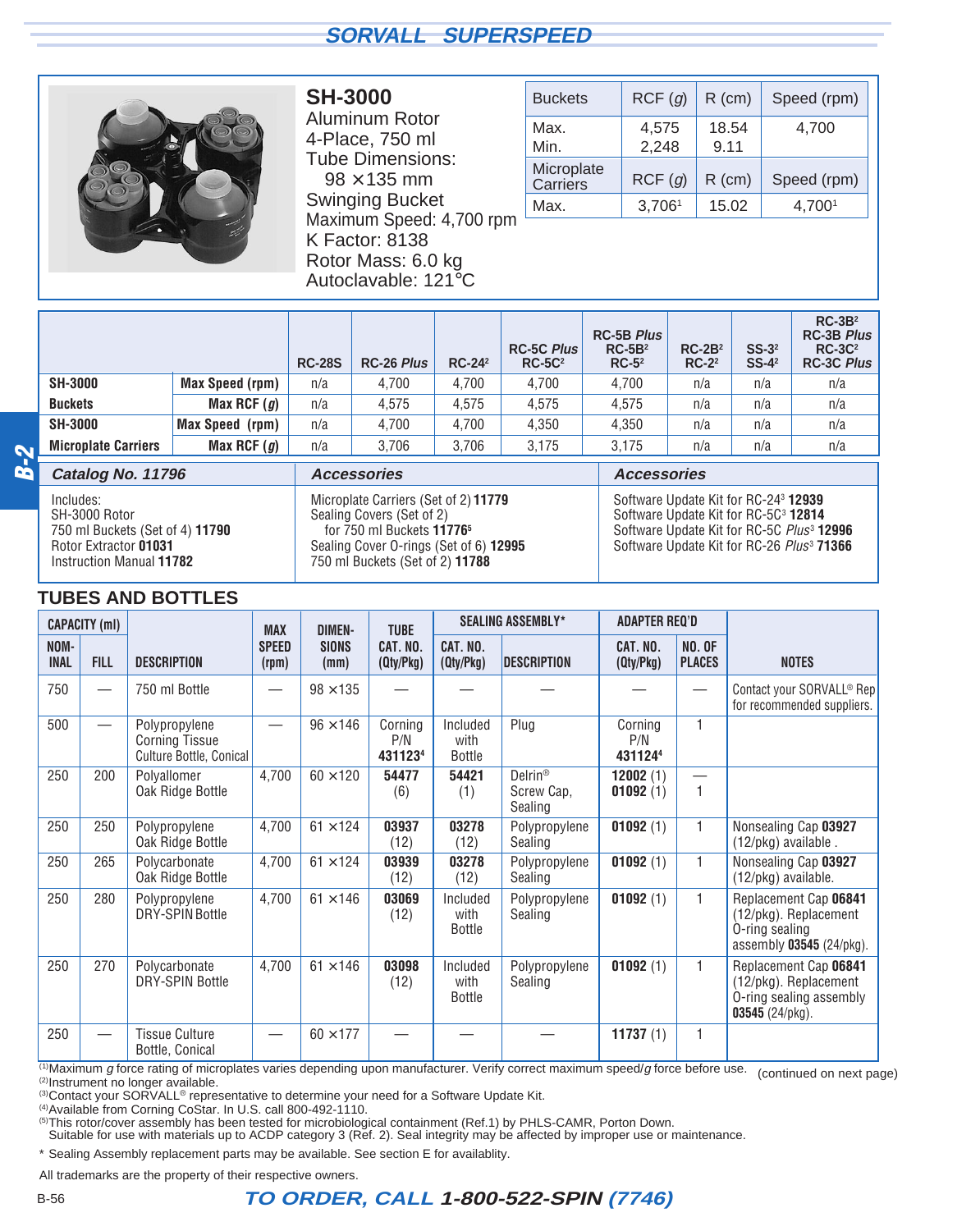#### **TUBES AND BOTTLES FOR SH-3000** (continued)

|                     | <b>CAPACITY (ml)</b>             |                                                                 | <b>MAX</b>               | <b>DIMEN-</b>        | <b>TUBE</b>              |                                   | <b>SEALING ASSEMBLY*</b>    |                         | <b>ADAPTER REQ'D</b>           |                                                                                                                     |
|---------------------|----------------------------------|-----------------------------------------------------------------|--------------------------|----------------------|--------------------------|-----------------------------------|-----------------------------|-------------------------|--------------------------------|---------------------------------------------------------------------------------------------------------------------|
| NOM-<br><b>INAL</b> | <b>FILL</b>                      | <b>DESCRIPTION</b>                                              | <b>SPEED</b><br>(rpm)    | <b>SIONS</b><br>(mm) | CAT. NO.<br>(Qty/Pkg)    | CAT. NO.<br>(Qty/Pkg)             | <b>DESCRIPTION</b>          | CAT. NO.<br>(Qty.Pkg)   | <b>NO. OF</b><br><b>PLACES</b> | <b>NOTES</b>                                                                                                        |
| 200                 | 200                              | <b>Nunc Tissue</b><br>Culture Bottle,<br>Conical                | 4,700                    | $60 \times 135$      | 03094<br>(4)             | Included<br>with<br><b>Bottle</b> | Polypropylene<br>Nonsealing | 01092(1)<br>03095(1)    | 1<br>1                         |                                                                                                                     |
| 150                 | 144                              | Polycarbonate<br>Thick-Walled Tube                              | 4,700                    | $45 \times 132$      | 03143<br>(25)            |                                   |                             | 00458(1)<br>01092(1)    | 1<br>1                         |                                                                                                                     |
| 150                 | 120                              | Corex <sup>®</sup> Bottle                                       | 4,700                    | $53 \times 132$      | 03229<br>(1)             | Included<br>with Bottle           | Polypropylene<br>Nonsealing | 01092(1)<br>00372(1)    | 1<br>1                         |                                                                                                                     |
| 125                 | 100                              | Corex <sup>®</sup> Bottle                                       | 4,700                    | $53 \times 118$      | 03231<br>(1)             | Included<br>with Bottle           | Polypropylene<br>Nonsealing | 01092(1)<br>00372(1)    | 1<br>1                         |                                                                                                                     |
| 100                 | 100                              | Pyrex <sup>®</sup> Bottle                                       | 3,000                    | $44 \times 137$      | 03230<br>(1)             | Included<br>with Bottle           | Polypropylene<br>Nonsealing | 01092(1)<br>00371(1)    | 1<br>1                         |                                                                                                                     |
| 50                  | $\overbrace{\phantom{12322111}}$ | <b>Tissue Culture</b><br>Tube, Conical                          |                          | $30 \times 115$      |                          |                                   |                             | 00436(1)<br>00445(1)    | 5<br>3                         | Use 00445 with sealing<br>cover. Both adapters<br>accommodate free<br>standing and conical<br>tissue culture tubes. |
| 50                  | 46                               | Polypropylene<br><b>Flanged Tube</b>                            | 4,000                    | $29 \times 102$      | 03147<br>(25)            | 03268<br>(25)                     | Polypropylene,<br>Snap-on   | 00894<br>(1)            | 5                              |                                                                                                                     |
| 50                  | 48                               | Polycarbonate<br><b>Flanged Tube</b>                            | 4,000                    | $29 \times 102$      | 03146<br>(25)            | 03268<br>(25)                     | Polypropylene,<br>Snap-on   | 00894<br>(1)            | 5                              |                                                                                                                     |
| 50                  | 56                               | Polyallomer Thin-<br><b>Walled Tube</b>                         | 4,000                    | $28 \times 104$      | 03139<br>(25)            | $\overline{\phantom{0}}$          |                             | 00894<br>(1)            | 5                              |                                                                                                                     |
| 50                  | 41                               | Polypropylene<br>Oak Ridge Bottle                               | 4,000                    | $28 \times 103$      | 03530<br>(25)            | 03535<br>(25)                     | Polypropylene,<br>Sealing   | 00894<br>(1)            | 5                              |                                                                                                                     |
| 50                  | 38                               | Polycarbonate<br>Oak Ridge Bottle                               | 4,000                    | $28 \times 103$      | 03480<br>(25)            | 03535<br>(25)                     | Polypropylene,<br>Sealing   | 00894<br>(1)            | 5                              |                                                                                                                     |
| 50                  | 50                               | <b>Stainless Steel</b><br>Tube                                  | 4,000                    | $28 \times 101$      | 00579<br>(1)             | 00518<br>(1)                      | Stainless Steel,<br>Sealing | 00894<br>(1)            | 5                              | Requires Wrench 01014,<br>for tube sealing.                                                                         |
| 50                  | 50                               | <b>Stainless Steel</b><br><b>Flanged Tube</b>                   | 4,000                    | $28 \times 101$      | 00517<br>(1)             | 00518<br>(1)                      | Stainless Steel,<br>Sealing | 00894<br>(1)            | 5                              | Requires Wrench 01014,<br>for tube sealing.                                                                         |
| 50                  | $\overline{\phantom{0}}$         | Flat-Bottomed<br>Tube                                           |                          | $29 \times 100$      | $\overline{\phantom{0}}$ | $\overline{\phantom{0}}$          |                             | 00894<br>(1)            | 5                              |                                                                                                                     |
| 35                  |                                  | Polyallomer<br>Nalgene <sup>®</sup> Conical<br>Oak Ridge Tube   | $\overline{\phantom{0}}$ | $29 \times 105$      |                          |                                   |                             | 00436<br>(1)            | 5                              |                                                                                                                     |
| 35                  |                                  | Polycarbonate<br>Nalgene <sup>®</sup> Conical<br>Oak Ridge Tube |                          | $29\times105$        |                          |                                   |                             | 00436<br>(1)            | 5                              |                                                                                                                     |
| 30                  |                                  | Flat-Bottomed<br>Tube                                           |                          | $25 \times 100$      | $\overline{\phantom{0}}$ | $\overline{\phantom{0}}$          |                             | 00894<br>(1)            | 5                              |                                                                                                                     |
| 30                  | 31                               | Corex <sup>®</sup> Bottle                                       | 4,700                    | $24 \times 105$      | 03163<br>(10)            |                                   |                             | 00449(1)<br>01092 $(1)$ | 3<br>1                         |                                                                                                                     |
| 16                  | 16                               | Polypropylene<br>Flanged Tube                                   | 4,700                    | $18 \times 100$      | 03244<br>(50)            | 03299<br>(50)                     | Polypropylene<br>Nonsealing | 00892<br>(1)            | 12                             |                                                                                                                     |
| 16                  | 17                               | Polycarbonate<br><b>Flanged Tube</b>                            | 4,700                    | $18 \times 100$      | 03243<br>(50)            | 03299<br>(50)                     | Polypropylene<br>Nonsealing | 00892<br>(1)            | 12                             |                                                                                                                     |
| 15                  |                                  | <b>Tissue Culture</b><br>Tube, Conical                          |                          | $17 \times 120$      |                          |                                   |                             | 00447<br>(1)            | 8                              |                                                                                                                     |
| 15                  |                                  | Urinalysis Tube,<br>Conical                                     |                          | $17 \times 120$      |                          | $\overbrace{\phantom{123221111}}$ |                             | 00447<br>(1)            | 8                              |                                                                                                                     |
| 15                  | $\overline{\phantom{0}}$         | Vacutainer Tube                                                 |                          | $16 \times 127$      | $\overline{\phantom{0}}$ | $\overline{\phantom{0}}$          |                             | 00385(1)                | 18                             |                                                                                                                     |
| 15                  | 18                               | Corex <sup>®</sup> Tube                                         | 4,000                    | $18 \times 102$      | 03286<br>(25)            |                                   |                             | 00892<br>(1)            | 12                             | Rubber Pads 03667<br>(12/pkg), recommended.                                                                         |

(continued on next page) \*Sealing Assembly replacement parts may be available. See section E for availablity.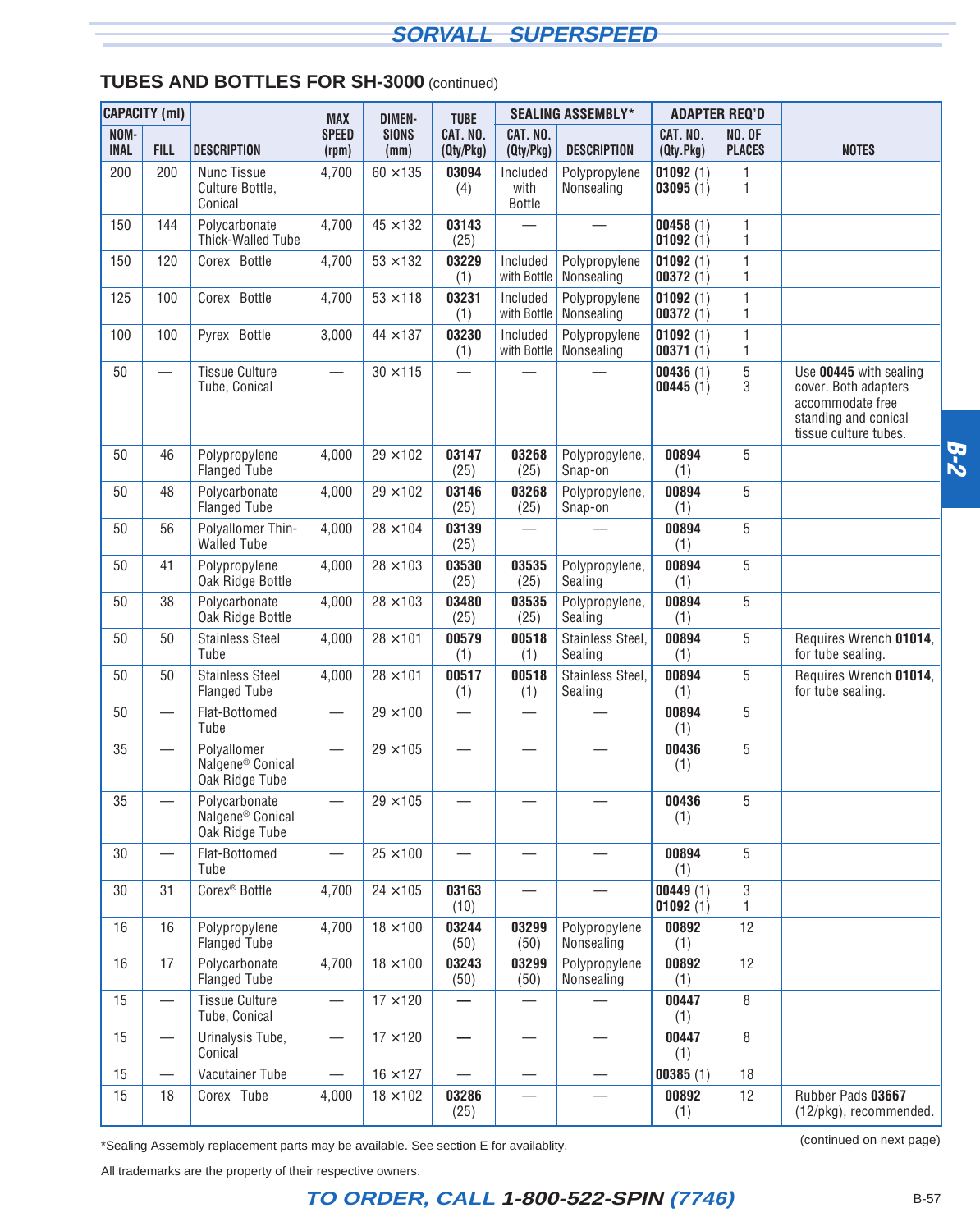#### **TUBES AND BOTTLES FOR SH-3000** (continued)

|            |                     | <b>CAPACITY (ml)</b>             |                                                   | <b>MAX</b>                       | <b>DIMEN-</b>        | <b>TUBE</b>                       |                          | <b>SEALING ASSEMBLY*</b>      |                       | <b>ADAPTER REQ'D</b>           |                                                       |
|------------|---------------------|----------------------------------|---------------------------------------------------|----------------------------------|----------------------|-----------------------------------|--------------------------|-------------------------------|-----------------------|--------------------------------|-------------------------------------------------------|
|            | NOM-<br><b>INAL</b> | <b>FILL</b>                      | <b>DESCRIPTION</b>                                | <b>SPEED</b><br>(rpm)            | <b>SIONS</b><br>(mm) | CAT. NO.<br>(Qty/Pkg)             | CAT. NO.<br>(Qty/Pkg)    | <b>DESCRIPTION</b>            | CAT. NO.<br>(Qty.Pkg) | <b>NO. OF</b><br><b>PLACES</b> | <b>NOTES</b>                                          |
|            | 14                  | 16                               | Pyrex <sup>®</sup> Tube                           | 4,000                            | $18 \times 120$      | 03111<br>(50)                     |                          |                               | 00894<br>(1)          | 5                              |                                                       |
|            | 14                  | 12                               | Polypropylene<br><b>Flanged Tube</b>              | 4,000                            | $18 \times 75$       | 03247<br>(50)                     | 03269<br>(50)            | Polypropylene,<br>Snap-on     | 00894<br>(1)          | 5                              | 5 plastic adapters 00382<br>required with 00894.      |
|            | 14                  | 12                               | Polycarbonate<br><b>Flanged Tube</b>              | 4,000                            | $18 \times 75$       | 03246<br>(50)                     | 03269<br>(50)            | Polypropylene,<br>Snap-on     | 00894<br>(1)          | 5                              | 5 plastic adapters 00382<br>required with 00894.      |
|            | 12                  | 14                               | Pyrex <sup>®</sup> Tube                           | 4,000                            | $18 \times 102$      | 03109<br>(50)                     |                          |                               | 00894<br>(1)          | 5                              | 5 rubber adapters 00363<br>required with 00894.       |
|            | 12                  | 10                               | Polypropylene<br><b>Flanged Tube</b>              | 4,700                            | $16 \times 100$      | 03116<br>(50)                     | 03266<br>(50)            | Polypropylene<br>Nonsealing   | 00385<br>(1)          | 18                             |                                                       |
|            | 12                  | 11                               | Polycarbonate<br><b>Flanged Tube</b>              | 4,700                            | $16 \times 100$      | 03115<br>(50)                     | 03266<br>(50)            | Polypropylene<br>Nonsealing   | 00385<br>(1)          | 18                             |                                                       |
|            | 10                  |                                  | Vacutainer Tube                                   | $\overbrace{\phantom{12322111}}$ | $16 \times 100$      | $\overbrace{\phantom{123221111}}$ |                          |                               | 00385(1)              | 18                             |                                                       |
|            | 10                  |                                  | Pyrex <sup>®</sup> Graduated<br>Tube, Conical     | $\overline{\phantom{0}}$         | $18 \times 100$      |                                   | $\overline{\phantom{0}}$ | $\overline{\phantom{0}}$      | 00894<br>(1)          | 5                              | 5 rubber adapters 00367<br>required with 00894.       |
| <b>B-2</b> | 10                  | 11                               | Polyallomer<br>Thin-Walled<br><b>Flanged Tube</b> | 4,700                            | $13 \times 100$      | 03124<br>(50)                     |                          |                               | 00384<br>(1)          | 22                             |                                                       |
|            | 10                  | 9.1                              | Polypropylene<br>Oak Ridge Bottle                 | 4,000                            | $16 \times 83$       | 03929<br>(50)                     | 03279<br>(25)            | Polypropylene,<br>Sealing     | 00894(1)<br>00402(5)  | 5<br>1.                        | Nonsealing Cap 03924<br>(25/pkg) available.           |
|            | 10                  | 9.7                              | Polycarbonate<br>Oak Ridge Bottle                 | 4,000                            | $16 \times 83$       | 03020<br>(25)                     | 03279<br>(25)            | Polypropylene,<br>Sealing     | 00894(1)<br>00402(5)  | 5<br>1                         | Nonsealing Cap 03924<br>(25/pkg) available.           |
|            | 10                  | $\overbrace{\phantom{12322111}}$ | <b>Glass Tube</b>                                 |                                  | $13 \times 100$      | $\overline{\phantom{0}}$          |                          |                               | 00384(1)              | 22                             |                                                       |
|            | 10                  |                                  | Pyrex <sup>®</sup> Tube                           |                                  | $13 \times 100$      |                                   |                          |                               | 00384(1)              | 22                             |                                                       |
|            | $\overline{7}$      |                                  | Vacutainer Tube                                   |                                  | $13 \times 100$      |                                   |                          |                               | 00384(1)              | 22                             |                                                       |
|            | $\overline{7}$      | $\overline{7}$                   | Polypropylene<br><b>Flanged Tube</b>              | 4,700                            | $13\times100$        | 03121<br>(50)                     | 03265<br>(50)            | Polypropylene<br>Nonsealing   | 00384<br>(1)          | 22                             |                                                       |
|            | $\overline{7}$      | $\overline{7}$                   | Polycarbonate<br><b>Flanged Tube</b>              | 4,700                            | $13 \times 100$      | 03120<br>(50)                     | 03265<br>(50)            | Polypropylene<br>Nonsealing   | 00384<br>(1)          | 22                             |                                                       |
|            | 5                   | $\overline{\phantom{0}}$         | <b>Standard Glass</b><br>Tube                     | $\overline{\phantom{0}}$         | $12 \times 75$       | $\overbrace{\phantom{13333}}$     | $\overline{\phantom{0}}$ |                               | 00857<br>(1)          | 33                             |                                                       |
|            | 5                   |                                  | Vacutainer <sup>®</sup> Tube                      |                                  | $13 \times 75$       |                                   |                          |                               | 00857<br>(1)          | 33                             | Only 14 tubes per<br>adapter due to size of<br>plug.  |
|            | 5                   |                                  | Vacutainer <sup>®</sup> Tube                      | $\overline{\phantom{0}}$         | $10.25 \times 103$   |                                   |                          |                               | 00857<br>(1)          | 33                             |                                                       |
|            | 5                   | 5                                | Pyrex <sup>®</sup> Tube                           | 4,700                            | $12 \times 75$       | 03102<br>(50)                     | $\overline{\phantom{0}}$ |                               | 00857<br>(1)          | 33                             |                                                       |
|            | 4                   |                                  | <b>Standard Glass</b><br>Tube                     |                                  | $10 \times 75$       |                                   |                          | $\overbrace{\phantom{13333}}$ | 00857<br>(1)          | 33                             |                                                       |
|            | 4                   |                                  | Vacutainer <sup>®</sup> Tube                      |                                  | $10.25 \times 82$    | $\qquad \qquad$                   |                          |                               | 00857<br>(1)          | 33                             |                                                       |
|            | 4                   | 4                                | Polypropylene<br><b>Flanged Tube</b>              | 4,700                            | $11 \times 75$       | 03105<br>(50)                     | 03264<br>(50)            | Polypropylene<br>Nonsealing   | 00857<br>(1)          | 33                             |                                                       |
|            | 4                   | 4                                | Polycarbonate<br><b>Flanged Tube</b>              | 4,700                            | $11 \times 75$       | 03104<br>(50)                     | 03264<br>(50)            | Polypropylene<br>Nonsealing   | 00857<br>(1)          | 33                             |                                                       |
|            | 3                   | 3                                | Pyrex <sup>®</sup> Tube                           | 4,700                            | $10 \times 75$       | 03100<br>(50)                     |                          |                               | 00857<br>(1)          | 33                             |                                                       |
|            |                     |                                  | Microplate,<br>3 standard or<br>4 Deepwell        |                                  |                      |                                   |                          |                               | See Notes             | 3<br>1                         | Carrier 11779 is used in<br>place of bucket.          |
|            | 1.5                 |                                  | Microtubes                                        |                                  |                      |                                   |                          |                               | 00857(1)<br>04871(1)  | 33<br>33                       | Adapters 00857 and<br>04871 must be used<br>together. |

\*Sealing Assembly replacement parts may be available. See section E for availablity.

All trademarks are the property of their respective owners.

B-58 **TO ORDER, CALL 1-800-522-SPIN (7746)**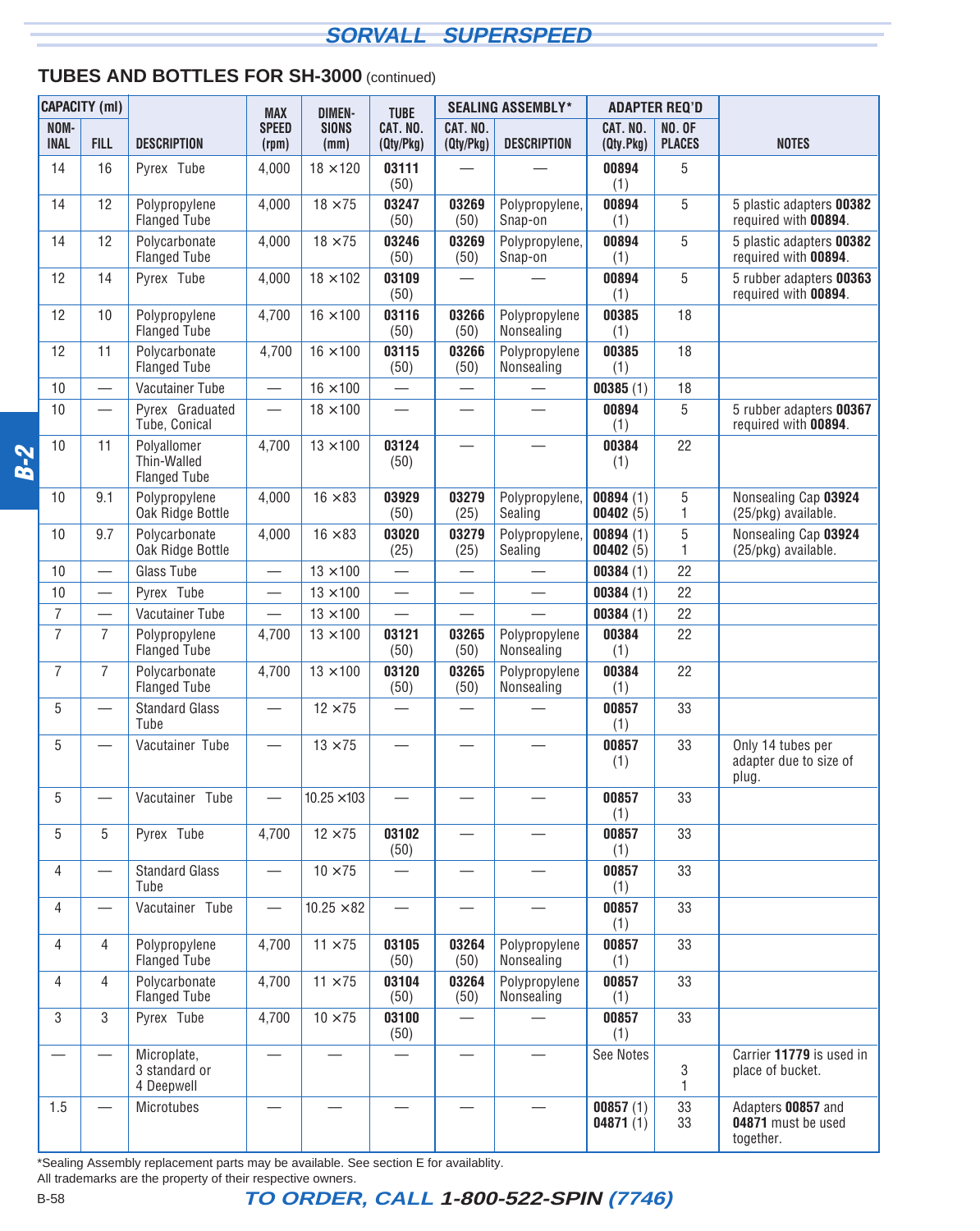<span id="page-40-0"></span>

#### **SV-288** Aluminum Rotor 8-Place, 36 ml Tube Dimensions:  $25 \times 90$  mm Vertical: 0° Maximum Speed: 20,000 rpm K Factor: 210 Rotor Mass: 8.3 kg

|      | RCF(g) | $R$ (cm) |
|------|--------|----------|
| Max. | 40,301 | 9.02     |
| Min. | 28,908 | 6.47     |

|               |                 | <b>RC-28S</b> | <b>RC-26 Plus</b> | $RC-241$ | <b>RC-5C Plus</b><br>$RC-5C1$ | <b>RC-5B Plus</b><br>$RC-5B1$<br>$RC-51$ | $RC-2B1$<br>$RC-21$ | $SS-31$<br>$SS-4$ <sup>1</sup> | $RC-3B1$<br><b>RC-3B Plus</b><br>$RC-3C1$<br><b>RC-3C Plus</b> |
|---------------|-----------------|---------------|-------------------|----------|-------------------------------|------------------------------------------|---------------------|--------------------------------|----------------------------------------------------------------|
| <b>SV-288</b> | Max Speed (rpm) | 20,000        | 20,000            | 20.000   | 20,000                        | 20,000                                   | n/a                 | n/a                            | n/a                                                            |
|               | Max RCF $(g)$   | 40.301        | 40.301            | 40.301   | 40.301                        | 40.301                                   | n/a                 | n/a                            | n/a                                                            |

| <b>Basic Catalog No. 09203</b>                    | <b>Complete Catalog No. 09201</b>                                                                                     | <b>Accessories</b>                                                                                                                                                                                                                                                                                                                      |            |
|---------------------------------------------------|-----------------------------------------------------------------------------------------------------------------------|-----------------------------------------------------------------------------------------------------------------------------------------------------------------------------------------------------------------------------------------------------------------------------------------------------------------------------------------|------------|
| Includes:<br>SV-288 Rotor<br>Lubricant 61556      | Includes Basic Catalog 09203 Plus:<br>ULTRACRIMP® Tubes, 33 ml, Polyallomer<br>(8 pkgs, 25/pkg) 03899 <sup>2</sup>    | ULTRACRIMP <sup>®</sup> Sealing Tool and Crimp<br>Gauge 03920<br>Crimp Gauge, Replacement 03919                                                                                                                                                                                                                                         | <b>B-2</b> |
| Rotor Extractor 01031<br>Instruction Manual 09057 | Rotor Cap (8 pkgs, 1/pkg) 03995<br>Tube Racks (1 pkg, 2/pkg) 03763<br>ULTRACRIMP <sup>®</sup> Tube Removal Tool 12826 | ULTRACRIMP <sup>®</sup> Plugs and Caps, Extra<br>$(25 \text{ each}/pkg)$ 03999<br>Tool Kit for ULTRACRIMP® 12770.<br>Includes: Rotor Holding Fixture 52540.<br>Torque Wrench 52580, Socket 52882<br>Cap Wrench (for Polyallomer Thin-Walled<br>Tubes) 09054<br>Tube Trimmer, optional 09073<br>Rotor Holding Fixture 52540 <sup>3</sup> |            |

#### **TUBES**

|                     | <b>CAPACITY (ml)</b> |                                                | <b>MAX</b>            | <b>DIMEN-</b>        | <b>TUBE</b>           |                              | <b>SEALING ASSEMBLY*</b>    | <b>ADAPTER REQ'D</b>  |                                |                                                                                                                                   |
|---------------------|----------------------|------------------------------------------------|-----------------------|----------------------|-----------------------|------------------------------|-----------------------------|-----------------------|--------------------------------|-----------------------------------------------------------------------------------------------------------------------------------|
| NOM-<br><b>INAL</b> | <b>FILL</b>          | <b>DESCRIPTION</b>                             | <b>SPEED</b><br>(rpm) | <b>SIONS</b><br>(mm) | CAT. NO.<br>(Qty/Pkg) | CAT. NO.<br>(Qty/Pkg)        | <b>DESCRIPTION</b>          | CAT. NO.<br>(Qty/Pkg) | <b>NO. OF</b><br><b>PLACES</b> | <b>NOTES</b>                                                                                                                      |
| 36                  | 33                   | Polyallomer<br>Thin-Walled<br>Tube             | 20,000                | $25 \times 87$       | 03141<br>(25)         | 09082<br>(1)<br>52482<br>(8) | Body Cap<br>Plug            |                       |                                | Requires Body Cap 09082, Tube<br>Plug 52482, Rotor Holding Fixture<br>52540, and Wrench 09054. Tube<br>Trimmer 09073 is optional. |
| 33                  | 33                   | Polvallomer<br>ULTRACRIMP <sup>®</sup><br>Tube | 20,000                | $25 \times 90$       | 03899<br>(25)         | Included<br>with<br>Tubes    | Plug and<br>Aluminum<br>Cap |                       |                                | Requires Rotor Cap 03995, Tube<br>Racks 03763. ULTRACRIMP®<br>Sealing Tool 03920 and Tool Kit<br>12770.                           |
| 20                  | 17                   | Polyallomer<br>Thin-Walled<br>Tube             | 20,000                | $25 \times 51$       | 03288<br>(25)         | 09082<br>(1)<br>52482<br>(8) | Body Cap<br>Plug            | 00421<br>(1)          |                                | Requires Body Cap 09082, Tube<br>Plug 52482, Rotor Holding Fixture<br>52540, and Wrench 09054.                                    |

(1)Instrument no longer available.

<sup>(2)</sup>Tubes supplied with equal number of plugs and caps.

(3)Included in Tool Kit **12770** for ULTRACRIMP® tubes. Must be ordered separately for use with tubes **03288** and **03141**.

\*Sealing Assembly replacement parts may be available. See section E for availablity.

## **TO ORDER, CALL 1-800-522-SPIN (7746)** B-59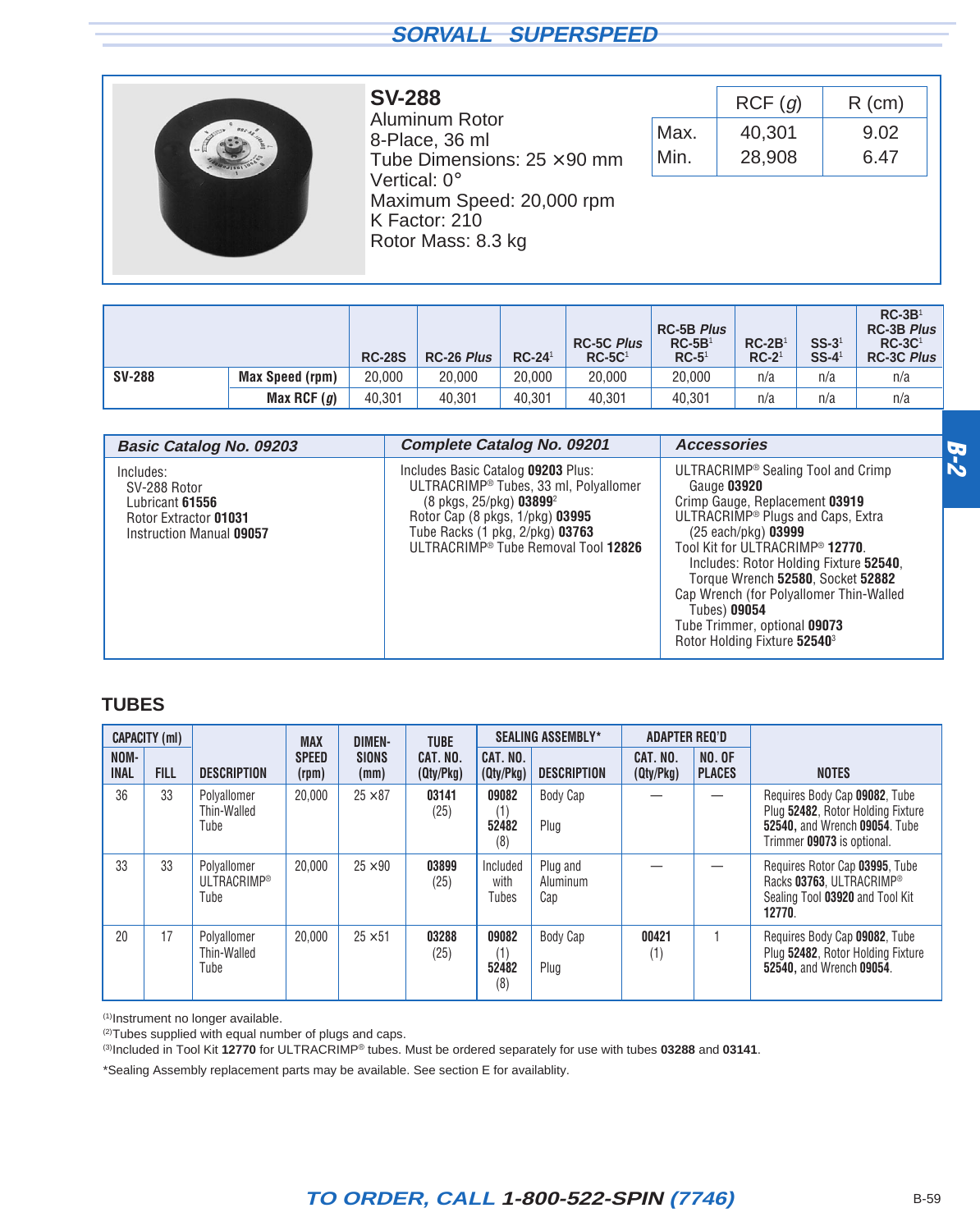<span id="page-41-0"></span>

**SV-80** Aluminum Rotor 16-Place, 5 ml Tube Dimensions:  $13 \times 51$  mm Vertical: 0° Maximum Speed: 19,000 rpm K Factor: 98 Rotor Mass: 6.9 kg

|      | RCF(g) | $R$ (cm) |
|------|--------|----------|
| Max. | 40,969 | 10.16    |
| Min. | 35,646 | 8.84     |

|              |                        | <b>RC-28S</b> | <b>RC-26 Plus</b> | $RC-241$ | <b>RC-5C Plus</b><br>$RC-5C1$ | <b>RC-5B Plus</b><br>$RC-5B1$<br>$RC-51$ | $RC-2B1$<br>$RC-21$ | $SS-31$<br>$SS-4$ <sup>1</sup> | $RC-3B1$<br><b>RC-3B Plus</b><br>$RC-3C1$<br><b>RC-3C Plus</b> |
|--------------|------------------------|---------------|-------------------|----------|-------------------------------|------------------------------------------|---------------------|--------------------------------|----------------------------------------------------------------|
| <b>SV-80</b> | <b>Max Speed (rpm)</b> | 19.000        | 19,000            | 19.000   | 19.000                        | 19.000                                   | n/a                 | n/a                            | n/a                                                            |
|              | Max RCF $(g)$          | 40.969        | 40,969            | 40.969   | 40.969                        | 40.969                                   | n/a                 | n/a                            | n/a                                                            |

|            | <b>Basic Catalog No. 09204</b>                                                                   | <b>Complete Catalog No. 09200</b>                                                                                                                                                                                                                | <b>Accessories</b>                                                                                                                                                                                                                                                                                                                                                                                                               |
|------------|--------------------------------------------------------------------------------------------------|--------------------------------------------------------------------------------------------------------------------------------------------------------------------------------------------------------------------------------------------------|----------------------------------------------------------------------------------------------------------------------------------------------------------------------------------------------------------------------------------------------------------------------------------------------------------------------------------------------------------------------------------------------------------------------------------|
| <b>2-2</b> | Includes:<br>SV-80 Rotor<br>Lubricant 61556<br>Rotor Extractor 01031<br>Instruction Manual 09107 | Includes Basic Catalog 09204 Plus:<br>ULTRACRIMP® Tubes, 5 ml, Polyallomer<br>$(4 \text{ pkgs}, 50/\text{pkg})$ 03898 <sup>2</sup><br>Rotor Cap (16 pkgs, 1/pkg) 03092<br>Tube Racks (1 pkg, 2/pkg) 03768<br>ULTRACRIMP® Tube Removal Tool 12826 | ULTRACRIMP <sup>®</sup> Sealing Tool and Crimp<br>Gauge 03920<br>Crimp Gauge, Replacement 03919<br>ULTRACRIMP <sup>®</sup> Plugs and Caps, Extra<br>(25 each/pkg) 03999<br>Tool Kit for ULTRACRIMP® 12770.<br>Includes: Rotor Holding Fixture 52540,<br>Torque Wrench 52580, Socket 52882<br>Cap Wrench (for Polyallomer Thin-Walled<br>Tubes) 52363<br>Tube Trimmer, optional 52387<br>Rotor Holding Fixture 52540 <sup>3</sup> |

#### **TUBES**

|                     | CAPACITY (ml) |                                           | <b>MAX</b>            | <b>DIMEN-</b>        | <b>TUBE</b>           |                              | <b>SEALING ASSEMBLY*</b>    |                                                                                                                               |
|---------------------|---------------|-------------------------------------------|-----------------------|----------------------|-----------------------|------------------------------|-----------------------------|-------------------------------------------------------------------------------------------------------------------------------|
| NOM-<br><b>INAL</b> | <b>FILL</b>   | <b>DESCRIPTION</b>                        | <b>SPEED</b><br>(rpm) | <b>SIONS</b><br>(mm) | CAT. NO.<br>(Qty/Pkg) | CAT. NO.<br>(Qty/Pkg)        | <b>DESCRIPTION</b>          | <b>NOTES</b>                                                                                                                  |
|                     | 5             | Polvallomer<br><b>ULTRACRIMP®</b><br>Tube | 19.000                | $13 \times 56$       | 03898<br>(50)         | Included<br>with<br>Tubes    | Plug and<br>Aluminum<br>Cap | Requires Rotor Cap 03092, Tube Racks 03768,<br>and ULTRACRIMP <sup>®</sup> Sealing Tool 03920, and<br>Tool Kit <b>12770</b> . |
|                     | 4.4           | Polyallomer<br>Thin-Walled Tube           | 19.000                | $13 \times 51$       | 03127<br>(50)         | 09116<br>(1)<br>52522<br>(8) | Body Cap<br>Plug            | Requires Body Cap 09116, Tube Plug 52522,<br>Rotor Holding Fixture 52540, and Wrench 52363.                                   |

(1)Instrument no longer available.

<sup>(2)</sup>Tubes supplied with equal number of plugs and caps.

(3)Included in Tool Kit **12770** for ULTRACRIMP® tubes. Must be ordered separately for use with tubes **03127**.

\*Sealing Assembly replacement parts may be available. See section E for availablity.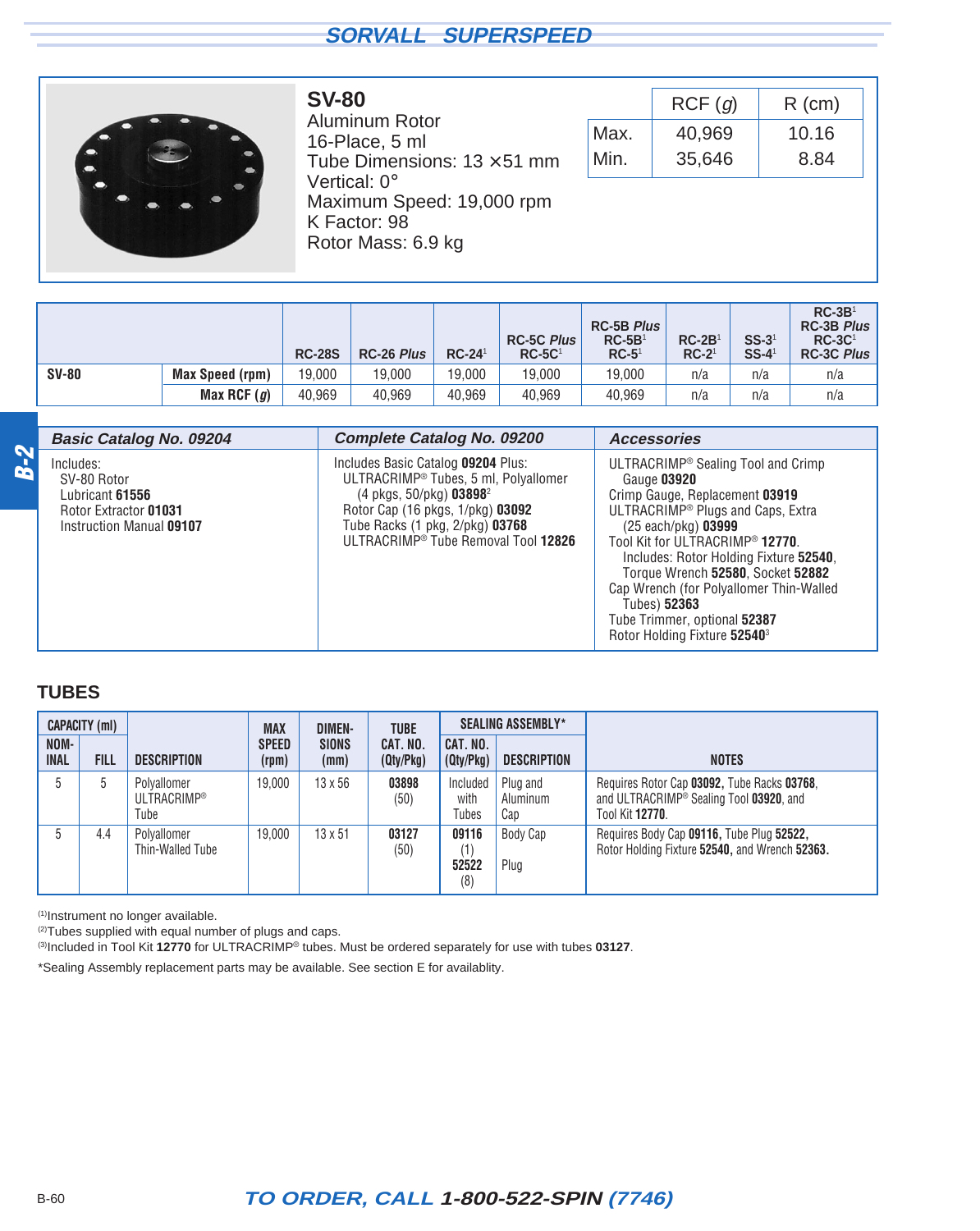<span id="page-42-0"></span>

**TZ-28** Titanium Rotor 1,350 ml Zonal Maximum Speed: 20,000 rpm K Factor: 612 Rotor Mass: 7.80 kg

|      | RCF(q) | $R$ (cm) |
|------|--------|----------|
| Max. | 42,580 | 9.53     |
| Min. | 16,174 | 3.62     |

|              |                        | <b>RC-28S</b> | <b>RC-26 Plus</b> | $RC-24$ <sup>1</sup> | <b>RC-5C Plus</b><br>$RC-5C1$ | <b>RC-5B Plus</b><br>$RC-5B1$<br>$RC-5^1$ | $RC-2B1$<br>$RC-21$ | $SS-31$<br>$SS-4$ <sup>1</sup> | $RC-3B1$<br><b>RC-3B Plus</b><br>$RC-3C1$<br><b>RC-3C Plus</b> |
|--------------|------------------------|---------------|-------------------|----------------------|-------------------------------|-------------------------------------------|---------------------|--------------------------------|----------------------------------------------------------------|
| <b>TZ-28</b> | <b>Max Speed (rpm)</b> | 20,000        | 20,000            | 20.000               | 20,000                        | 20,000                                    |                     |                                |                                                                |
|              | Max RCF $(g)$          | 42,580        | 42,580            | 42.580               | 42,580                        | 42,580                                    |                     |                                |                                                                |

| Catalog No. 52358                                                                                                                                                                                                                                                                                                                    | <b>Required for Zonal Operation</b>                                                                                                                                                     | <b>Required for Sealed Operation</b>                                                                                                                                                     | $\boldsymbol{\sigma}$ |
|--------------------------------------------------------------------------------------------------------------------------------------------------------------------------------------------------------------------------------------------------------------------------------------------------------------------------------------|-----------------------------------------------------------------------------------------------------------------------------------------------------------------------------------------|------------------------------------------------------------------------------------------------------------------------------------------------------------------------------------------|-----------------------|
| Includes:<br>TZ-28 Rotor<br>Core Septa 49609<br>O-ring for Core Septa 49609 (12 supplied)<br>66193<br>O-ring for Rotor Cover (2 supplied) 65755<br>Rotor Cover Wrench 49724<br>T-wrench 49026<br>Rotor Holding Fixture 52540<br>Sample Inject Needle 66026<br>Lubricant 61556<br>Feed Adapter 49007<br>O-ring for Feed Adapter 63037 | Drive Adapter Conversion Kit 12344<br>Includes Manual 49618<br>Zonal Operation Kit 12343<br>RC-28S Tubing Support Bracket (Only<br>necessary for update of pre-1989 zonal<br>kit) 59637 | Drive Adapter Conversion Kit 12344<br>Zonal Operation Kit 12343<br>Sealing Assembly 12273<br>RC-28S Tubing Support Bracket (Only<br>necessary for update of pre-1989 zonal<br>kit) 59637 | $\mathbf{k}$          |

(1)Instrument no longer available.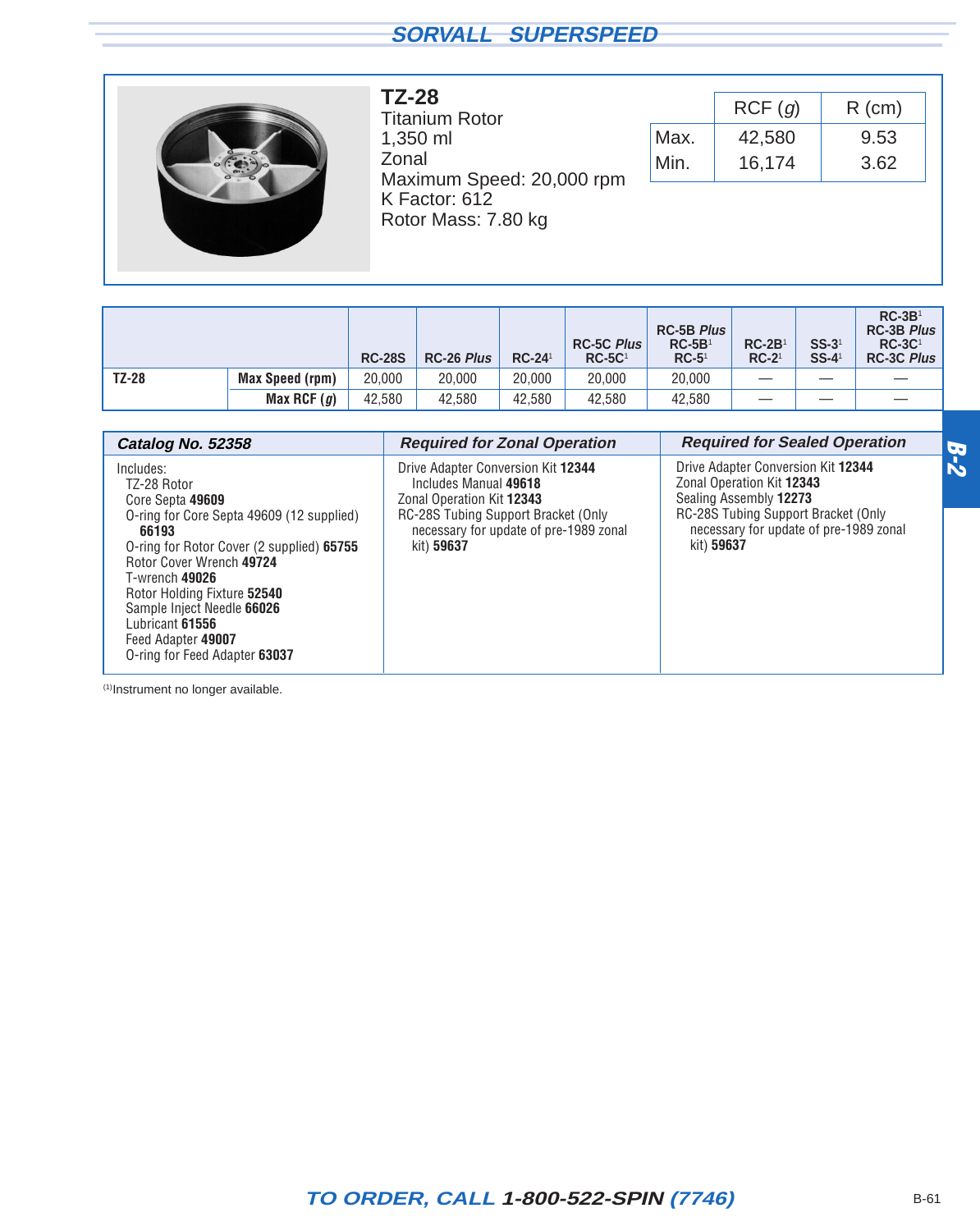<span id="page-43-0"></span>

#### **TZ-28/GK System**

Titanium 1,350 ml Continuous Flow Max. Collectible Precipitate: 800 ml Max. Flow Rate: 600 ml/min. Maximum Speed: 19,000 rpm K Factor: 678 Rotor Mass: 7.80 kg

|      | RCF(q) | $R$ (cm) |
|------|--------|----------|
| Max. | 38,428 | 9.53     |
| Min. | 14,597 | 3.62     |

|                 |                 | <b>RC-28S</b> | <b>RC-26 Plus</b> | $RC-241$ | <b>RC-5C Plus</b><br>$RC-5C1$ | <b>RC-5B Plus</b><br>$RC-5B1$<br>$RC-51$ | $RC-2B1$<br>$RC-21$ | $SS-31$<br>$SS-4$ <sup>1</sup> | $RC-3B1$<br><b>RC-3B Plus</b><br>$RC-3C1$<br><b>RC-3C Plus</b> |
|-----------------|-----------------|---------------|-------------------|----------|-------------------------------|------------------------------------------|---------------------|--------------------------------|----------------------------------------------------------------|
| <b>TZ-28/GK</b> | Max Speed (rpm) | 19.000        | 19,000            | 19.000   | 19.000                        | 19.000                                   | n/a                 | n/a                            | n/a                                                            |
|                 | Max RCF $(g)$   | 38.428        | 38.428            | 38.428   | 38.428                        | 38.428                                   | n/a                 | n/a                            | n/a                                                            |

|            | Catalog No. 52358                                                                                                                                                                                                                                                                                                                    | <b>Required Accessories</b>                                                                                                                                                                                                                                       | <b>Optional Accessories</b>                                                                                                                                                                                                                              |
|------------|--------------------------------------------------------------------------------------------------------------------------------------------------------------------------------------------------------------------------------------------------------------------------------------------------------------------------------------|-------------------------------------------------------------------------------------------------------------------------------------------------------------------------------------------------------------------------------------------------------------------|----------------------------------------------------------------------------------------------------------------------------------------------------------------------------------------------------------------------------------------------------------|
| <b>8-2</b> | Includes:<br>TZ-28 Rotor<br>Core Septa 49609<br>O-ring for Core Septa 49609 (12 supplied)<br>66193<br>O-ring for Rotor Cover (2 supplied) 65755<br>Rotor Cover Wrench 49724<br>T-wrench 49026<br>Rotor Holding Fixture 52540<br>Sample Inject Needle 66026<br>Lubricant 61556<br>Feed Adapter 49007<br>O-ring for Feed Adapter 63037 | Drive Adapter Conversion Kit (Not Necessary<br>if TZ-28 Zonal SUPERSPEED Already<br>Purchased) 12344<br>Includes Manual 49618<br>Continuous Flow Distributor Adapter for<br>Inlet-Outlet Assembly 49633<br>Inlet-Outlet Assembly for Distributor Adapter<br>49089 | Bearings Kit, Replacement 12779<br>Syringe Assembly for Bearing Lubrication<br>13127<br>High Speed Lift Assembly 13086<br><b>RC-28S Tubing Support Bracket (Updates)</b><br>Kits for use in RC-28S; included with Inlet-<br>Outlet Assembly 49089) 59633 |

(1)Instrument no longer available.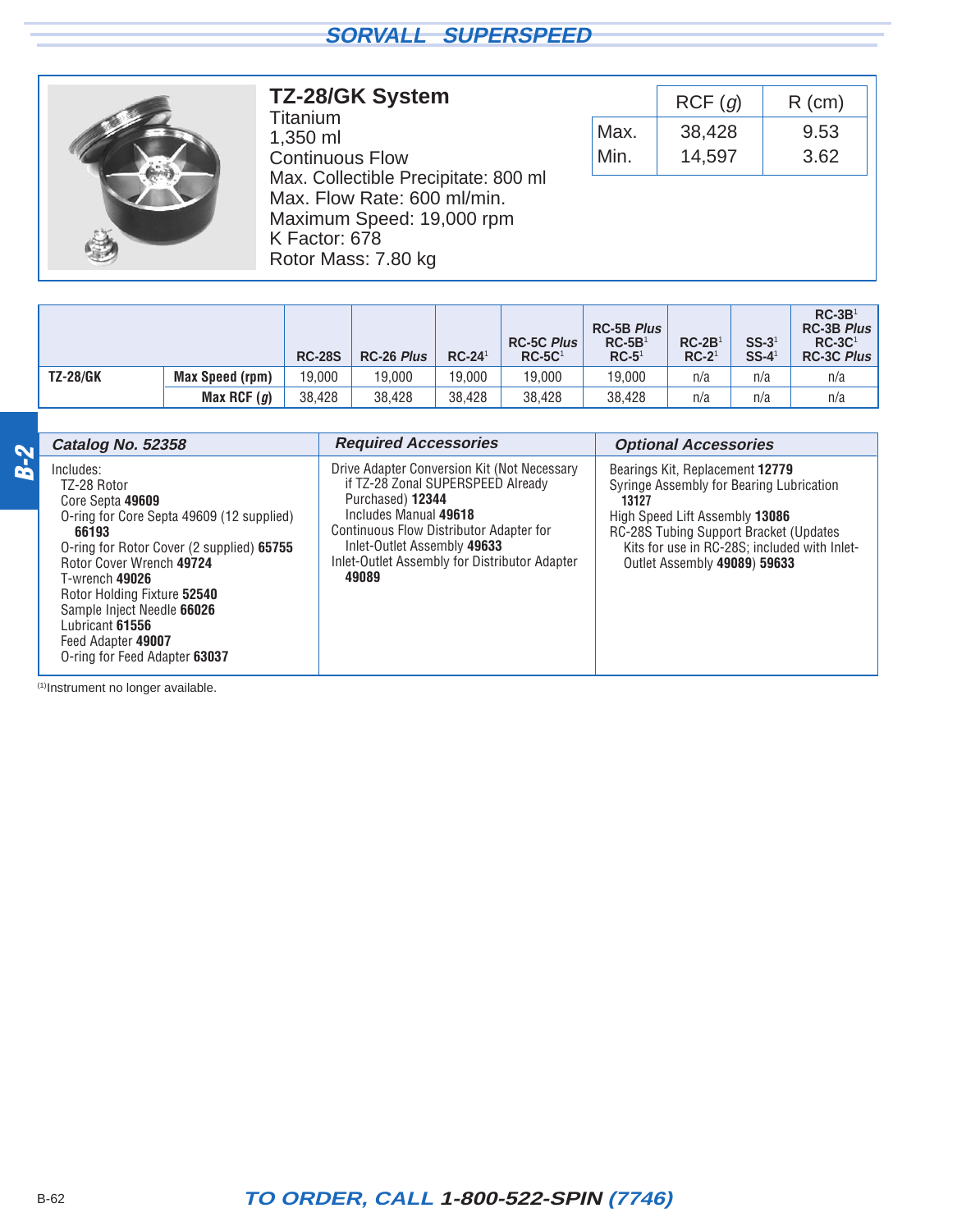| <b>SS-34/KSB System</b><br>Aluminum Rotor                                                                              |      | RCF(g) | $R$ (cm) |
|------------------------------------------------------------------------------------------------------------------------|------|--------|----------|
| 8-Place, 50 ml                                                                                                         | Max. | 47,808 | 10.70    |
| Fixed-Angle: 34°, Continuous Flow<br>Max. Collectible Precipitate: 280 ml                                              | Min. | 14,610 | 3.27     |
| Max. Flow Rate: 600 ml/min.<br>Maximum Speed: 20,000 rpm<br>K Factor: 750<br>Rotor Mass: 6.8 kg<br>Autoclavable: 121°C |      |        |          |

|           |                        | <b>RC-28S</b> | <b>RC-26 Plus</b> | $RC-24$ <sup>1</sup> | <b>RC-5C Plus</b><br>$RC-5C1$ | <b>RC-5B Plus</b><br>$RC-5B1$<br>$RC-5^{\circ}$ | $RC-2B1$<br>$RC-21$ | $SS-31$<br>$SS-4$ <sup>1</sup> | $RC-3B1$<br>RC-3B Plus<br>$RC-3C1$<br>RC-3C Plus |
|-----------|------------------------|---------------|-------------------|----------------------|-------------------------------|-------------------------------------------------|---------------------|--------------------------------|--------------------------------------------------|
| SS-34/KSB | <b>Max Speed (rpm)</b> | 20,000        | 20,000            | 20.000               | 20,000                        | 20,000                                          | 20,000              | n/a                            | n/a                                              |
|           | Max RCF $(g)$          | 47.808        | 47,808            | 47.808               | 47.808                        | 47.808                                          | 47.808              | n/a                            | n/a                                              |

| Catalog No. 14005                                                                               | <b>Optional Accessories</b>                                                                                                                                                                                                                                                                                                                                                                                                                                                                                                                                                                                                                                                               | 65 |
|-------------------------------------------------------------------------------------------------|-------------------------------------------------------------------------------------------------------------------------------------------------------------------------------------------------------------------------------------------------------------------------------------------------------------------------------------------------------------------------------------------------------------------------------------------------------------------------------------------------------------------------------------------------------------------------------------------------------------------------------------------------------------------------------------------|----|
| Includes:<br>Complete SS-34/KSB System<br>Manual 14008<br>Note: SS-34 Rotor 28020 not included. | High Speed Lift Assembly: Designed to reduce or eliminate the excess<br>foaming sometimes encountered when operating at high speeds,<br>particularly with certain nutrient broths or ammonium sulfate solutions.<br>13086<br>Two-Channel Distributor for KSB System. Allows collection in two<br>tubes. <b>13105</b><br>Four-Channel Distributor for KSB System. Allows collection in four<br>tubes. <b>13109</b><br>Bearings Kit for KSB Continuous Flow System, Replacement. 12779<br>Tubing Support Bracket for RC-2, RC-2B, RC-5, RC-5B, RC-5C; Converts<br>KSB-3 to KSB-R 14000<br>Rotor-Locking Stud 13017<br>Tubing Support Bracket for RC-28S 59633 (Updates previously purchased |    |
|                                                                                                 | Kits for use in RC-28S; now included with KSB Kit 14005.)                                                                                                                                                                                                                                                                                                                                                                                                                                                                                                                                                                                                                                 |    |

(1)Instrument no longer available.

<span id="page-44-0"></span>г